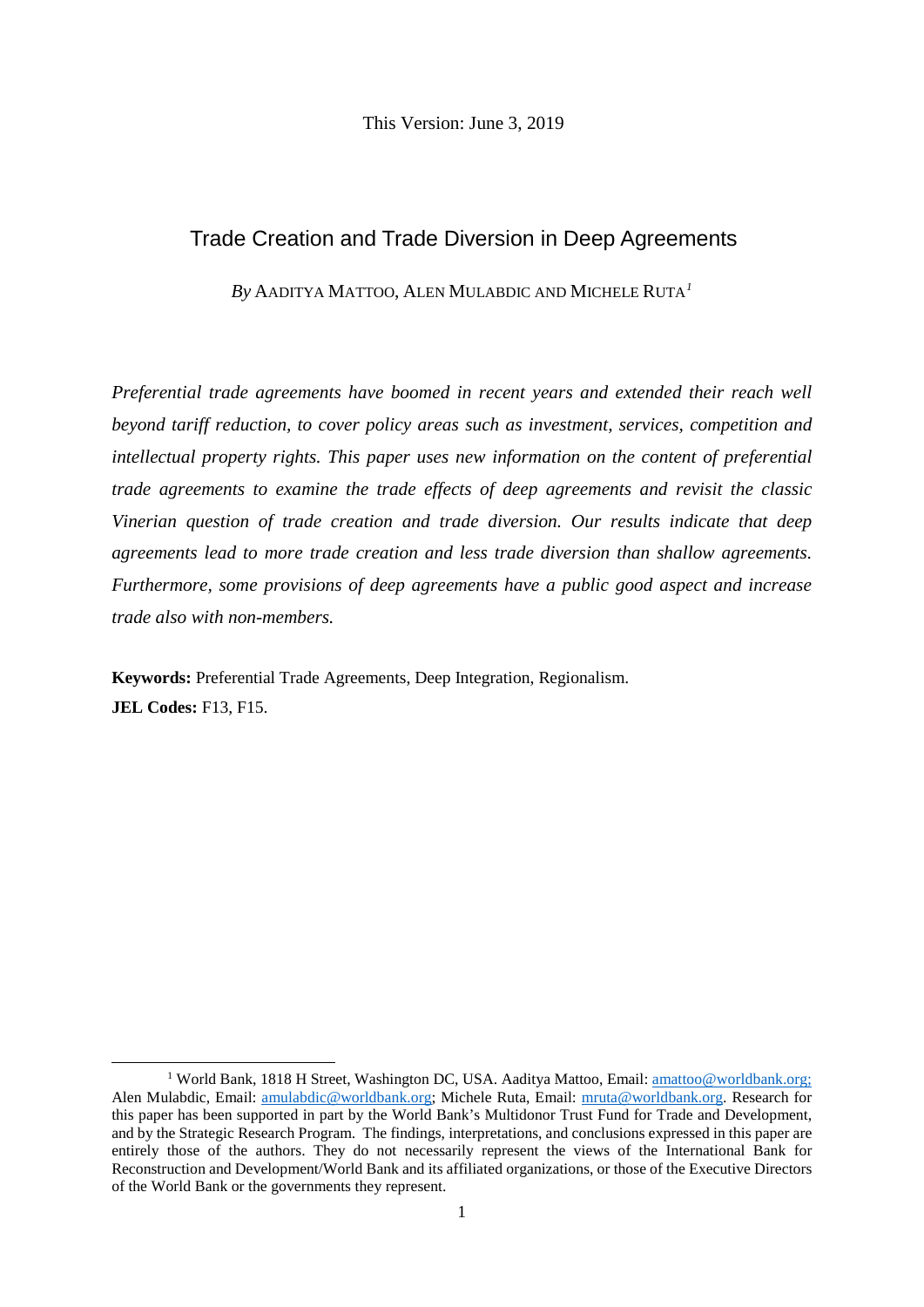### **I. Introduction**

If a trade economist were abruptly woken up by somebody shouting, "preferential trade agreements" (PTAs), their first thought is likely to be "*trade creation* and *trade diversion"*. [2](#page-1-0) That is a measure of the influence of Jacob Viner's classic book *The Customs Union Issue* (Viner, 1950) on the profession and the policy debate on the trade effects and, hence, the desirability of preferential arrangements. However, Vinerian analysis was developed in a world where trade agreements were "shallow" and focused only on bilateral tariff liberalization. Today, PTAs are increasingly "deep" and cover also behind-the-border policy areas, such as competition policy, intellectual property rights and other regulatory issues.<sup>[3](#page-1-1)</sup> In this paper, we empirically investigate how far classic Vinerian logic helps us to understand the trade effects of modern preferential trade arrangements.

Do deep agreements simply lead to *more* trade creation and *more* trade diversion than shallow agreements? Intuitively, Vinerian logic does not fully apply to deep agreements because their nature is in part different from shallow PTAs. Shallow agreements are controversial because they are inherently discriminatory. Members grant tariff concessions to each other, leaving tariffs on imports from non-members unconstrained. The resulting tariff preferences are likely to increase trade between members (trade creation), but they can also lead members to substitute imports previously sourced from non-members for within PTA products (trade diversion).[4](#page-1-2) Deep agreements can reduce trade costs and discrimination beyond tariff liberalization and hence are expected to lead to even more trade creation. But differently from tariffs, provisions relating to competition policy or subsidies tend to be nondiscriminatory in nature and may reduce trade costs and discrimination also vis-à-vis outsiders, creating a positive spillover effect, or "negative" trade diversion (Baldwin and Low, 2009; Baldwin, 2014). Ultimately, the verdict on what forces dominate is empirical and will crucially depend on the content of the trade agreements.

<span id="page-1-0"></span><sup>&</sup>lt;sup>2</sup> We refer to PTAs as any trade agreement between a subset of countries (two or more). PTAs have been also referred to in the literature as Free Trade Agreements, Regional Trade Agreements, Economic Integration Agreements, etc. As we will further clarify below, we will also use the term Deep Agreements to stress the fact that many of these arrangements have features that go beyond trade policy and are not preferential in nature.

<span id="page-1-1"></span> $\frac{3}{3}$  The terms "shallow" and "deep" trade agreements were first defined in Lawrence (1996). There is a voluminous literature on the purpose of shallow trade agreements (e.g. Grossman, 2016). The rationale for deep agreements has not received the same attention. Two references that help explain the changing scope of trade agreements include Ederington and Ruta (2016) and Maggi (2016).

<span id="page-1-2"></span> $4$  As it is well known, preferential tariff liberalizations have an ambiguous welfare effect. Trade creation is welfare improving for members. Trade diversion has a negative impact on the welfare of non-members through lower market access as well as on members through reduced tariff revenue. The net welfare effect of shallow PTAs, therefore, depends on which of these two forces dominates.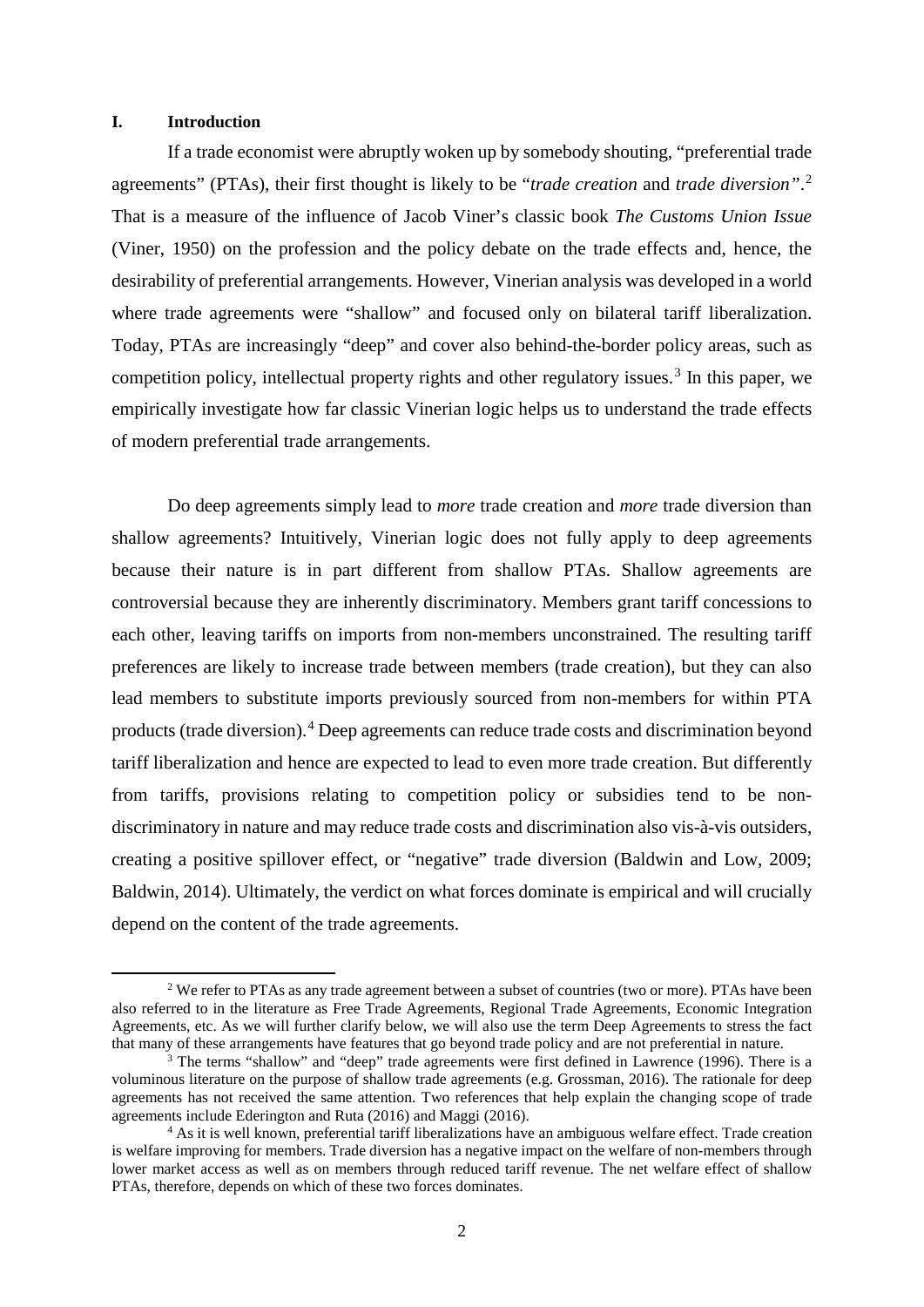To empirically address the question of the trade effects of deep agreements, we exploit a new database on the content of PTAs (Hofmann et al., 2017). Since the early 1990s, a large number of trade agreements have entered into force. Focusing on the PTAs still in force in 2015, the number of preferential arrangements increased from 20 in 1990 to 279 at the end of 2015. The content of PTAs too has changed. Newer agreements are "deeper" in the sense that they generally expand the set of policy areas covered by older agreements. Specifically, older PTAs focused on less than 10 policy areas, mostly commitments on tariffs on industrial and agricultural goods and other border measures such as export taxes. As agreements become deeper, they increasingly extend their reach first to areas such as trade remedies (i.e. countervailing measures, antidumping duties) and subsidies and then to a broader set of behind the border measures such as intellectual property rights and standards.

To assess the impact of deep agreements on members and non-members' trade, we augment a standard gravity model, which is widely used in the literature to assess the effects of PTAs on trade flows (see Head and Mayer, 2014; Limão, 2016). We include a variable of depth of agreements between PTA members, and a variable that captures the depth of the agreements of a trading partner with other countries. Using information from the content of PTAs database, we construct different measures of depth based on the policy areas regulated by the agreements and their legal enforceability.

As is standard in the literature, we include importer and exporter-year fixed effects to control for country-year specific shocks and for the multilateral resistance terms, and we introduce country-pair fixed effects to address endogeneity concerns (Baier and Bergstrand, 2007).<sup>[5](#page-2-0)</sup> This set of fixed effects account for time invariant determinants of bilateral trade costs and, more importantly, they also capture unobservable country-pair characteristics that could determine both trade intensity and the probability of two countries of signing a trade agreement. To rule out the possibility that estimates of depth are simply capturing episodes of tariff liberalization – with deep agreements reducing tariffs more than shallow agreements – we include measures of bilateral tariffs and preference margins (Kee et al. 2008, 2009; Fugazza and Nicita, 2013) to separate the impact of changes in depth from those in tariffs. We perform

<span id="page-2-0"></span> <sup>5</sup> See Piermartini and Yotov (2016) for a useful guide on estimating trade policy effects with structural gravity models.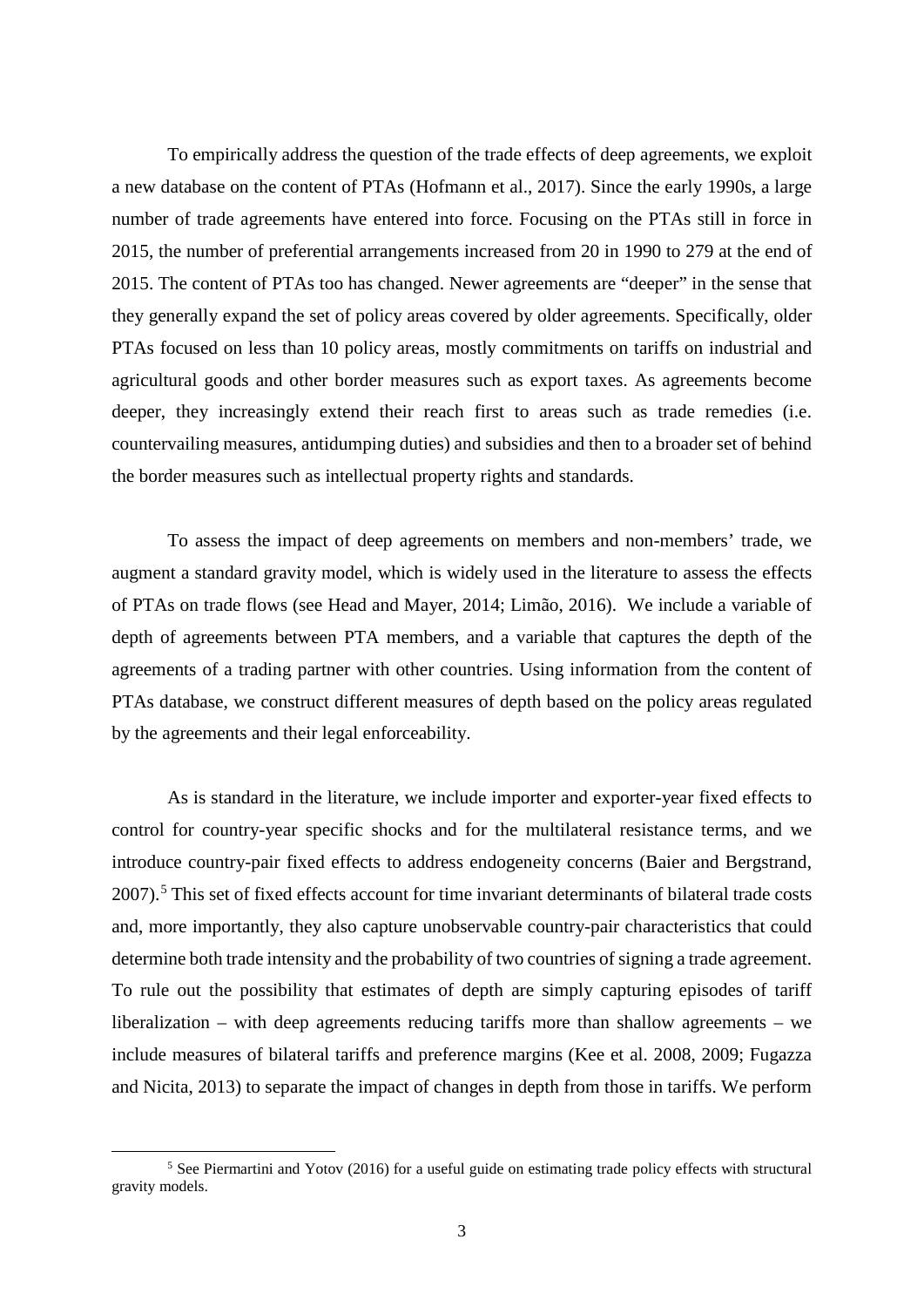several robustness checks to rule out the possibility that the effects we identify are due to preexisting trends, spurious correlation, or reverse causality. We include additional controls, such as dummies to identify shallow PTAs, PTAs that are no longer in force, and the presence of other international agreements that may affect bilateral trade.

Our sample covers 96 counties, including all major economies, for the period 2002- 2014.[6](#page-3-0) During this period, the share of country pairs with PTAs increased from 9 to 29 percent, average tariffs were cut by half, while depth (measured as the count of provisions included in the PTA) increased by a factor of three.

We find that the formation of deep agreements has a meaningful positive impact on the trade flows among members. In particular, we find that trade between country pairs that sign a deep agreement increases by 44 percent. As we control for tariffs and for a PTA dummy, the estimate suggests that deep provisions induce more trade creation than shallow PTAs. When we look at the dynamic effects of deep agreements, we find that future levels of PTA depth are statistically uncorrelated with current levels of trade flows, suggesting that depth of agreements is not determined by the closeness of current trade relations. On average, it takes two years for deep agreements to increase trade flows, consistently with the evidence that reforms of behind the border measures take time to be implemented. Finally, we find that deep agreements have a stronger impact on trade for industries that are more vertically fragmented across borders as suggested by Lawrence (1996), Baldwin (2010) and Antràs and Staiger (2012).

Despite this strong evidence of trade creation, the deepening of trade agreements does not appear to happen at the expense of trade with non-members. Specifically, a standard deviation increase in the depth of the partner's trade agreements with other countries increases bilateral trade by around 19 percent. As hypothesized in Baldwin and Low (2009) and Baldwin (2014), we find that this "negative" trade diversion effect of deep agreements is driven by the inclusion of non-discriminatory provisions, such as those that regulate competition policy, subsidies and standards. This positive effect on trade with non-member countries is driven by more fragmented sectors, while less fragmented sectors experience trade diversion. In terms of specific policies, tariff preferences (and other preferential provisions) are still found to divert trade with non-members. For instance, a 1 percent increase in the average tariffs faced by a

<span id="page-3-0"></span> <sup>6</sup> The country coverage is determined by the availability of comprehensive tariff data for the entire period.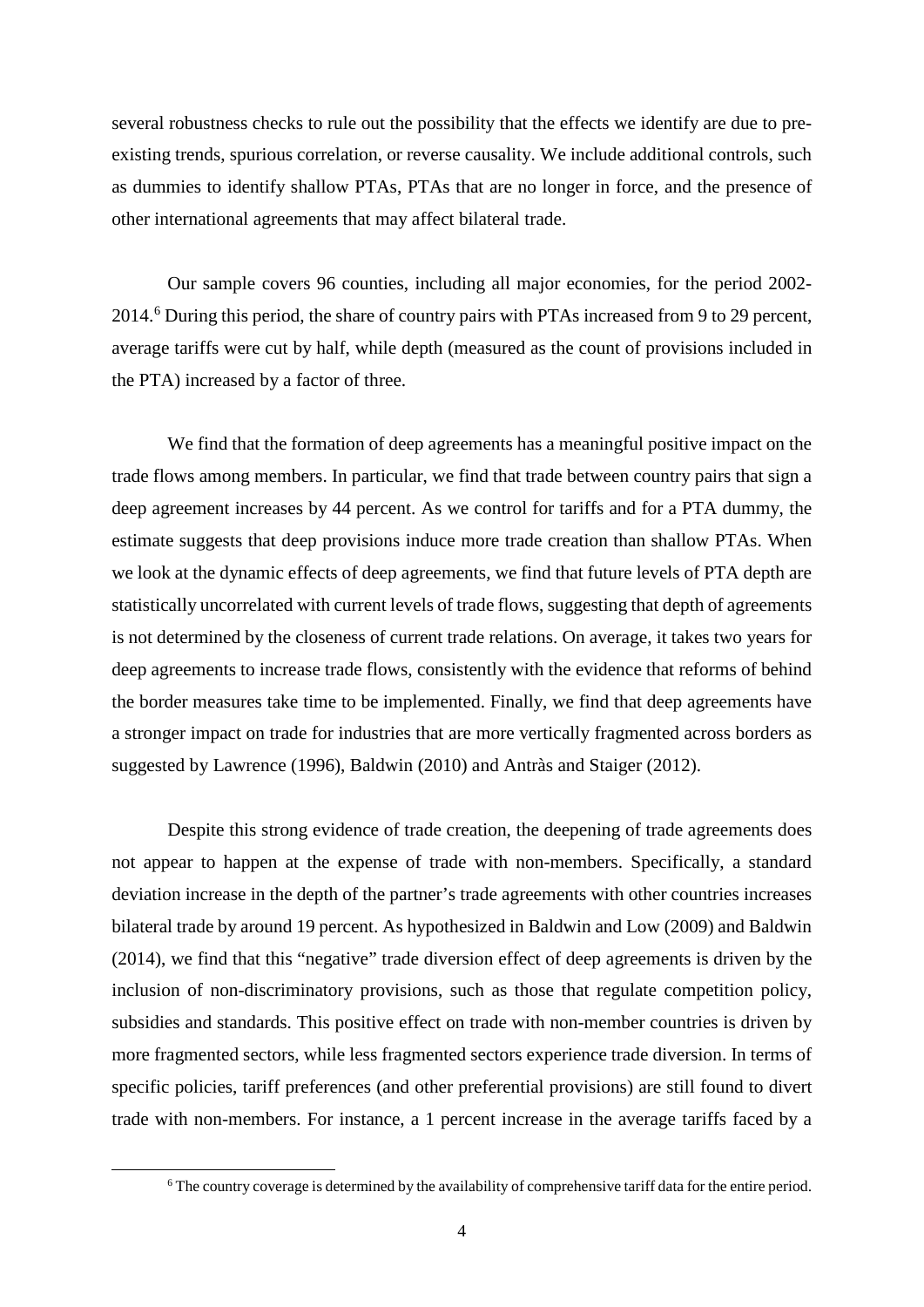non-member relative to a member (i.e. the relative preference margin) decreases bilateral trade by 4 percent. Furthermore, deep agreements tend to moderate the trade diverting effect of tariff preferences: the negative impact of relative preferences on trade becomes insignificant and is eventually reversed for deeper agreements.

Some examples may help put these findings in perspective. We focus on three trade agreements with increasing levels of depth, as measured by the number of policy areas covered by the treaty: Peru-Chile, Korea-US, and the EU. Based on our preferred specifications, a shallow agreement such as Peru-Chile increased bilateral trade by an estimated 10 percent, but had a negligible impact on non-members. Korea-US, a medium depth PTA, increased trade by 14 percent and also raised exports from outsiders by 4 percent. Finally, our estimates suggest that the deepest agreement in our sample, the EU, increased trade flows among members by 44 percent, while exports from non-EU countries would be around 30 percent lower in the absence of the agreement.

This paper contributes to a large body of literature on the trade effects of preferential trade arrangements by including the notion of "depth" in the analysis of PTAs.<sup>[7](#page-4-0)</sup> Previous work in this area suffers from a well-known measurement error problem (Baier and Bergstrand, 2007). Due to lack of data, most studies use dummies to identify the presence of a PTA or distinguish between broad types of trade arrangements (e.g. partial scope agreements, free trade agreements or custom unions, as in Baier et al., 2014). This approach does not adequately capture the variation in the content of preferential trade agreements. Indeed, we show that this variation has important implications for the effects of PTAs both on members and nonmembers' trade flows. Our analysis has also relevant implications for the longstanding debate on regionalism versus multilateralism (Bhagwati, 1993). A key question in this debate is whether PTAs are building blocks or stumbling blocks of the multilateral trade system. Both formal models and empirical studies in this literature assume that PTAs are mostly about tariff liberalization.<sup>[8](#page-4-1)</sup> The positive impact of deep PTAs on members and non-members' trade that

<span id="page-4-0"></span> <sup>7</sup> For recent surveys, see Freund and Ornelas (2010), WTO (2011), Head and Mayer (2014) and Limão (2016). There is a small literature on deep agreements. Osnago, Rocha and Ruta (2017a) look at the impact of deep agreements on countries' participation in global value chains. Mulabdic, Osnago and Ruta (2017) study the effect of Brexit (i.e. the undoing of a deep agreement) on future EU-UK trade relations. Other studies that have looked at the impact of deep agreements based on a more limited database covering around 100 PTAs are Orefice and Rocha (2014) and Osnago, Rocha and Ruta (2015 and 2017b).

<span id="page-4-1"></span><sup>8</sup> Informal arguments on the relationship between deep PTAs and the multilateral trade system have been made in Baldwin and Low (2009) and WTO (2011).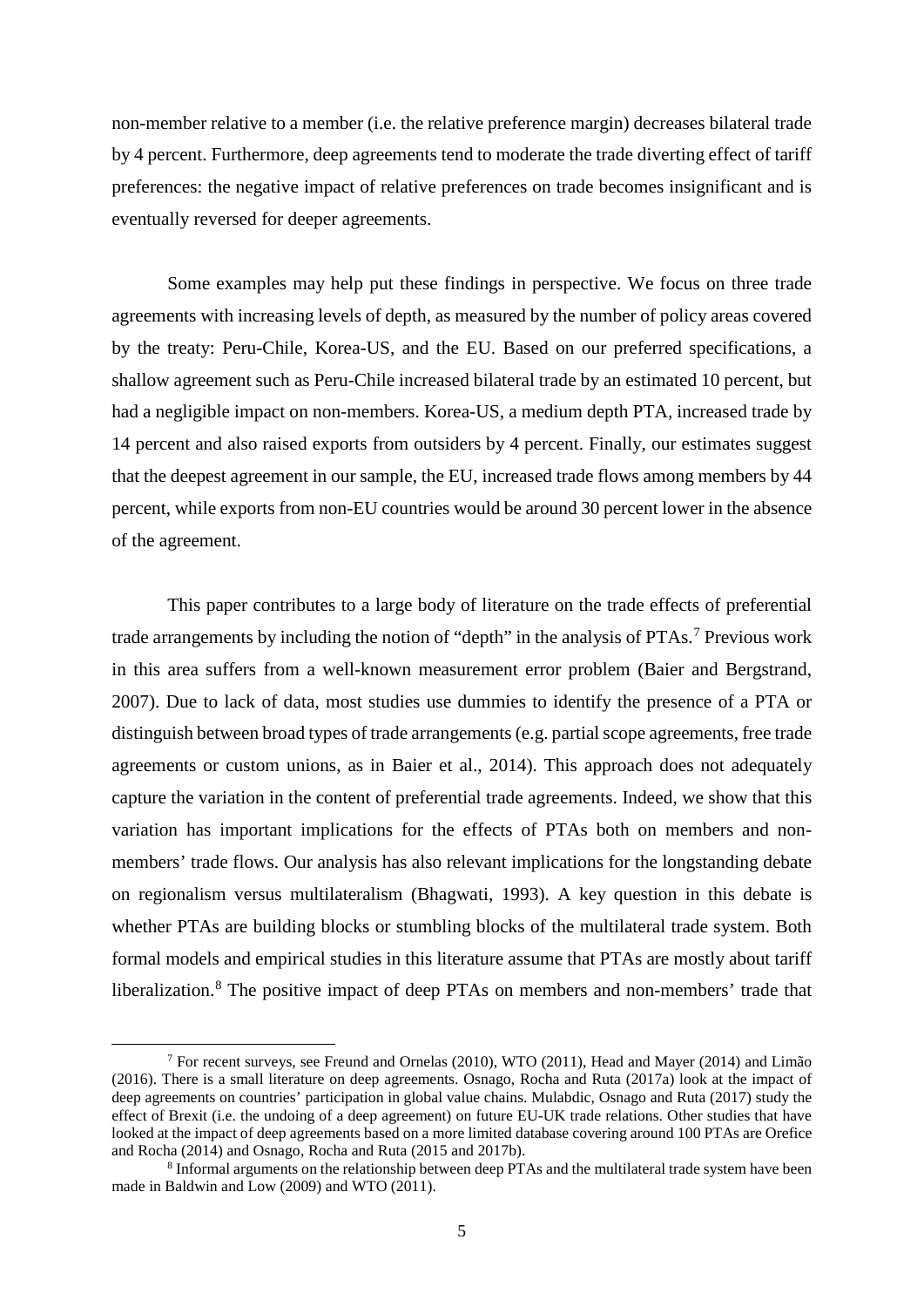we find in our analysis supports the view that deep provisions in trade agreements can complement rather than undermine the world trading system (WTO, 2011).

The rest of the paper is organized as follows. The next section discusses the database on the content of trade agreements and the other data used in the analysis. Section 3 presents the empirical strategy. Econometric results are presented in Section 4. Concluding remarks follow.

### **II. Data**

Our measures of depth of preferential trade agreements are based on detailed information on the content of PTAs from a new database (Hofmann et al., 2017). The database covers 279 treaties, which are all the preferential agreements notified to the WTO and in force up to December 2015.<sup>[9](#page-5-0)</sup> Following the methodology proposed by Horn et al. (2014), the focus is on 52 policy areas (see Table A1 in Annex A), divided into areas that are currently under the mandate of the WTO such as tariffs, antidumping duties and subsidies (referred to as "WTO +") and areas where the WTO has no comprehensive mandate such as investment and competition policy ("WTO X").<sup>[10](#page-5-1)</sup> For each agreement, the dataset identifies whether a policy area is covered by the agreement and whether the provision is legally enforceable.<sup>[11](#page-5-2)</sup> This information allows us to capture the expanding scope of trade agreements beyond a narrowly defined set of traditional trade measures.<sup>[12](#page-5-3)</sup>

As noted by Anderson and van Wincoop (2004) "*[t]here is extensive evidence that free trade agreements and customs unions increase trade and therefore reduce trade barriers … but it is less clear what elements of these trade agreements play a role (tariffs, NTB's, or regulatory issues)*". There are three main advantages of using the information on the content of PTAs (instead of dummy variables) to assess their trade effects. First, the new data help us define *deep* trade agreements more precisely. As discussed below, we define the depth of a PTA based on the extent to which different regulatory issues and policy areas are covered by

<sup>&</sup>lt;sup>9</sup> The data are freely accessible at  $\frac{http://data.worldbank.org/data-catalog/deep-trade-agreements.$  <sup>10</sup> The WTO's General Agreement on Trade in Services (GATS) covers commercial presence as a mode

<span id="page-5-1"></span><span id="page-5-0"></span>of supply but there are currently no rules covering investment in goods.<br><sup>11</sup> See Hofmann et al. (2017) for a detailed description of the methodology and of the data.

<span id="page-5-3"></span><span id="page-5-2"></span><sup>&</sup>lt;sup>12</sup> Hofmann et al. (2017) refer to the expanding scope of PTAs as "horizontal depth". Another dimension of the depth of a trade agreement is "vertical", reflecting the liberalizing content of commitments or the stringency of rules. This information, however, is widely available only for tariffs (see below) and a small subset of policy areas.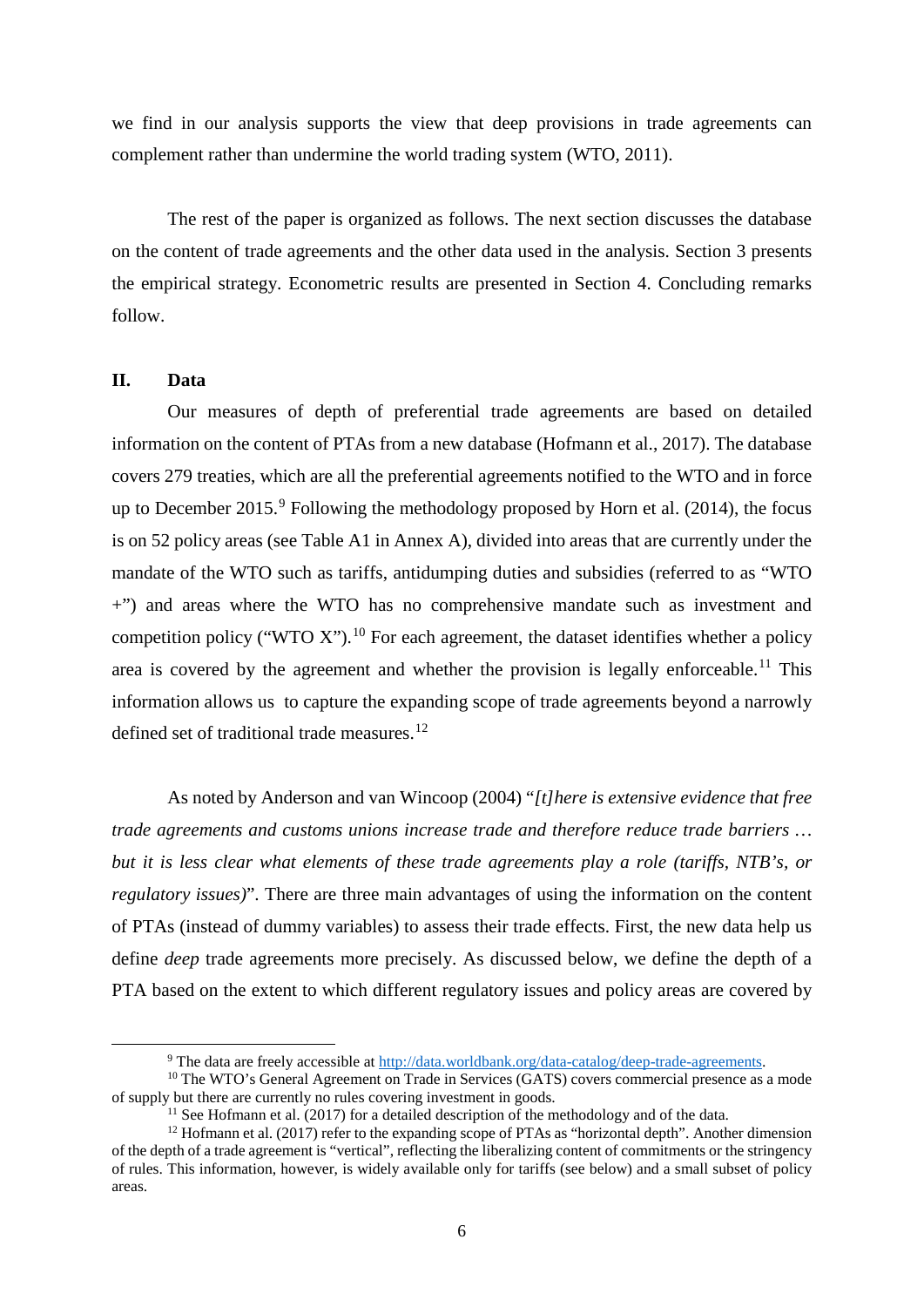the agreement and the legal enforceability of such provisions. Second, the information present in the database also allows us to isolate the trade effect of specific sets of provisions. For instance, we dissect the PTAs to assess the impact of provisions based on their economic relevance (named "core provisions"), or the feasibility of preferential treatment (i.e. whether they improve the conditions for PTA members only or for all trading partners). Finally, the dataset can capture the evolving nature of trade agreements over time. A notable example is the European Union with its enlargements, which cover an increasing number of members and policy areas.

The data show that the number of trade agreements and their content have changed dramatically since the early 1990s (Figure 1). The number of PTAs in force increased slowly in the 1970s and 1980s and then remained constant until the beginning of the 1990s, after which a large number of agreements entered into force. Focusing on the agreements covered in our database (i.e. those still in force in 2015), the number of PTAs has increased exponentially from 20 agreements in 1990 to 279 in 2015. Along with the number, the content of trade agreements has changed. While older PTAs focused on few policy areas ("shallower" trade agreements covering less than 10 policy areas dominated up to the late 1990s), an increasing share of PTAs over time has tended to cover a larger number of policy areas suggesting a deepening of trade agreements.



Figure 1: Number of legally enforceable provisions in PTAs notified and in force, December 2015

Source: Authors' calculations based on the Content of Deep Trade Agreements database.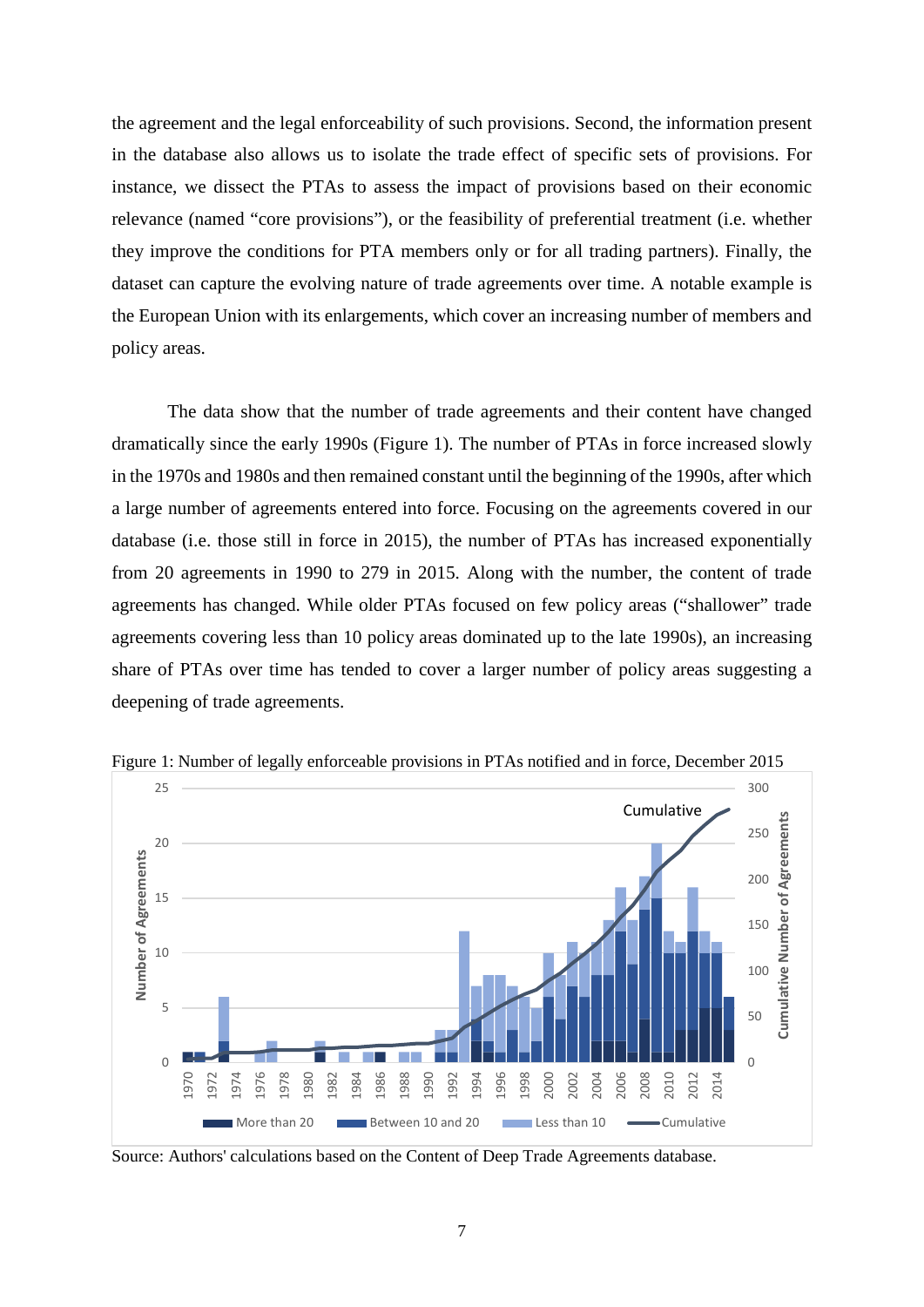Table 1 shows that there is an ordering in terms of which provisions are included in trade agreements with different values of depth. Specifically, we divide the agreements into three categories, based on the number of legally enforceable provisions and calculate the share of agreements that include each policy area. We find that policy areas included in shallower agreements ("Less than 10"), are at least as frequent in deeper agreements (cooperation on "statistics" is an exception). The majority of these agreements tend to cover tariffs and other border measures such as export taxes and customs. Competition policy is the only policy area outside the mandate of the WTO appearing in a majority of shallower PTAs. As agreements become deeper ("Between 10-20"), they increasingly extend their reach to a broader set of WTO + areas, including state aid, anti-dumping and countervailing measures. Finally, deeper agreements ("More than 20") tend to cover areas related to intellectual property rights, movement of capital, and standards, in addition to the areas covered by shallower agreements.<sup>[13](#page-7-0)</sup>

<span id="page-7-0"></span> $<sup>13</sup>$  Figure A1 in Appendix A shows that recent agreements signed by the US and the EU include a larger</sup> number of areas than earlier agreements. These new areas were often covered in other countries' earlier PTAs, suggesting there may be learning from other countries' PTAs.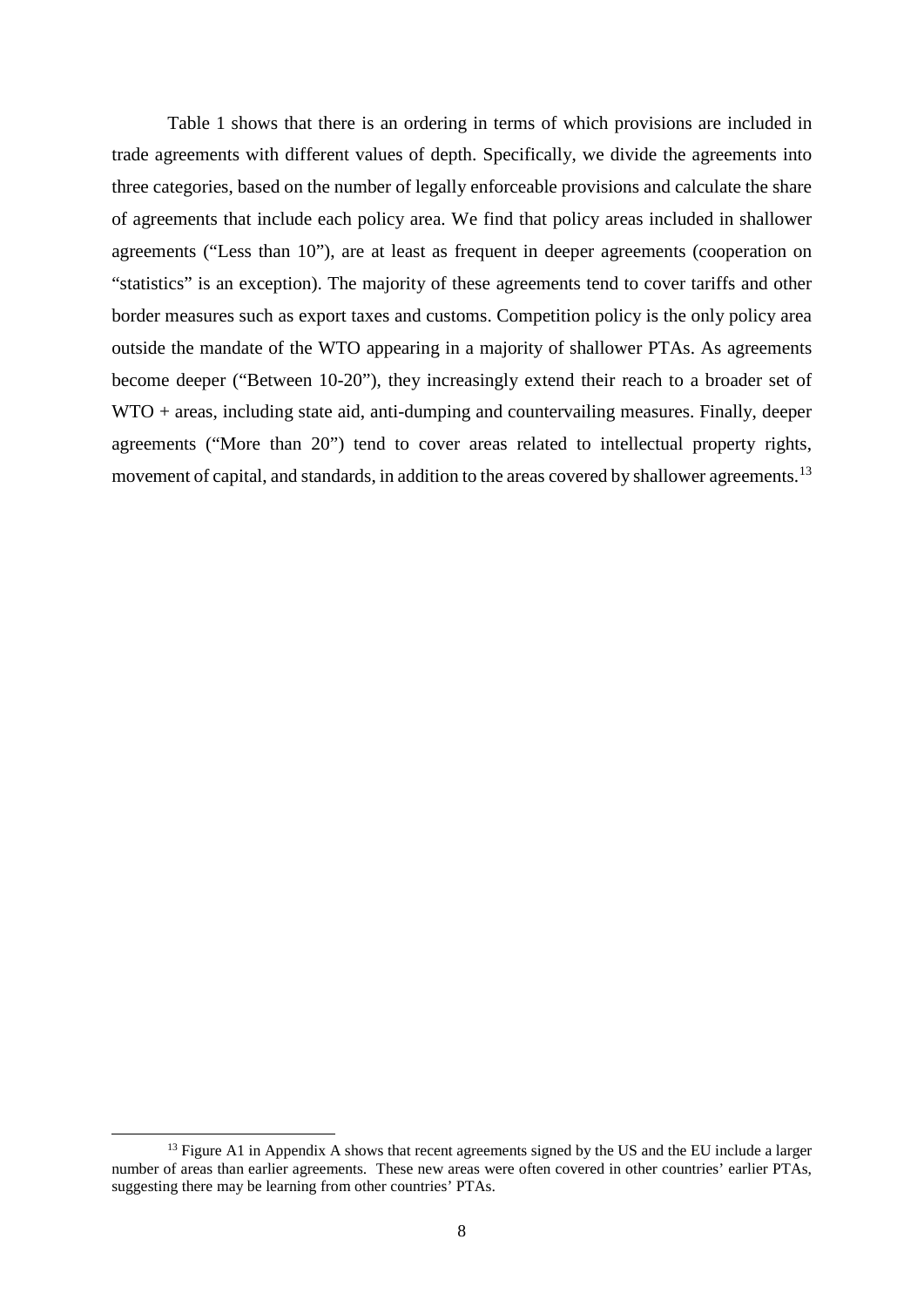| rable 1. Share or provisions over unterent levels or depth |              |                      |              |
|------------------------------------------------------------|--------------|----------------------|--------------|
| <b>No. Provisions</b>                                      | Less than 10 | Between 10 and<br>20 | More than 20 |
| Tariffs on manufacturing goods                             | 97%          | 100%                 | 100%         |
| Tariffs on agricultural goods                              | 96%          | 100%                 | 100%         |
| Export taxes                                               | 73%          | 81%                  | 95%          |
| Customs                                                    | 67%          | 95%                  | 100%         |
| Competition policy                                         | 58%          | 73%                  | 88%          |
| State aid                                                  | 39%          | 69%                  | 88%          |
| Anti-dumping                                               | 35%          | 88%                  | 98%          |
| Countervailing measures                                    | 22%          | 77%                  | 98%          |
| <b>Statistics</b>                                          | 20%          | 0%                   | 23%          |
| <b>TRIPS</b>                                               | 18%          | 75%                  | 98%          |
| <b>STE</b>                                                 | 18%          | 69%                  | 68%          |
| <b>TBT</b>                                                 | 17%          | 73%                  | 95%          |
| Movement of capital                                        | 15%          | 68%                  | 93%          |
| <b>GATS</b>                                                | 14%          | 67%                  | 98%          |
| <b>SPS</b>                                                 | 12%          | 72%                  | 98%          |
|                                                            | 12%          | 59%                  | 80%          |
| Public procurement<br><b>IPR</b>                           |              | 56%                  |              |
|                                                            | 6%           |                      | 75%          |
| Environmental laws                                         | 3%           | 14%                  | 83%          |
| Labor market regulations                                   | 3%           | 13%                  | 75%          |
| Investment                                                 | 2%           | 58%                  | 75%          |
| <b>TRIMS</b>                                               | 2%           | 42%                  | 73%          |
| Visa and asylum                                            | 2%           | 37%                  | 57%          |
| Industrial cooperation                                     | 2%           | Ш<br>5%              | 33%          |
| Social matters                                             | 2%           | I<br>5%              | 30%          |
| Agriculture                                                | 1%           | 10%                  | 45%          |
| Energy                                                     | 1%           | 8%                   | 40%          |
| Data protection                                            | 1%           | Ι<br>5%              | 20%          |
| Anticorruption                                             | 1%           | ▯<br>5%              | 18%          |
| SME                                                        | 1%           | II<br>4%             | 25%          |
| Regional cooperation                                       | 1%           | I<br>3%              | 15%          |
| Taxation                                                   | 1%           | 2%                   | 30%          |
| Approximation of legislation                               | 1%           | 2%                   | 25%          |
| Political dialogue                                         | 1%           | 1%                   | 8%           |
| Research and technology                                    | 0%           | 6%                   | 38%          |
| Public administration                                      | 0%           | 6%                   | 5%           |
| Consumer protection                                        | 0%           | I<br>5%              | 38%          |
| Mining                                                     | $0\%$        | I<br>5%              | 13%          |
| Education and training                                     | 0%           | I<br>4%              | 33%          |
| Information society                                        | 0%           | I<br>4%              | 15%          |
| Innovation policies                                        | 0%           | I<br>4%              | I<br>5%      |
| Illegal immigration                                        | 0%           | I<br>3%              | 23%          |
| Illicit drugs                                              | 0%           | I<br>3%              | 3%           |
| Economic policy dialogue                                   | 0%           | 2%                   | 43%          |
| Cultural cooperation                                       | 0%           | 2%                   | 38%          |
| Financial assistance                                       | 0%           | 2%                   | 25%          |
|                                                            |              |                      |              |
| Audiovisual                                                | 0%           | 2%                   | 18%          |
| Terrorism                                                  | $0\%$        | 2%                   | 8%           |
| Money laundering                                           | 0%           | 2%                   | U<br>3%      |
| Health                                                     | $0\%$        | 1%                   | 38%          |
| Human rights                                               | $0\%$        | 1%                   | I<br>3%      |
| Nuclear safety                                             | 0%           | 0%                   | 15%          |
| Civil protection                                           | 0%           | $0\%$                | 5%           |

Table 1: Share of provisions over different levels of depth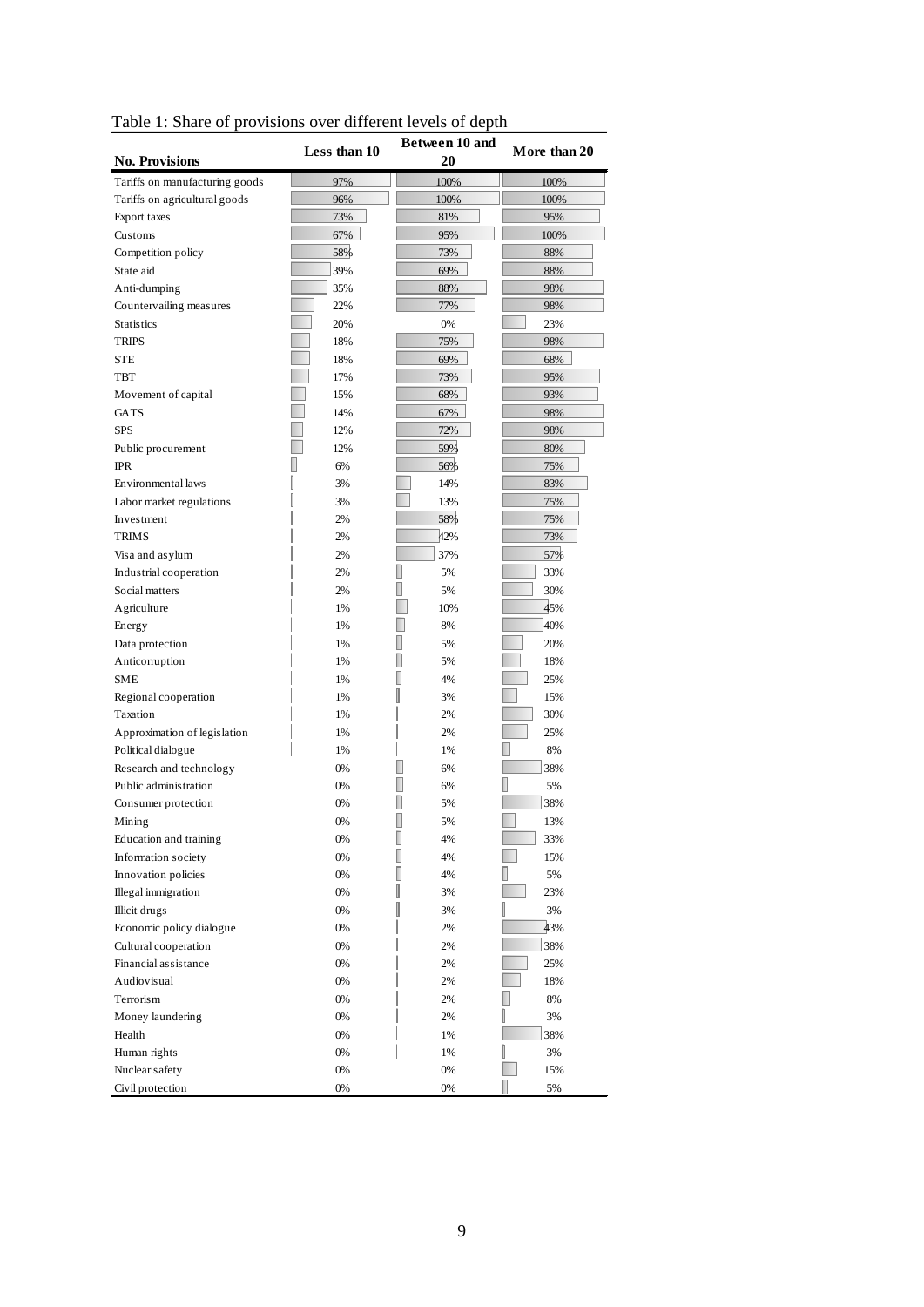Based on this evidence, we first build several aggregate measures of the depth of trade agreements which reflect the extent to which the different policy areas are covered and legally enforceable in a PTA.<sup>[14](#page-9-0)</sup> An area is considered as weakly legally enforceable if the language used is sufficiently precise and binding, but the area has been excluded from dispute settlement procedures under the PTA. While strong legal enforceability refers to areas where the language used is sufficiently precise and binding, and if the area is subject to dispute settlement procedures under the PTA. Using this information, we define alternative measures of depth of an agreement. Specifically, the depth variables are equal to the count of all ("depth all"), weakly legally enforceable ("depth wle"), or legally enforceable ("depth le") provisions included in an agreement. Each measure is normalized between 0 and 1, with 1 indicating the agreement with the highest number of provisions. In characterizing trade agreements, we also consider the policy areas that have been identified in the literature as being more economically relevant ("core" provisions). These core provisions include all  $WTO + \alpha$  areas and four areas that fall outside the domain of the WTO: competition policy, rules on investment, movements of capital, and intellectual property rights protection.<sup>[15](#page-9-1)</sup> As shown in Hofmann et al. (2017), these policy areas are also the ones that appear more frequently in PTAs.

Finally, a useful distinction for our subsequent discussion is between discriminatory and non-discriminatory policy areas. Here we follow Baldwin and Low (2009) to classify PTA provisions in these two groups. The traditional view of PTAs is that their benefits accrue only to PTA partners. This is indeed the case for traditional trade policies (i.e. tariffs on industrial goods, tariffs on agricultural goods, export taxes, countervailing measures and antidumping duties) that can be implemented on a discriminatory basis based on the origin of the product. Similarly, government procurement provisions in PTAs tend to open state purchasing to foreign firms on a strictly preferential basis. For other policy areas, however, the traditional view does not appear to hold as PTA provisions may improve the conditions of access in a nondiscriminatory manner (i.e. on a "most-favoured-nation," or MFN basis). According to Baldwin and Low (2009), these areas include customs administration, domestic regulation (SPS and TBT measures), competition (state trading enterprises, competition policy), services

<span id="page-9-1"></span><span id="page-9-0"></span> $14$  Given the fact that provisions tend to be highly correlated with each other (see Table A2 of Appendix A), regressions that include individual variables indicating the presence of each provision would suffer from the problem of multicollinearity. Appendix B explores the impact of individual provisions on trade. The results show that the inclusion of specific provisions has no significant impact on trade flows once we account for the overall depth of an agreement.

<sup>&</sup>lt;sup>15</sup> Core areas have been identified in Damuri (2012) based on Baldwin (2008).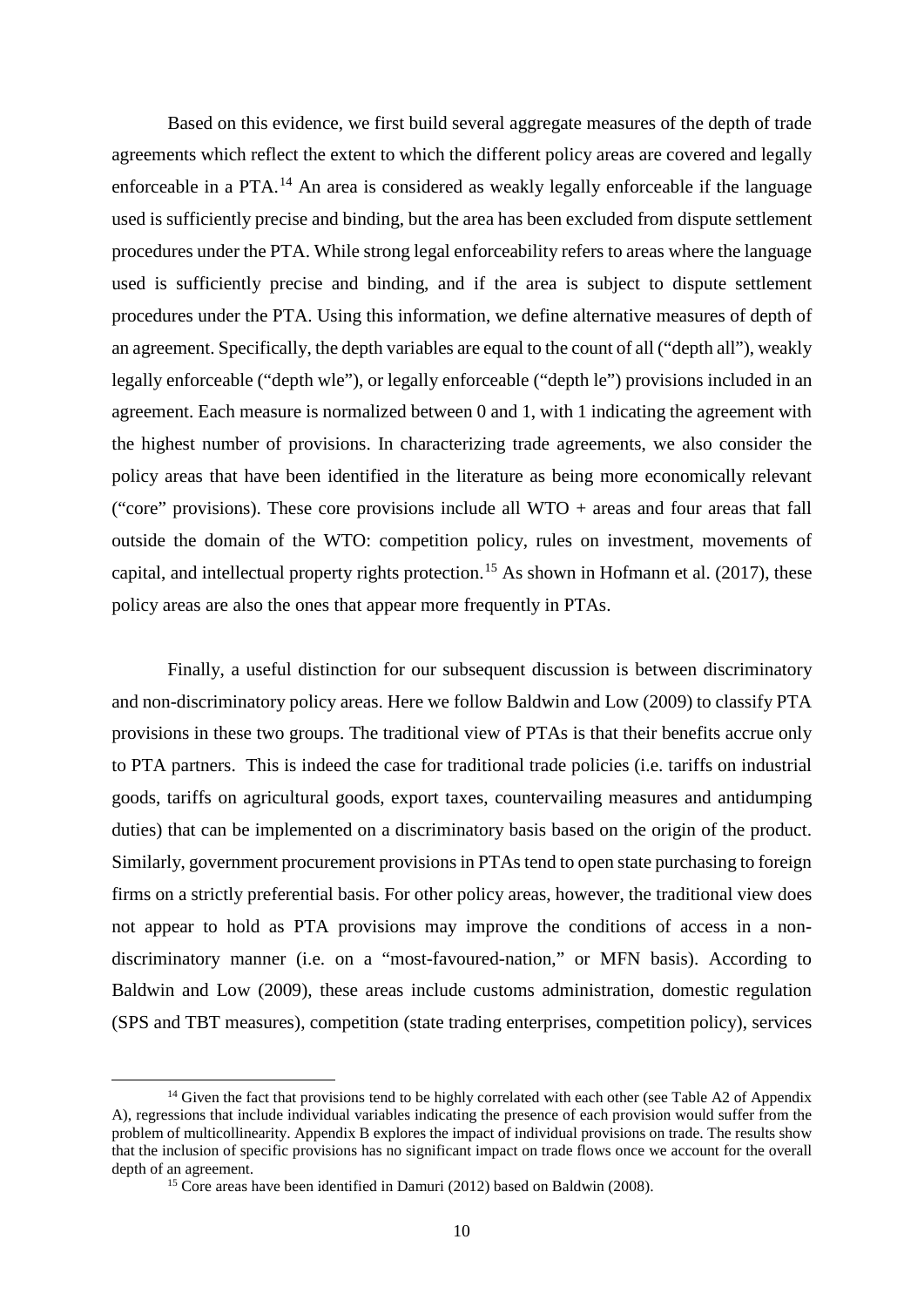(GATS), investment (TRIMS and investment rules), property rights (TRIPS and IPR protection), rules on subsidies and on movements of capital. In some cases, discrimination is simply not possible: if a country limits subsidies to domestic producers or establishes a competition authority in fulfilment of its PTA commitments, these reforms benefit both members and non-members of the PTA. In other cases, discrimination is feasible but unlikely for economic or legal reasons: in services, market access is generally granted through reforms of domestic regulation, such as rules on foreign participation or access to essential facilities, which are hard to undertake in a way that grants privileged access.

The sample covers 96 countries, including all major economies, for the period 2002- 2014. The choice of the initial year is due to the poor quality and availability of tariff data before 2002. In addition to the database on the content of deep trade agreements, we use trade and trade policy data from standard sources. Export data at the HS product level are from the *United Nations Commodity Trade Statistics Database* (UN-COMTRADE). Additional data on bilateral time-invariant covariates, used in a series of robustness checks, come from the CEPII *geodist* and *gravity* databases. Tariff data, from the United Nations Conference on Trade and Development TRAINS, and import demand elasticities at the at the 6-digit level, from Kee et al. (2008), are used to construct the Tariff Trade Restrictiveness Index (TTRI) and the Relative Preferential Margin index (RPM). Finally, data on PTAs no longer in force come from Egger and Larch (2008) and Bilateral Investment Treaties (BITs) from the United Nations Conference on Trade and Development's Investment Policy Hub.<sup>[16](#page-10-0)</sup>

Before moving to the econometric analysis, we take a first look at the data. Over the 2002-2014 period, the share of country pairs with PTAs increased from 9 to about 29 percent (Table 2). During the same period, average tariffs (TTRI) were cut by half while depth, irrespective of legal feasibility, increased by a factor of three. As countries reduced bilateral tariffs, the average relative preference margins (RPM) and its standard deviation decreased as well. The two trends together indicate widespread tariff reductions which are less likely to have increased trade diversion. In terms of the content of PTAs, the summary statistics show that there were minor differences (before 2014) between depth constructed using legally enforceable provisions subject to dispute settlement ("Depth LE" or "Depth Legally Enforceable"), and depth constructed on the basis of legally enforceable language ("Depth

<span id="page-10-0"></span><sup>&</sup>lt;sup>16</sup> The data are freely accessible at<http://www.ewf.uni-bayreuth.de/en/research/RTA-data/index.html> and<http://investmentpolicyhub.unctad.org/IIA> respectively.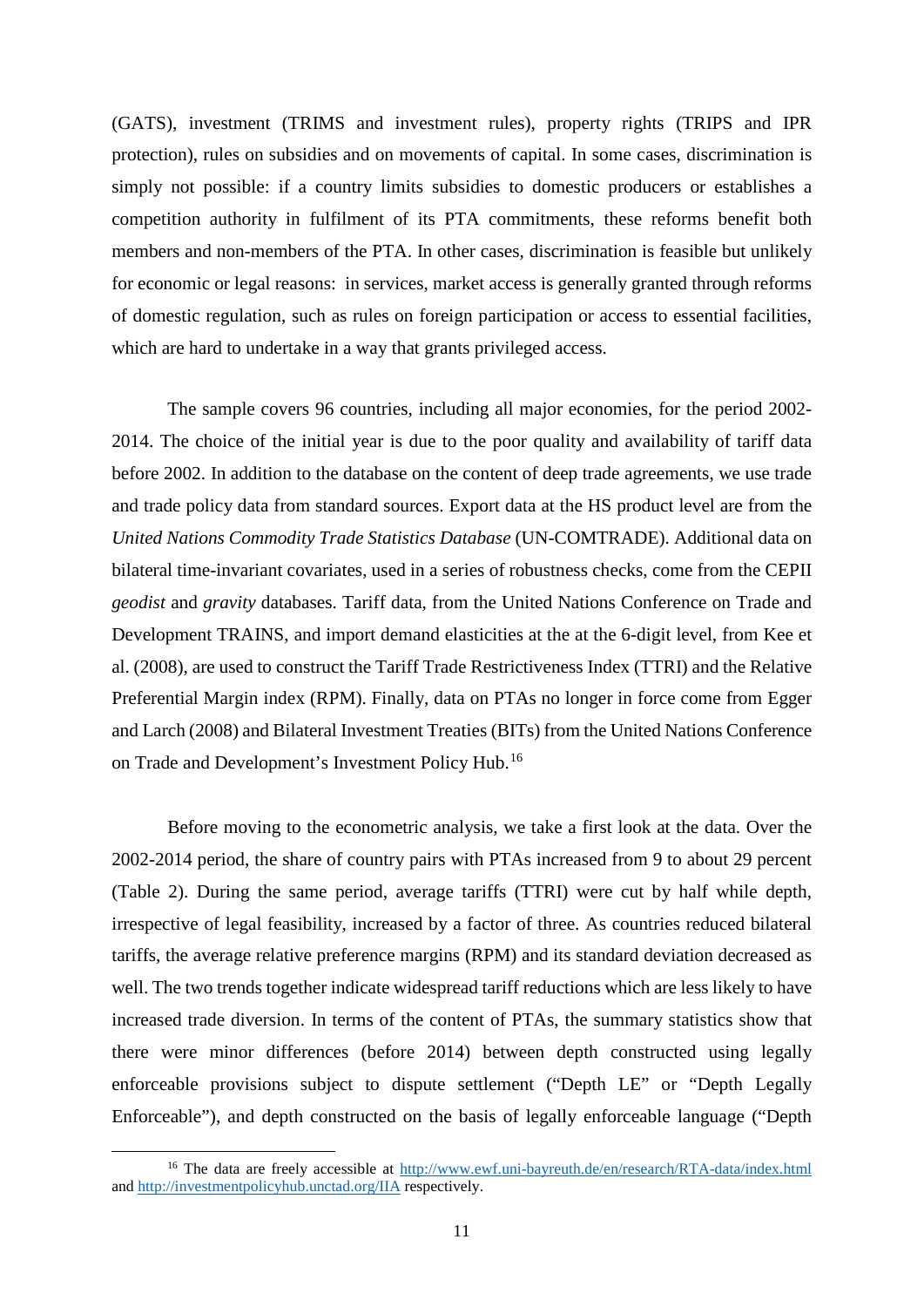WLE" or "Depth Weakly Legally Enforceable"). There is also some evidence that newest agreements tend to be deeper. The average maximum depth ("max Depth LE" or "max Depth Core LE") by importer almost doubled from 2002 to 2014. Part of these increases are due to countries signing agreements for the first time, but this trend is also observed when we restrict the sample to country pairs which already have a PTA.

|                          | 2002       | 2005       | 2008       | 2011        | 2014        |
|--------------------------|------------|------------|------------|-------------|-------------|
| PTA (dummy)              | .088       | .161       | .196       | .223        | .286        |
|                          | (.283)     | (.368)     | (.397)     | (.416)      | (.452)      |
| <b>TTRI</b> (tariffs)    | .041       | .034       | .028       | .027        | .019        |
|                          | (.195)     | (.077)     | (.066)     | (.08)       | (.069)      |
| RPM (relative tariffs)   | .009       | .008       | .007       | .007        | .004        |
|                          | (.062)     | (.036)     | (.033)     | (.035)      | (.029)      |
| Depth All                | .054       | .111       | .134       | .145        | .197        |
|                          | (.191)     | (.272)     | (.293)     | (.296)      | (.344)      |
| Depth WLE (Weakly        | .038       | .083       | .103       | .111        | .142        |
| Legally Enforceable)     | (.153)     | (.23)      | (.251)     | (.253)      | (.281)      |
| Depth LE (Legally        | .038       | .082       | .102       | .108        | .132        |
| Enforceable)             | (.153)     | (.229)     | (.249)     | (.25)       | (.273)      |
| Depth Core LE (Legally   | .057       | .118       | .148       | .162        | .199        |
| Enforceable)             | (.202)     | (.288)     | (.318)     | (.325)      | (.342)      |
| max Depth LE (Legally    | .307       | .423       | .482       | .499        | .529        |
| Enforceable)             | (.295)     | (.313)     | (.291)     | (.283)      | (.308)      |
| max Depth Core LE        | .493       | .646       | .746       | .769        | .787        |
| (Legally Enforceable)    | (.366)     | (.319)     | (.275)     | (.259)      | (.246)      |
| max MFN LE (Legally      | .445       | .594       | .714       | .733        | .759        |
| Enforceable)             | (.365)     | (.35)      | (.303)     | (.289)      | (.275)      |
| max PREF LE (Legally     | .596       | .764       | .828       | .861        | .872        |
| Enforceable)             | (.392)     | (.297)     | (.248)     | (.227)      | (.207)      |
| Trade (millions of US\$) | 631.588    | 994.542    | 1495.1     | 1668.34     | 1680.574    |
|                          | (4829.109) | (6974.361) | (9243.604) | (10284.256) | (11246.587) |

Table 2: Descriptive Statistics (means and standard deviations in parentheses)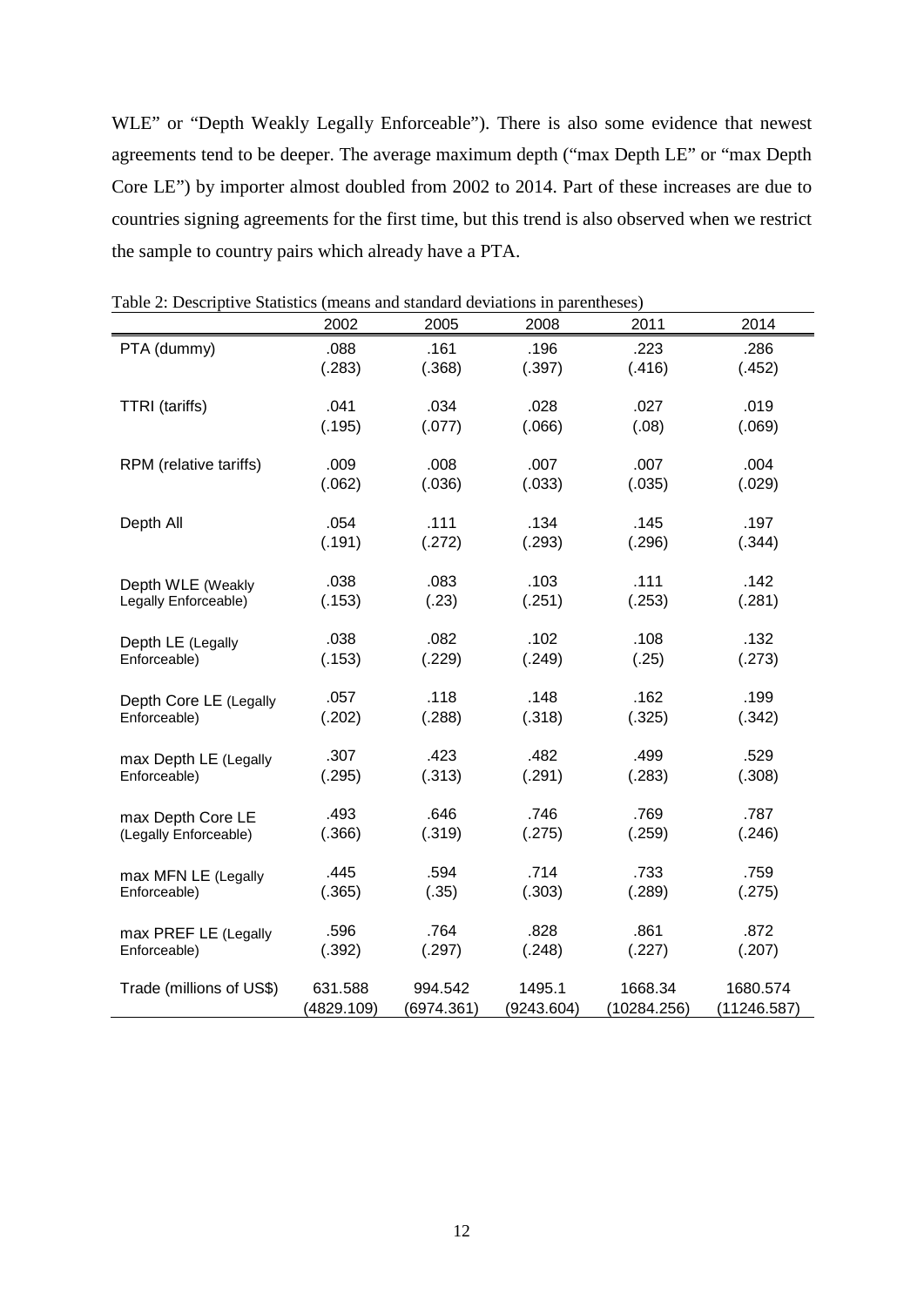Figure 2 plots the distribution of trade flows for different intervals of "depth all". In the left panel, groups are defined according to different levels of depth in bilateral agreements, while the right panel uses the average depth of the destination country's agreements with the rest of the world weighted by imports. Figure 2 shows that country-pairs with higher levels of depth trade more on average. The right panel shows that on average, countries export relatively less to partners involved in shallow agreements (i.e. "Low depth") than partners without PTAs. However, this negative effect is reversed as partners sign deeper agreements ("Medium depth" and "High depth") which are associated with distributions shifted to the right of the "no PTA". This suggests that deep agreements tend to benefit excluded countries as well, possibly due to the inclusion of provisions that are de jure or de facto MFN.





# **III. Trade effects of deep agreements: Empirical strategy**

In this section, we begin the empirical investigation of the trade impact of deep agreements. A number of policy-related factors contribute to trade costs between countries, which create a gap between the price in the importing country and the export price. Trade agreements allow members to reduce these costs and hence increase bilateral trade. A concern, well understood since Viner (1950), is that this mechanism could also generate trade diversion, that is a substitution of trade away from non-members. Deep agreements can reduce trade costs among members by eliminating tariffs *and* by reducing other frictions. Examples of the latter are contingent protection measures like antidumping, countervailing and safeguard actions, and differences in national regulations that create an adaptation cost for foreign producers. Even other provisions of PTAs, such as disciplines on subsidies or strengthened protection of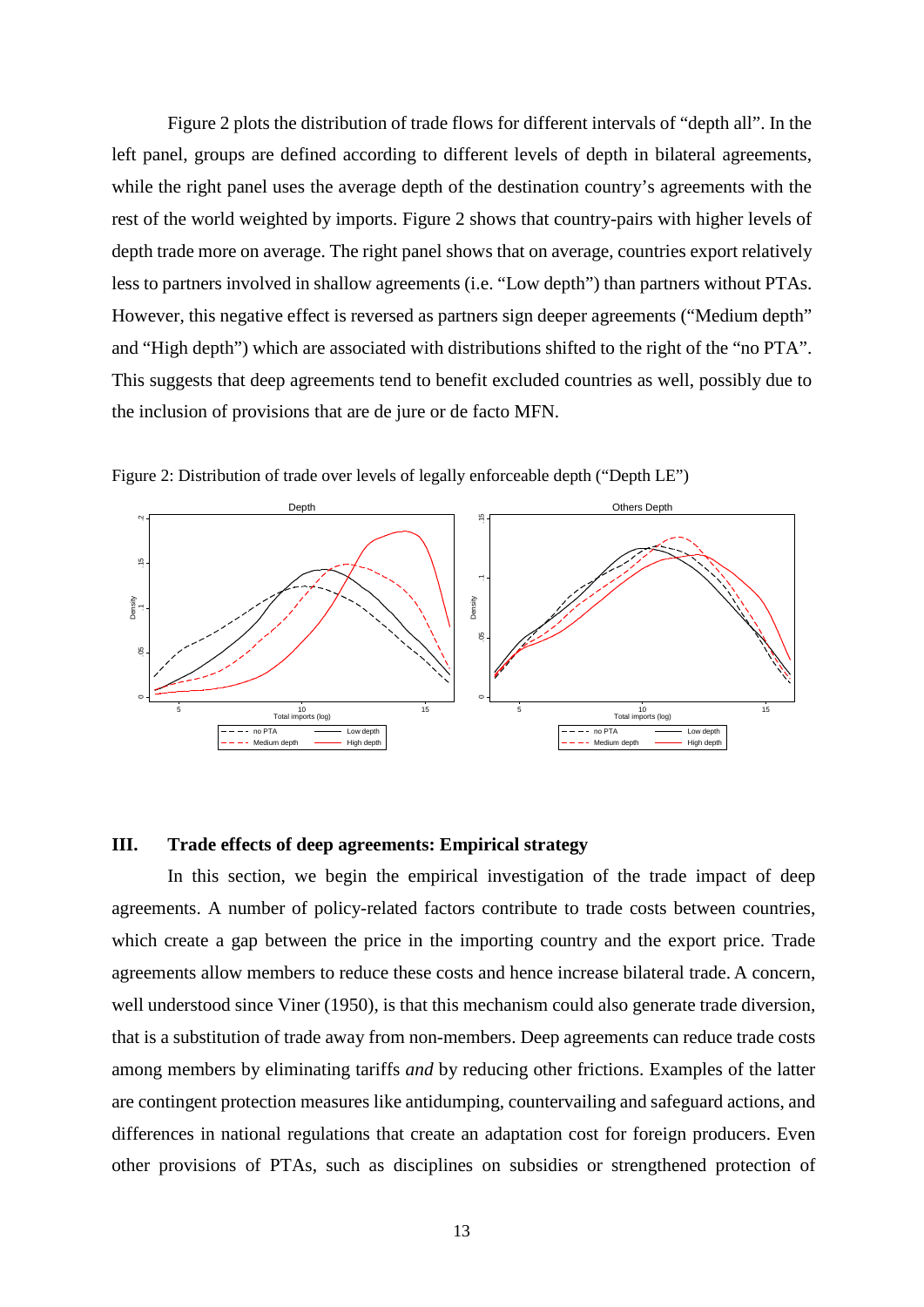intellectual property rights, reduce the risk of exporting due to policy uncertainty, and hence can be seen as reducing trade costs (Limão and Maggi, 2015). [17](#page-13-0) We, therefore, expect PTAs that cover more areas, to have a positive impact on members' trade that goes beyond the impact of shallow agreements.

The impact of a deep agreement on non-members is more complicated. The rules in a deep PTA can be implemented either to reduce costs only for members (e.g. by exempting only them from burdensome regulatory requirements) or also for non-members (e.g. by simplifying customs procedures for all trading partners). If these rules are implemented in a discriminatory way, they inflict a further competitive disadvantage on third countries. Since member countries must now pay neither tariffs nor frictional costs, they can expand sales in their markets, driving down prices and hurting exports of third countries. However, if frictional barriers are eliminated in a non-discriminatory way, third countries also benefit from the reduction in associated costs.[18](#page-13-1) In these circumstances, third countries still suffer from the decline in price in destination markets due to preferential access granted to members of PTAs, but the price they actually receive is closer to the destination price because the elimination of the frictional costs reduces the total trade tax they pay. If the decline in trade costs for non-members is sufficiently large relative to the preferences members receive, then we may observe "negative trade diversion" (Baldwin, 2014): third countries see an increase in the export price they receive and expand quantity exported as a result of a deep PTA.[19](#page-13-2)

Below, we introduce the empirical model and identification strategy used to analyze the effect of deep agreements on members' and non-members' trade. In line with the above discussion, we augment a standard gravity model to include a variable of depth between PTA members and another variable that captures the depth of agreements trading partners conclude with the rest of the world. We also use information on relative tariff preferences (Fugazza and Nicita, 2013) to assess how their impact is affected by existence of deep agreements.

<span id="page-13-0"></span><sup>&</sup>lt;sup>17</sup> The assumption that trade agreements reduce trade costs helps us to cast the following discussion in the framework of the gravity model. We recognize that other provisions of agreements, such as those relating to labor or environmental standards, do not necessarily lead to a reduction in trade costs. The extent of the aggregate impact of these heterogeneous provisions is, therefore, an empirical question. We come back to this issue

<span id="page-13-2"></span><span id="page-13-1"></span><sup>&</sup>lt;sup>18</sup> There is some evidence of these positive externalities. Chen and Mattoo (2008) examine the consequences of harmonization and mutual recognition of standards within PTAs. They show that when these agreements are concluded with restrictive rules of origin which deny their benefit to non-members, the latter suffer a decline in exports to PTA countries. However, when the agreements do not have restrictive rules of origin, nonmembers exports to PTA countries also increase.

 $19$  Appendix C provides a graphical example of these effects.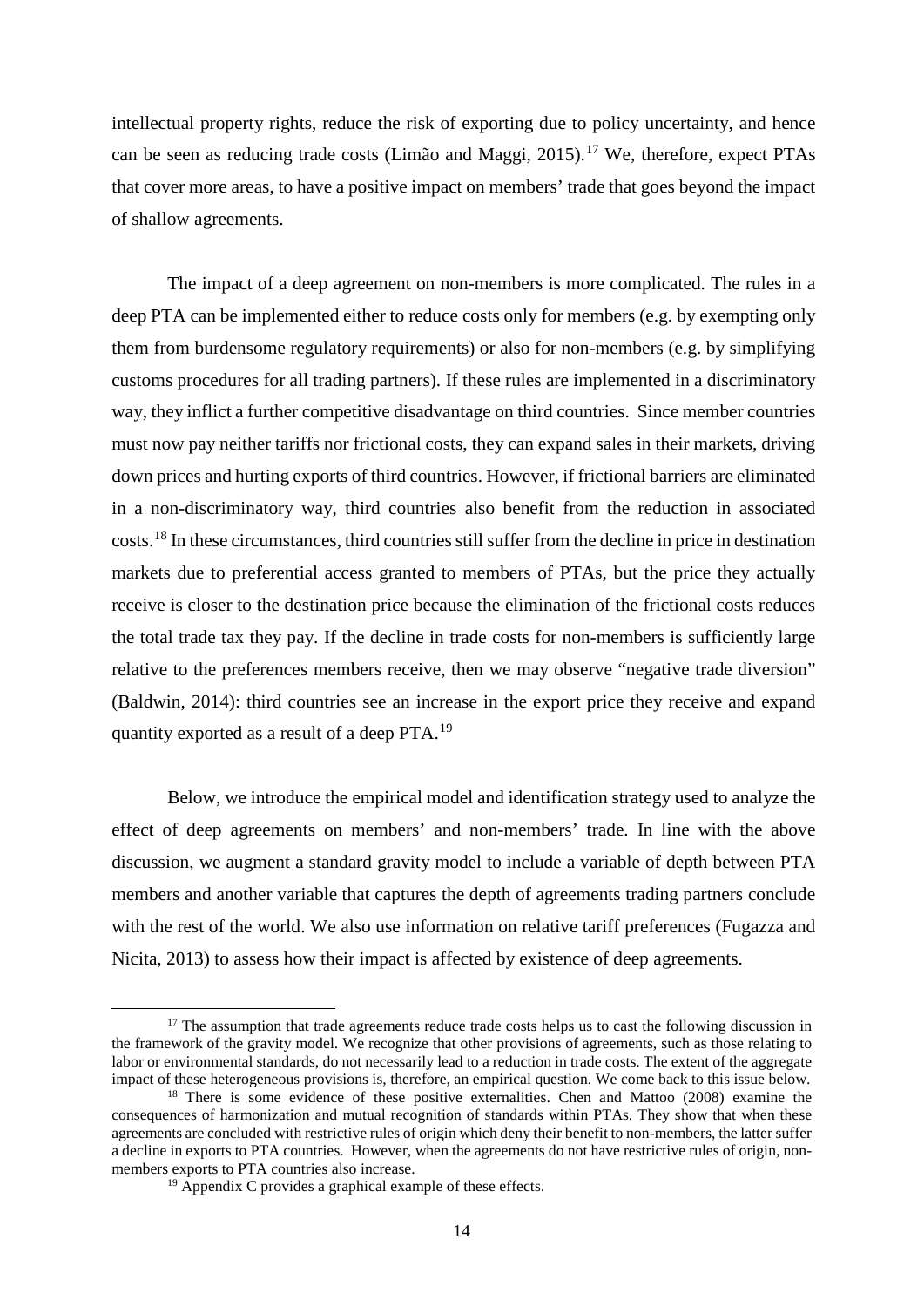#### **a. Trade creation**

Our main specification is based on the gravity model of trade, which is widely used in the literature to assess the effects of policy variables on trade flows (see Head and Mayer, 2014; Limão, 2016). We begin by discussing how the depth of PTAs can be incorporated into the standard gravity framework. As shown in Costinot and Rodríguez-Clare (2013) the following gravity equation emerges from different theoretical frameworks:

$$
X_{ij} = \frac{\chi_{ij} (Y_i \tau_{ij})^{-\varepsilon}}{\sum_l \chi_{lj} (Y_l \tau_{lj})^{-\varepsilon}} E_j
$$
\n(1)

where  $X_{ij}$  is the bilateral trade flow from country *i* to country *j*,  $E_j$  is country *j*'s total expenditure,  $Y_i = \sum_j X_{ij}$  is country *i*'s income,  $\varepsilon$  is the trade elasticity with respect to variable trade costs  $\tau_{ij}$ , and  $\chi_{ij}$  is a function of structural parameters distinct from  $\tau_{ij}$ .

We can define trade costs  $\tau_{ij}$  as a function of different components:

$$
\tau_{ij} = T_{ij} \left( 1 + t_{ij} \right) \tag{2}
$$

where  $t_{ij}$  is the ad-valorem import tariff imposed by country *j* on goods imported from *i*,  $T_{ij}$ are the iceberg trade costs that the exporter incurs to ship to country  $j$ . Since deep provisions in PTAs could lower the policy frictions that limit international trade, we assume that the term  $T_{ij}$  in the empirical model is lower the higher the depth of an agreement between country-pairs  $i$  and  $j$ .

Taking the log of both sides of equation (1) and using tariffs and depth to proxy for trade costs in equation (2), we obtain the following modified gravity equation which accounts for the depth of trade agreements as a determinant of bilateral trade:

$$
X_{ijt} = exp\{\beta_1 Depth_{ijt} + \beta_2 ln(1 + TTRI_{ijt}) + \theta_{it} + \Omega_{jt} + \mu_{ij} + Controls\} + \varepsilon_{ijt} \tag{3}
$$

where  $X_{ijt}$  are bilateral exports from country *i* to country *j* in year *t* and  $Depth_{ijt}$  is a measure of the PTA depth between *i* and *j* (normalized between 0 and 1). As discussed in Section II, we use different definitions of depth based on the legal enforceability and the economic relevance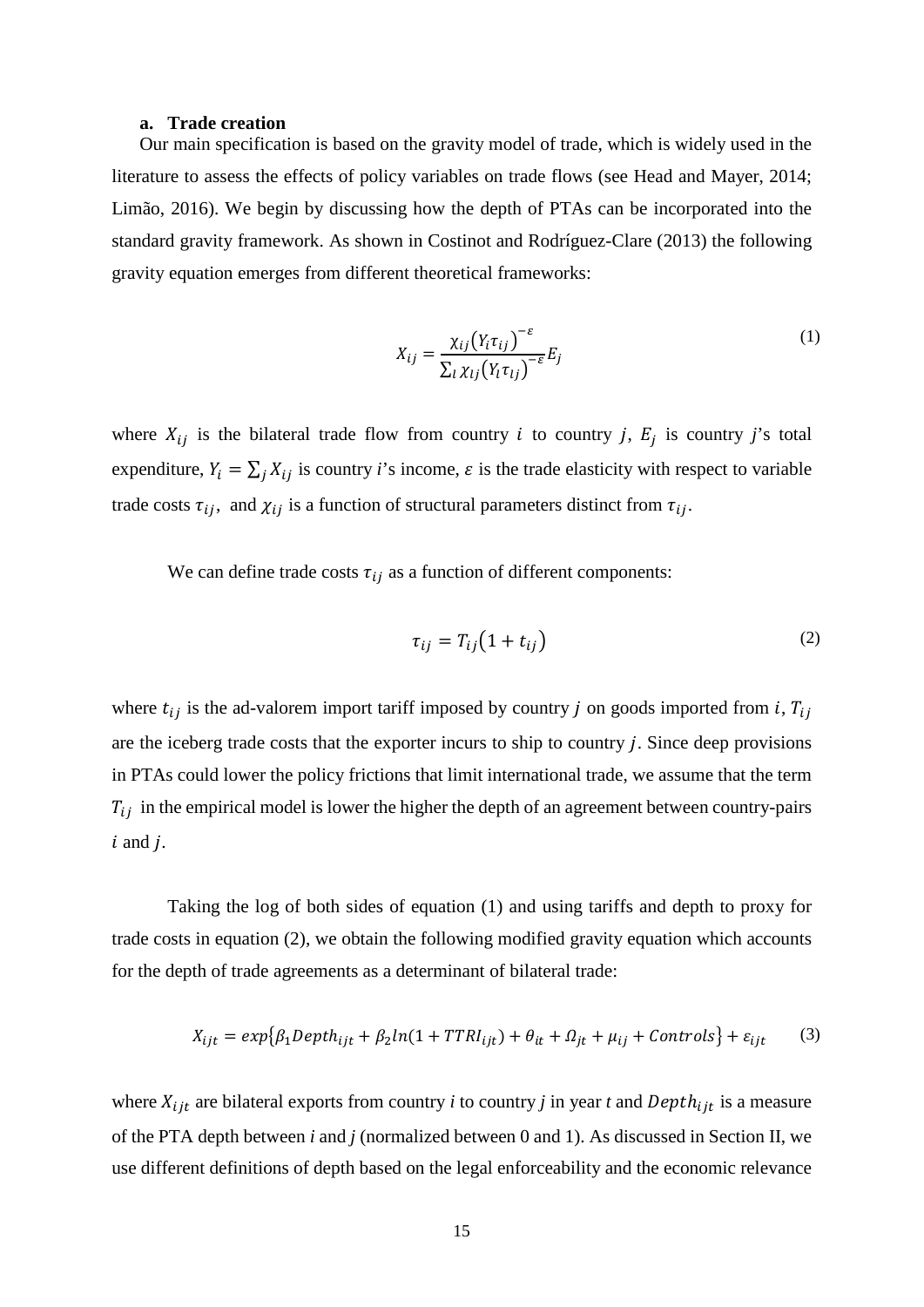of the policy areas covered in the agreement.  $\theta_{it}$  and  $\Omega_{it}$  are importer-year and exporter-year fixed effects, respectively, that control for any country-year specific shocks and also for the theoretically motivated multilateral resistance. As shown in Baldwin and Taglioni (2006), failing to account for the country-specific time-varying multilateral resistance biases downward the effects of PTAs, or in our case the effect of  $Depth_{ijt}$  on trade. Finally, we include several additional controls: dummies to capture the presence of a PTA (i.e. a shallow PTA dummy), of a PTA no longer in force, or of other international agreements that can have an impact on trade flows, such as a Bilateral Investment Treaty (BIT).

An important issue in the estimation of the effects of any policy variable is endogeneity. In the trade literature, it has been shown that countries are more likely to sign agreements with partners with whom they already trade more intensively because of geography or cultural proximity or other common characteristics. If countries tend to sign trade agreements with their "natural" trading partners (Krugman, 1991), this would bias the effects of trade agreements upwards especially with cross-sectional data. This bias may be even stronger for depth to the extent that countries may be more willing to sign deeper agreements with their natural trading partners. The issue of endogeneity of trade policies is well known since Trefler (1993), but it is hard to address due to the lack of reliable instruments for panel data. To partially address the endogeneity problem, we follow Baier and Bergstrand (2007) and introduce country-pair fixed effects,  $\mu_{ij}$ , to capture country-pair time-invariant factors determining bilateral trade such as distance or common language. This set of fixed effects accounts for unobserved time-invariant heterogeneity among country pairs which can bias estimates in cross-sectional studies, and hence attenuates the endogeneity bias stemming from omitted variables.

A limitation of previous work is that the use of a dummy variable to identify the trade effect of a PTA is generally associated with a negative bias in the variable's coefficient. We improve with respect to earlier studies on the bias due to measurement error of the trade policy variables by following the suggestion outlined in Baier and Bergstrand (2007) "*the best method for eliminating this [measurement error] bias is construction of a continuous variable that would more accurately measure the degree of trade liberalization from various PTAs*." First, we include a variable for the depth of trade agreements to capture the degree of trade liberalization between PTA partners. Second, we also include the  $TTRI_{ijt}$ , the tariff trade restrictiveness index, to isolate the effect of changes in tariffs between country *i* and *j* (Kee et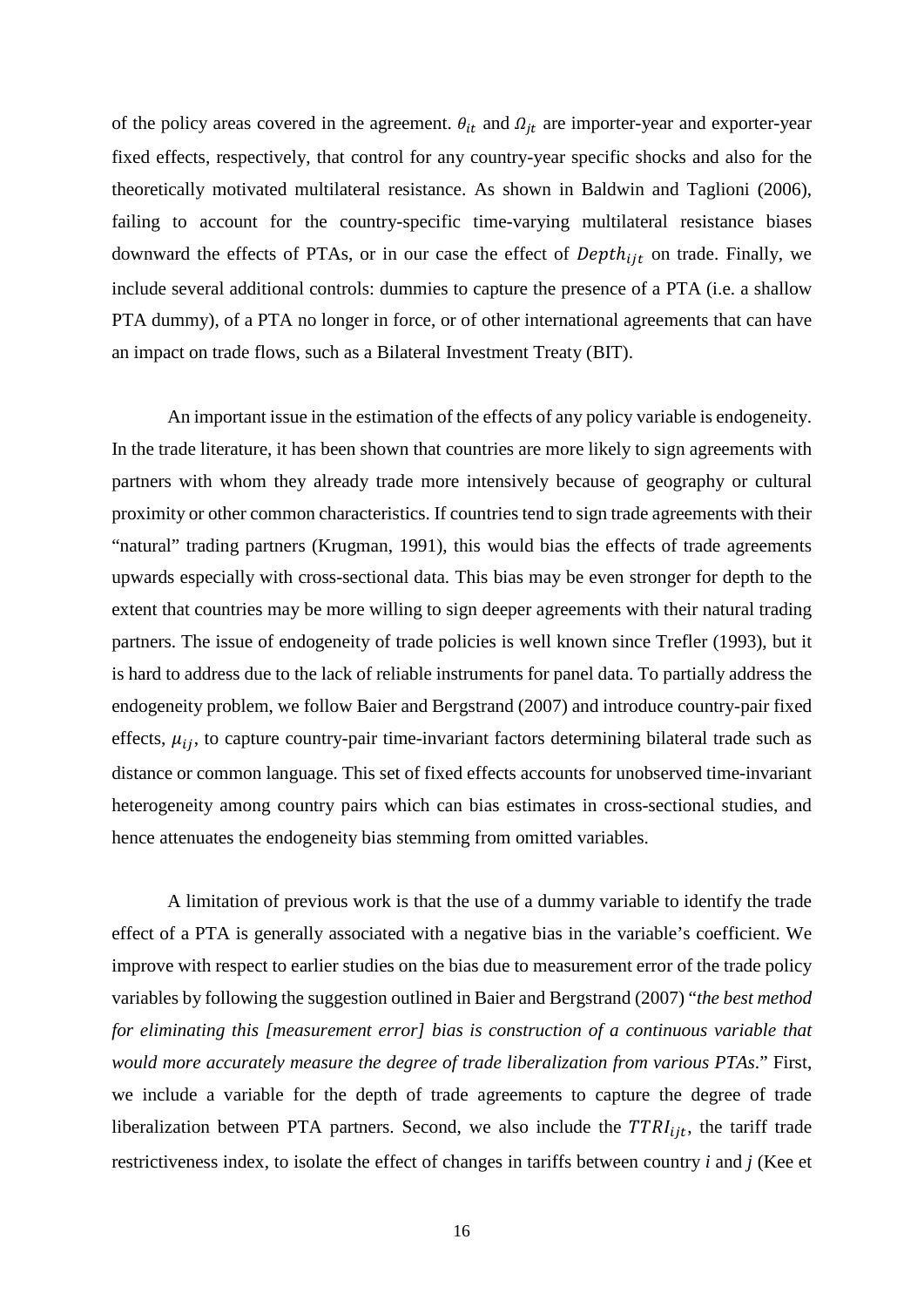al. 2008, 2009; Fugazza and Nicita, 2013) from the impact of changes in depth. The index is obtained using the following formula:

$$
TTRI_{ijt} = \frac{\sum_{hs} X_{ij(s=97),hs} \varepsilon_{j,hs} T_{ijt,hs}}{\sum_{hs} X_{ij(s=97),hs} \varepsilon_{j,hs}}
$$
(4)

where  $X_{ij}$  is the average product level exports from country *i* to country *j* between 1995 and 1997,  $\varepsilon$  is the bilateral import elasticity and T is the applied tariff rate on product hs. We use export weights based on pre-sample data to reduce the potential endogeneity problem of trade to tariff. The obtained index aggregates bilateral product level tariffs to a uniform tariff equivalent that would maintain exports between *i* and *j* constant.

As discussed in Section II, the  $Depth_{\text{lit}}$  variable is defined as the count of provisions included in each agreement normalized between 0 and 1. Our baseline specification relies on the count of legally enforceable provisions, i.e. those which have binding language and are subject to dispute settlement ("depth LE"). We also construct alternative measures of depth by counting the areas covered irrespective of their legal enforceability ("depth all") and by including provisions that are more likely to be economically relevant ("depth core").<sup>[20](#page-16-0)</sup> The coefficient of depth captures the effect of changes in the coverage of areas in a PTA net of changes in tariffs. Given the set of fixed effects, the identification strategy relies on the variation in depth within country-pairs variation to identify the effect on exports.

#### b. **Trade diversion**

To capture effects on a trading partner  $i$  from country  $j$ 's trade agreements, we modify the definition of trade cost in equation (2) to

$$
\tau_{ij} = T_{ij}^{PREF} T_j^{MFN} \left( 1 + t_{ij} \right) \tag{5}
$$

where iceberg trade costs  $T_{ij}$  are divided into an "MFN" component,  $T_j^{MFN}$  when  $i \neq j$ , which is a destination specific cost common to all exporters, and a preferential component  $T_{ij}^{PREF}$  that can be reduced between specific country-pairs. Deep agreements affect non-members in two

<span id="page-16-0"></span><sup>&</sup>lt;sup>20</sup> We also construct a depth variable based on the first component of a Principal Component Analysis (PCA) of the provisions (see Orefice and Rocha, 2014).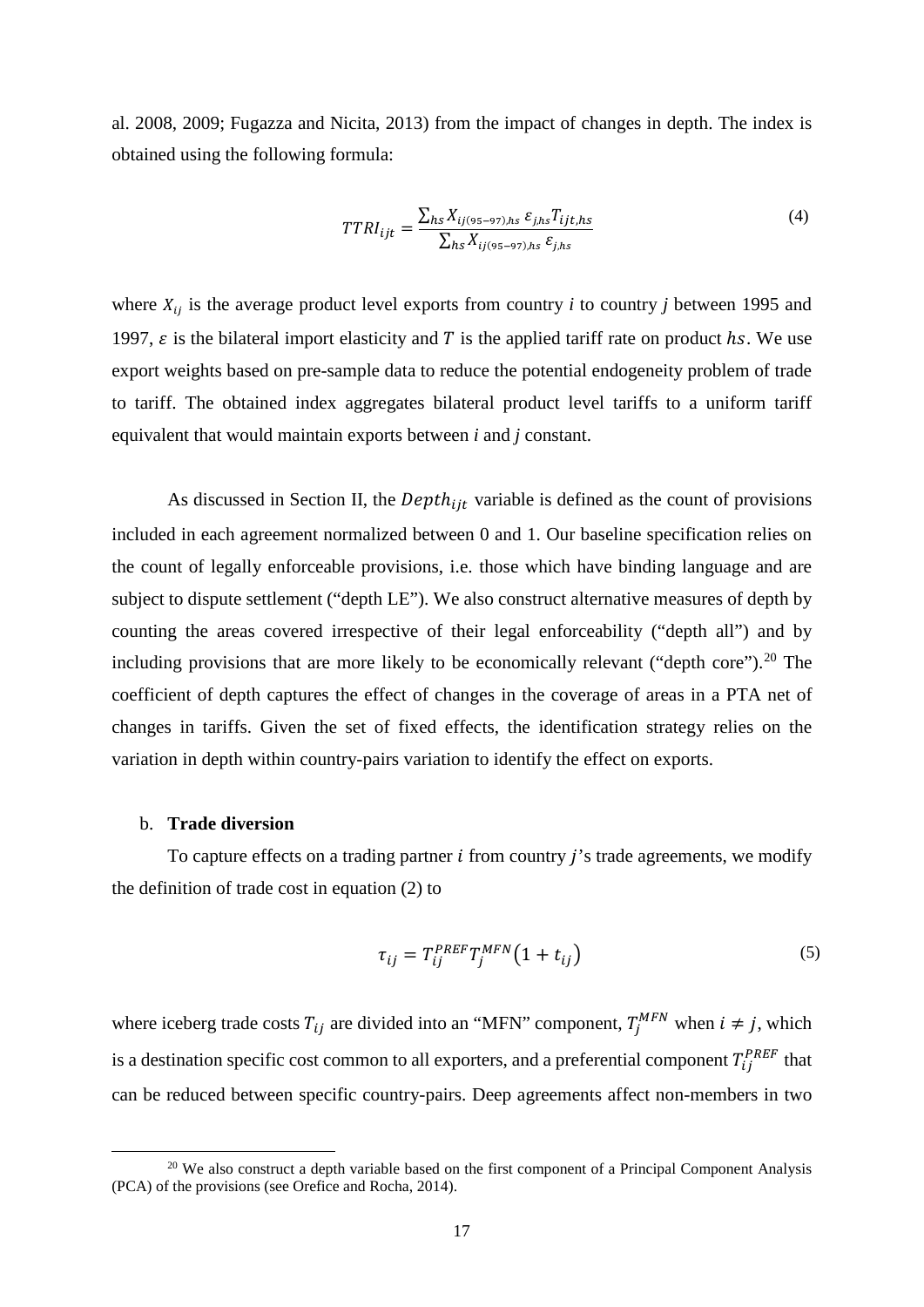different ways. First, as in the case of shallow PTAs, they make non-members less competitive in members' countries by reducing bilateral trade costs of members. This effect results both from the preferential reduction in tariffs  $(t_{ij})$  and of other trade costs  $(T_{ij}^{PREF})$ . Second, deep agreements can have a positive impact on non-members to the extent that they reduce the MFN component of trade costs  $(T_i^{MFN})$ .

To capture the trade effects of deep agreements on non-members we proceed by steps. First, we augment equation (3) to include the average depth and relative tariffs for each importing partner with respect to the rest of the world.<sup>[21](#page-17-0)</sup> Thus, equation (3) becomes:

$$
X_{ijt} = exp{\beta_1 Depth_{ijt} + \beta_2 ln(1 + TTRI_{ijt}) + \beta_3 RPM_{ijt} + \beta_4 Others Depth_{ijt} + \theta_{it}
$$
 (3')  
+  $\Omega_{jt} + \mu_{ij} + Controls$ } +  $\varepsilon_{ijt}$ 

where the difference with respect to the trade creation model is the inclusion of the relative preference margin  $(RPM)$  and the importer's average depth of trade agreements  $(0$ thers Depth). The two variables are constructed adapting the formula for the trade weighted average tariff from Fugazza and Nicita (2013). In more formal terms,  $RPM$  and Others Depth are defined as follows:

$$
RPM_{ijt} = \frac{\sum_{hs} X_{ij(s=97),hs} \varepsilon_{j,hs} (T_{ijt,hs} - T_{wjt,hs})}{\sum_{hs} X_{ij(s=97),hs} \varepsilon_{j,hs}},
$$
(6)  
with  $T_{wjt,hs} = \frac{\sum_{v} X_{vj(s=-97),hs} T_{vjt,hs}}{\sum_{v} X_{vj(s=-97),hs}} , v \neq i$ 

$$
Others \tDepth_{ijt} = \frac{\sum_{v} X_{vj(s_5 - s_7)} \tDepth_{vjt}}{\sum_{v} X_{vj(s_5 - s_7)}}, v \neq i
$$
\n<sup>(7)</sup>

 $T_{withs}$  is the average tariff the rest of the world is facing at the HS product level, which is then aggregated at the country pair level by weighting each product by country *i*'s exports to country *j* during the 1995-1997 period to avoid endogeneity. Note that we can retain importer-year fixed effects because both *RPM* and *Others Depth* vary by origin country *i*: *RPM* more

<span id="page-17-0"></span><sup>&</sup>lt;sup>21</sup> We assume that  $T_i^{MFN} = f(depth_i)$ . In particular, to keep the functional form similar to *RPM*, we proxy for  $T_i^{MFN}$  by country *j*'s trade weighted depth with the rest of the world. For a theoretical derivation of the *RPM*, see Fugazza and Nicita (2013).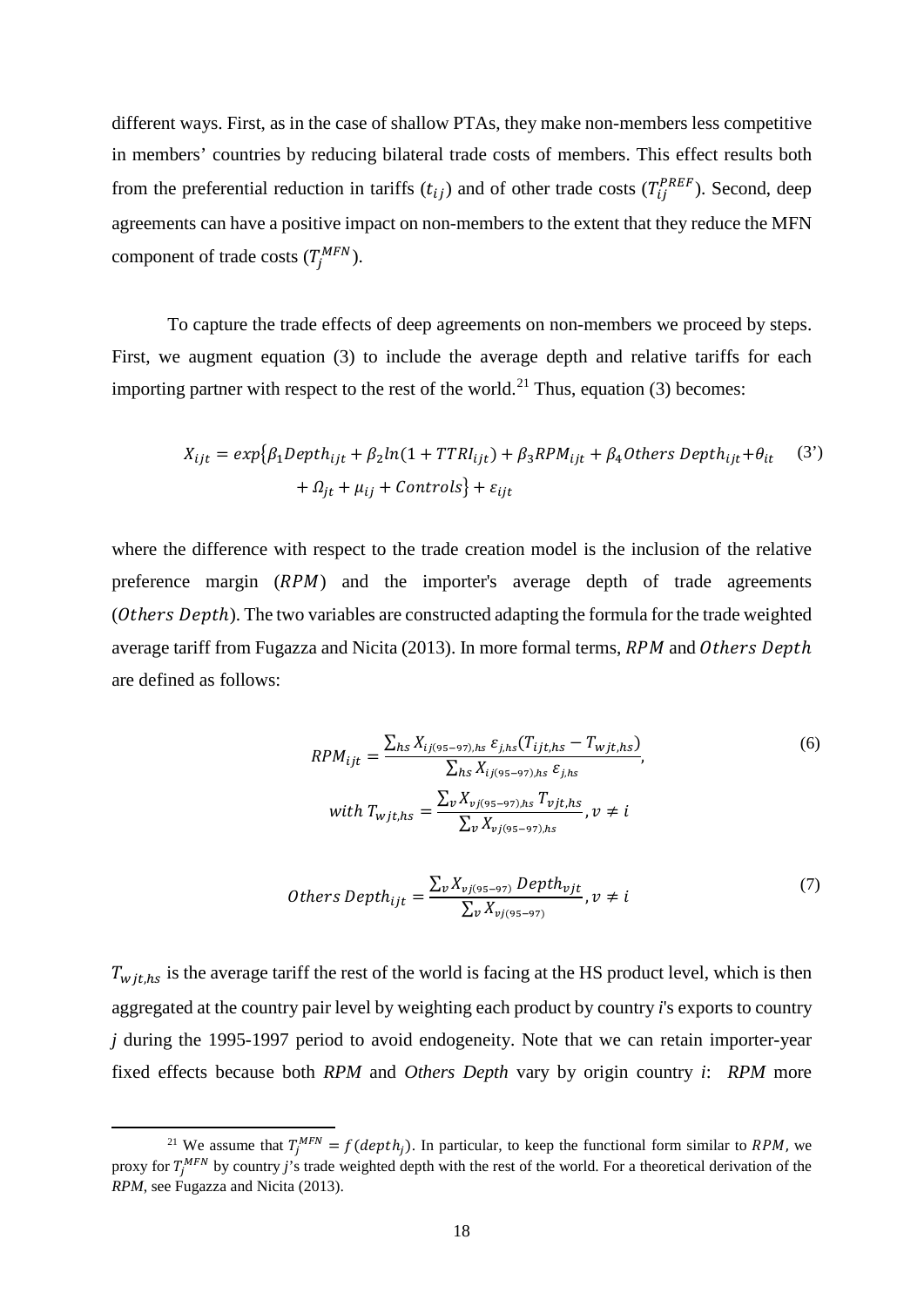obviously because it incorporates the tariff faced by source country *i*; *Others Depth* because it is calculated for any *ij* pair by taking the weighted average of *j*'s depth vis-à-vis all countries except *i*. Intuitively, if trading partner *j* gives better market access to countries that export goods that are important for *i* we would expect country *i*'s exports to decrease; similarly, if *j* signs deep agreements with *i* competitors, this should have an impact on bilateral trade.

As a second step, we decompose the depth of the PTA into its preferential and MFN components, as suggested in the literature (e.g. Baldwin and Low, 2009). Specifically, an increase in the  $RPM$  denotes a loss in market access for the exporter relative to the rest of the world, while increases in *Others Depth* capture the deepening of importer's trade relations with other partners. The effect of relative tariffs is unambiguously negative since they directly impact the final prices paid by consumers in destination markets, while deep provisions could have ambiguous effects on trade. On the one hand, if countries can set policies to discriminate between members and non-members and reduce costs for PTA member-countries only, as in the case of tariffs, export taxes or other duties, we would expect a negative impact on third countries. On the other hand, if deeper agreements have a public good component, such as improvements in customs, increased competition or the reduction in subsidies to domestic producers, then the effect on excluded countries could be positive. To capture the two opposing effects that deep agreements may have, we include two variables in equation (3') to capture the depth of preferential and MFN core provisions following the classification provided in Baldwin and Low (2009).

Apart from their direct impact on third countries, deep provisions in agreements may also influence the impact on these countries of conventional tariff preferences. How an MFN reduction in the frictional trade tax for all trading partners influences the marginal effect of tariff preferences on third countries is analytically ambiguous. Therefore, it is worth examining the empirical evidence. We test the following equation:

$$
X_{ijt} = exp\{\beta_1 Depth_{ijt} + \beta_2 ln(1 + TTRI_{ijt}) + \beta_3 RPM_{ijt} + \beta_4 (RPM_{ijt} \tag{3'}
$$

$$
* Depth_{jt}) + \theta_{it} + \Omega_{jt} + \mu_{ij}\} + \varepsilon_{ijt}
$$

where  $Depth_{jt}$  is interpreted in two different ways. The first is, as before, an average of the depth of the importers' agreements with the rest of the world. The second is the maximum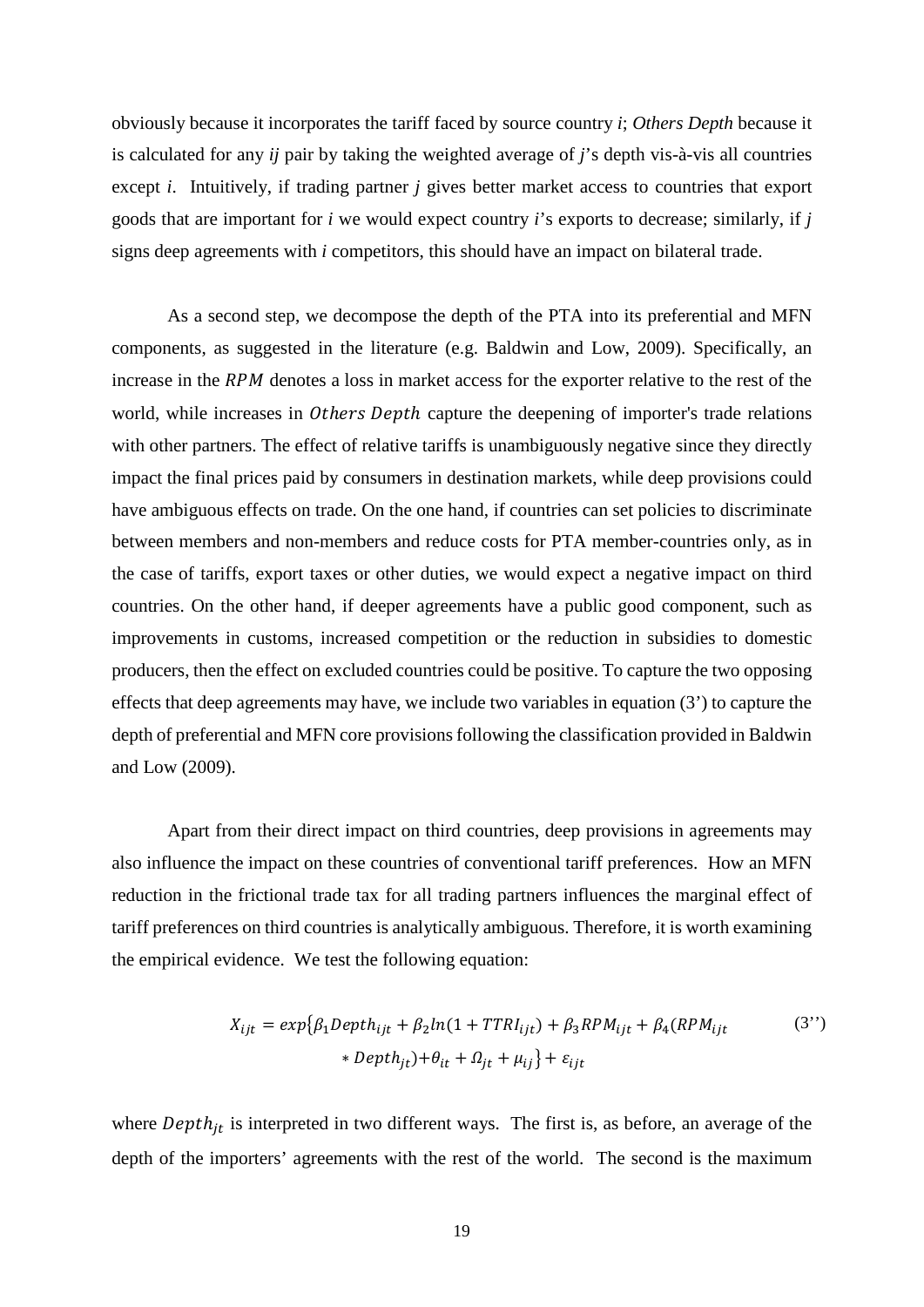number of provisions that importer *j* has in its deepest agreement at time *t*. This captures the idea that MFN provisions, once introduced in a PTA, may have an impact on all partners because of their intrinsic public good nature. Coefficient  $\beta_4$  of the interaction term in equation (3'') identifies the effect of deep agreements on tariff preferences. A negative coefficient would suggest that tariff preferences have a stronger marginal effect once the importing country signs deeper agreements, whereas a positive coefficient would suggest that tariff preferences matter less when trading partners implement deep agreements.

### **IV. Econometric results**

In this section we present the results of the estimations from the gravity model. The first subsection focuses on the impact of deep agreements on members' trade. We then study how deep agreements affect trade with non-members.

## a. **Trade creation**

This subsection discusses and presents the estimates from equation (3) and its extensions. The objective is to identify the effect of deep trade agreements on member countries' trade flows.

Table 3 reports the PPML estimates from the gravity equation (3). Results point to a significant effect of depth on bilateral trade. In the first column we use the count of all the legally enforceable provisions included in PTAs and normalize the variable between 0 and 1 for ease of interpretation. Results suggest that trade between country pairs that sign an agreement with the highest depth (43 provisions) increases by around 12.5 percent.<sup>[22](#page-19-0)</sup> The effect changes only slightly when we include all provisions whether legally enforceable or not  $(Depth All)$ . The effects are reduced by half once we count the strictly economically relevant provisions (*Depth Core*). Since the maximum number of provisions in *Depth Core* is about half the maximum number of provisions in the other variables, the impact of an additional provision is similar across all the depth variables. The finding that even measures which a priori seem peripheral, like cooperation on health and human rights, matter for bilateral trade on average as much as core provisions is puzzling. One explanation could be that the inclusion of non-economic areas in trade agreements facilitates deeper commitments in more directly trade

<span id="page-19-0"></span><sup>&</sup>lt;sup>22</sup> Since the *Depth* variables are normalized between 0 and 1, the following formula provides the percentage change in trade flows of signing the deepest agreement:  $e^{\beta_{depth}} - 1$ .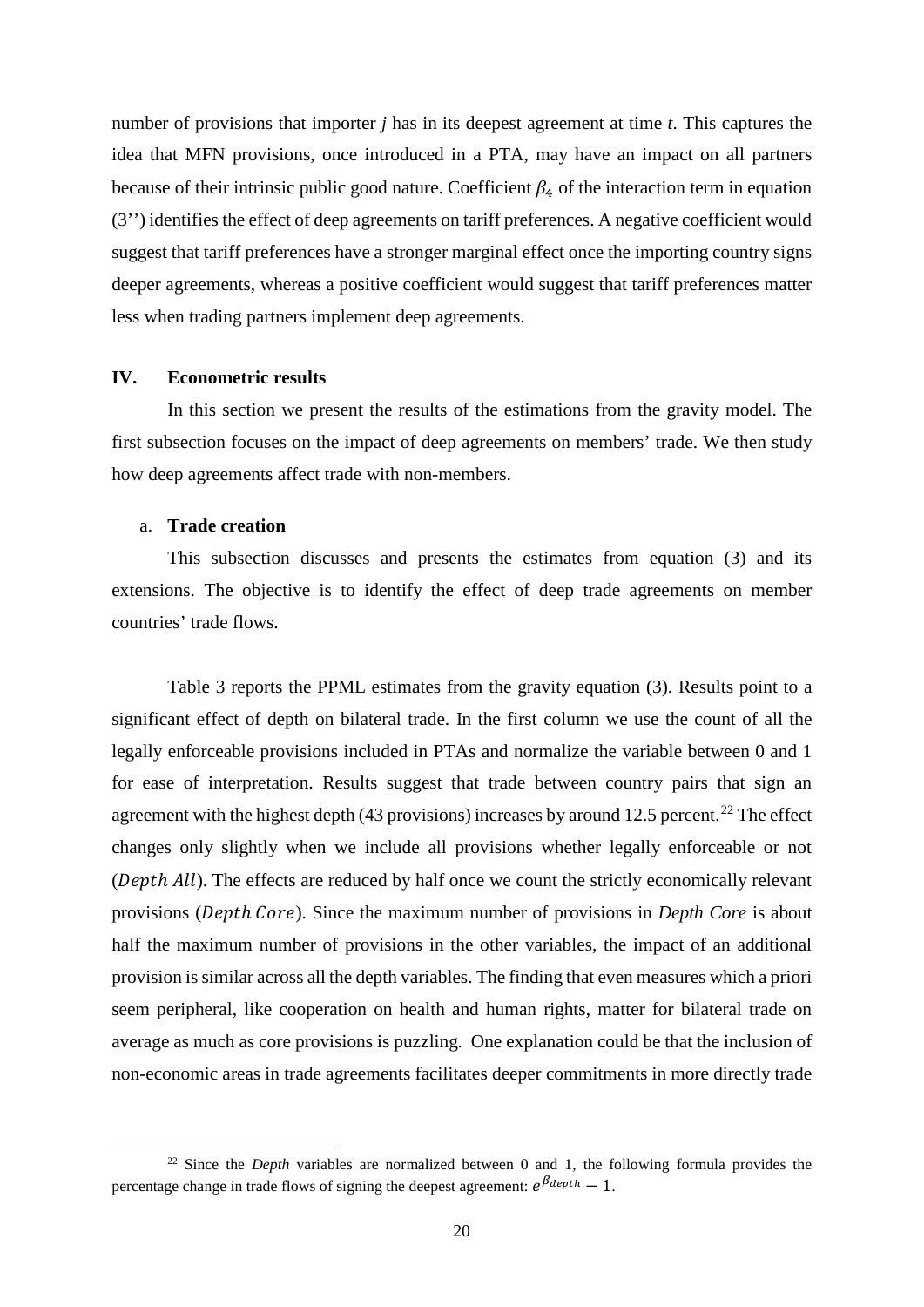related areas – a form of "issue-linkage" (Maggi, 2016) that is not adequately captured by binary representation of provisions in this paper.<sup>[23](#page-20-0)</sup>

|                  | Depth PPML   |           |          |          |            |            |            |
|------------------|--------------|-----------|----------|----------|------------|------------|------------|
|                  | (1)          | (2)       | (3)      | (4)      | (5)        | (6)        | (7)        |
| <b>VARIABLES</b> | <b>Trade</b> | Trade     | Trade    | Trade    | Trade      | Trade      | Trade      |
|                  |              |           |          |          |            |            |            |
| Depth LE         | $0.118**$    |           |          |          | $0.195***$ | $0.366***$ | $0.356***$ |
|                  | (0.053)      |           |          |          | (0.065)    | (0.125)    | (0.122)    |
| Depth All        |              | $0.099**$ |          |          |            |            |            |
|                  |              | (0.042)   |          |          |            |            |            |
| Depth Core LE    |              |           | $0.059*$ |          |            |            |            |
|                  |              |           | (0.034)  |          |            |            |            |
| Depth Core All   |              |           |          | $0.053*$ |            |            |            |
|                  |              |           |          | (0.030)  |            |            |            |
| old PTAs         |              |           |          |          | $0.143***$ | $0.185***$ | $0.171***$ |
|                  |              |           |          |          | (0.050)    | (0.057)    | (0.055)    |
| <b>PTA</b>       |              |           |          |          |            | $-0.074$   | $-0.079*$  |
|                  |              |           |          |          |            | (0.049)    | (0.048)    |
| $ln(1+TTRI)$     |              |           |          |          |            |            | $-0.206$   |
|                  |              |           |          |          |            |            | (0.562)    |
| N                |              | 110,739   |          |          |            |            |            |
|                  | 110,739      |           | 110,739  | 110,739  | 110,739    | 110,739    | 94,057     |
| Exp.-Year        | yes          | Yes       | yes      | yes      | yes        | yes        | yes        |
| Imp.-Year        | yes          | Yes       | yes      | yes      | yes        | yes        | yes        |
| Exp.-Imp.        | yes          | Yes       | yes      | yes      | yes        | yes        | yes        |
| Period           | 2002-14      | 2002-14   | 2002-14  | 2002-14  | 2002-14    | 2002-14    | 2002-14    |

Table 3. PPML Regression: Trade Creation

Note: LE stands for legally enforceable. Robust standard errors, clustered at the country-pair level, are in parentheses.

\*\*\* p<0.01, \*\* p<0.05, \* p<0.1

We find that controlling for *old PTAs* (columns 5 to 7), agreements that are no longer in force and on the content of which we have no information, increases the magnitude and statistical significance of the impact of depth on trade. Specifically, in this specification trade between country pairs that sign an agreement with the highest depth increases by 44 percent. Intuitively, the inclusion of the *old PTA* variable increases the magnitude and precision of the *depth* estimates because it allows us to distinguish between country-pairs in the control group

<span id="page-20-0"></span><sup>&</sup>lt;sup>23</sup> In a series of robustness checks, we find similar results when controlling for the presence of bilateral investment treaties (BITs) and using alternative definitions of depth based on the legal language. Results for *depth core LE* become insignificant in a specification where we include controls for *old PTA*, *PTA*, and bilateral tariffs together, for which there is limited variation within country-pairs. Finally, results are robust to an alternative definition of depth base on the principal component analysis "PCA," as in Orefice and Rocha (2014). Moreover, we find that results are also robust to the exclusion of crises years (i.e., 2008 and 2009) with coefficients around 10 percent higher than those in specifications using the full sample.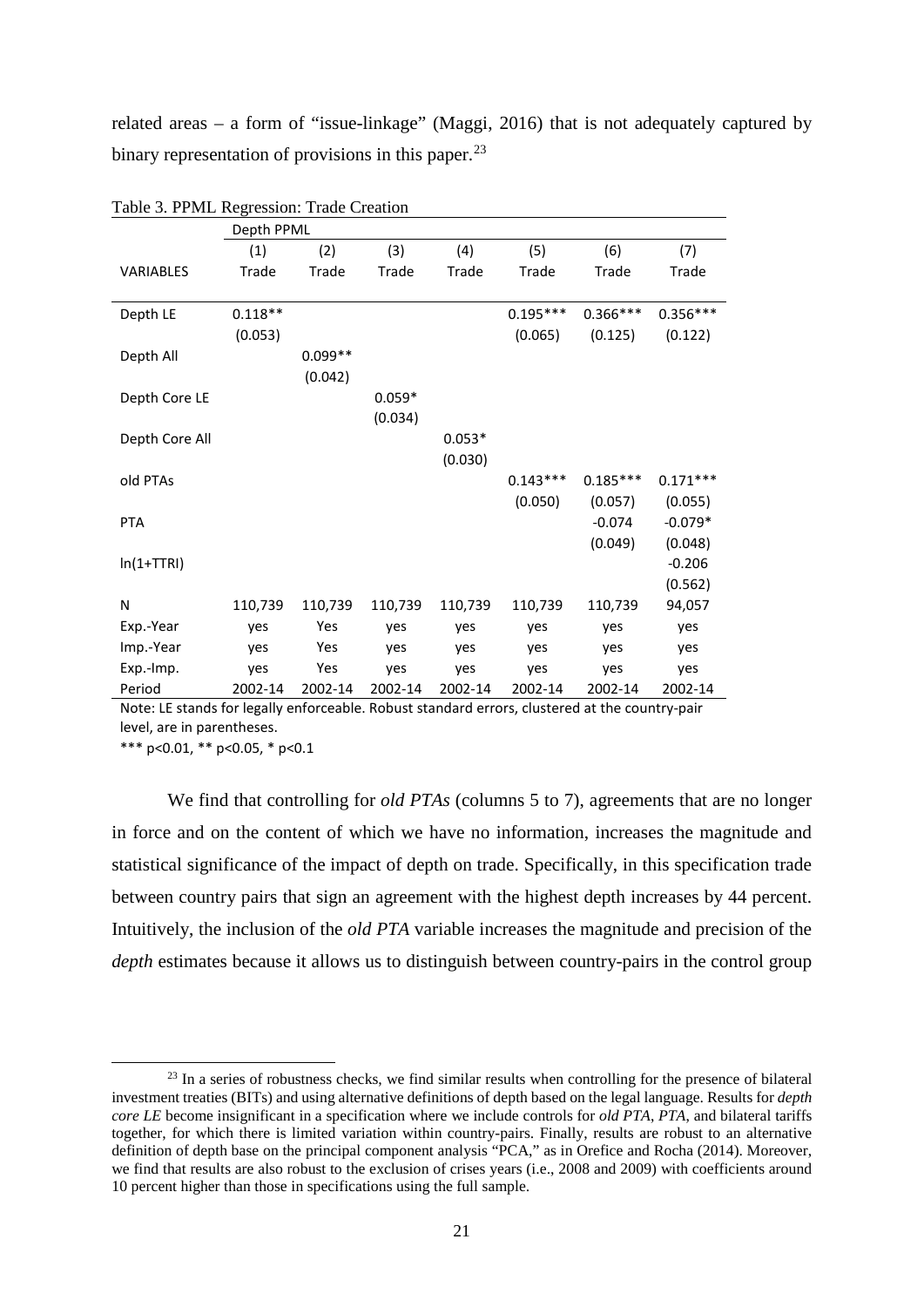that had a PTA at some point in time and those that never had a PTA and for which *depth* is equal to zero. $24$ 

In columns 6 and 7 of Table 3, we capture the effect of variations in depth within country-pairs with PTAs. The inclusion of the PTA dummy further alleviates concerns stemming from omitted variables. This dummy variable could be interpreted either as a trade agreement fixed effect, which captures country-pair cofounding factors determining the timing of trade agreements being signed and changes in trade flows, or as an interaction variable that captures the effect of an agreement with zero provisions. Therefore, the positive and significant coefficient indicates that country-pairs with deep agreements trade more with respect to those that have shallower agreements. This suggests that results in the first four columns are not merely due to the presence of a PTA. Moreover, results are robust to the inclusion of bilateral tariffs as well, which suggests that the finding that deep trade agreements increase bilateral trade is not driven by tariff liberalization.

It has been suggested that the rise of deep agreements and the increasing importance of production fragmentation are related (see, e.g., Lawrence, 1996; Baldwin, 2010; WTO, 2011; Antràs and Staiger, 2012). Intuitively, the unbundling of stages of production across borders creates new forms of cross‐border policy spillovers and time consistency problems that deeper forms of integration help to address. For instance, provisions like investment and intellectual property rights protect the physical and intellectual capital used in production sites overseas, SPS and TBT disciplines facilitate trade in intermediate goods used in complex production processes, visa provisions allow for the exchange of technical staff and the traveling of managers to oversee production. To test this hypothesis, we use industry level data to investigate the impact of deep agreements on trade in goods involving more fragmented production chains. We follow the literature and define "fragmentation" as the number of production stages embodied in each product (Fally, 2011) while controlling for

<span id="page-21-0"></span><sup>&</sup>lt;sup>24</sup> The old PTA dummy captures the pre-accession agreements for countries that joined the EU after 2002 and a small number of other PTAs no longer in force: the trade agreement between Mexico and the three Northern Triangle countries – El Salvador, Guatemala and Honduras – that was active between 2001 and 2012, the trade agreement between Mexico and Nicaragua (1998-2012), and Closer Economic Partnership Arrangement (CEPA) between China and Hong Kong. The coefficient on old PTAs in column 5 is 0.18 which suggests that older PTAs increased bilateral trade by around 20 percent on average during the 2002-2014 period. This impact is equivalent to signing an agreement that includes 30 legally enforceable provisions and reflects the depth of EU pre-accession agreements.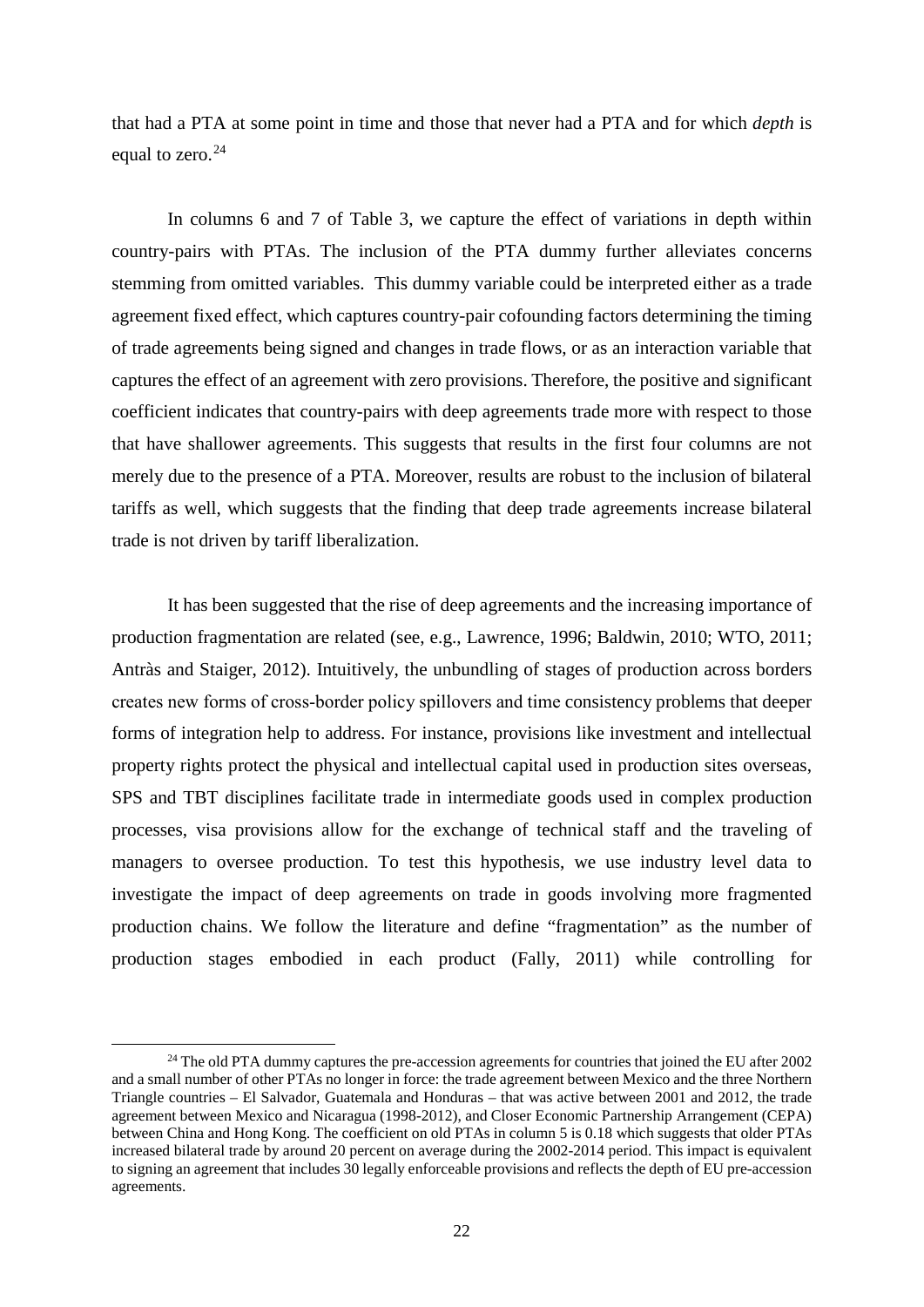"upstreamness", the number of stages to final demand (Antràs et al., 2012; Costinot et al., 2013). [25](#page-22-0)

We find that deep agreements disproportionately benefit industries that are more vertically fragmented regardless of their upstreamness (see Table 4). Industry level data allow us to include additional controls for sector level characteristics, which increase the precision of our estimate, and to identify the effect of deep agreements on different industries. Overall, results in Table 4 confirm the positive impact of deep agreements on trade flows. Results in Table 4 show that the impact of deep agreements is amplified for fragmented sectors. For instance, results in column 3 suggest that the impact of deep agreements on industrial chemicals is around 8 percent higher than for the wood products industry.<sup>[26](#page-22-1)</sup> Results are robust to the exclusion of agriculture goods and controls for industries' upstreamness.

|                          | Depth PPML |               |            |               |
|--------------------------|------------|---------------|------------|---------------|
|                          | (1)        | (2)           | (3)        | (4)           |
| <b>VARIABLES</b>         | All Trade  | Manf. Trade   | All Trade  | Manf. Trade   |
|                          |            |               |            |               |
| Depth LE                 | $0.086**$  | $0.095**$     | $0.086**$  | $0.115***$    |
|                          | (0.040)    | (0.040)       | (0.043)    | (0.041)       |
| Depth LE * Fragmentation | $0.138***$ | $0.141***$    | $0.138***$ | $0.112**$     |
|                          | (0.042)    | (0.045)       | (0.045)    | (0.047)       |
| Depth LE * Upstreamness  |            |               | 0.001      | 0.046         |
|                          |            |               | (0.043)    | (0.037)       |
|                          |            |               |            |               |
| <b>Observations</b>      | 3,771,899  | 3,054,426     | 3,771,899  | 3,054,426     |
| R-squared                | 0.979      | 0.979         | 0.979      | 0.979         |
| Importer-Sector-Year FE  | yes        | yes           | yes        | yes           |
| Exporter-Sector-Year FE  | yes        | yes           | yes        | yes           |
| Country-Pair-Sector FE   | yes        | yes           | yes        | yes           |
| Period                   | 2002-2014  | 2002-2014     | 2002-2014  | 2002-2014     |
| Industry                 | All        | Manufacturing | All        | Manufacturing |

Table 4. PPML Regression: Trade Creation and Industry Fragmentation

Note: LE stands for legally enforceable. Robust standard errors, clustered at the country-pair level, are in parentheses. The *Fragmentation* and *Upstreamness* variables are standardized to have a mean of 0 and standard deviation of 1.

\*\*\* p<0.01, \*\* p<0.05, \* p<0.1

<sup>&</sup>lt;sup>25</sup> We concord the original BEA's 2002 I-O industry classification to ISIC Rev. 3.

<span id="page-22-1"></span><span id="page-22-0"></span><sup>&</sup>lt;sup>26</sup> The production of industrial chemicals involves 2.714 stages, while the production of wood products involves only 2.549 stages.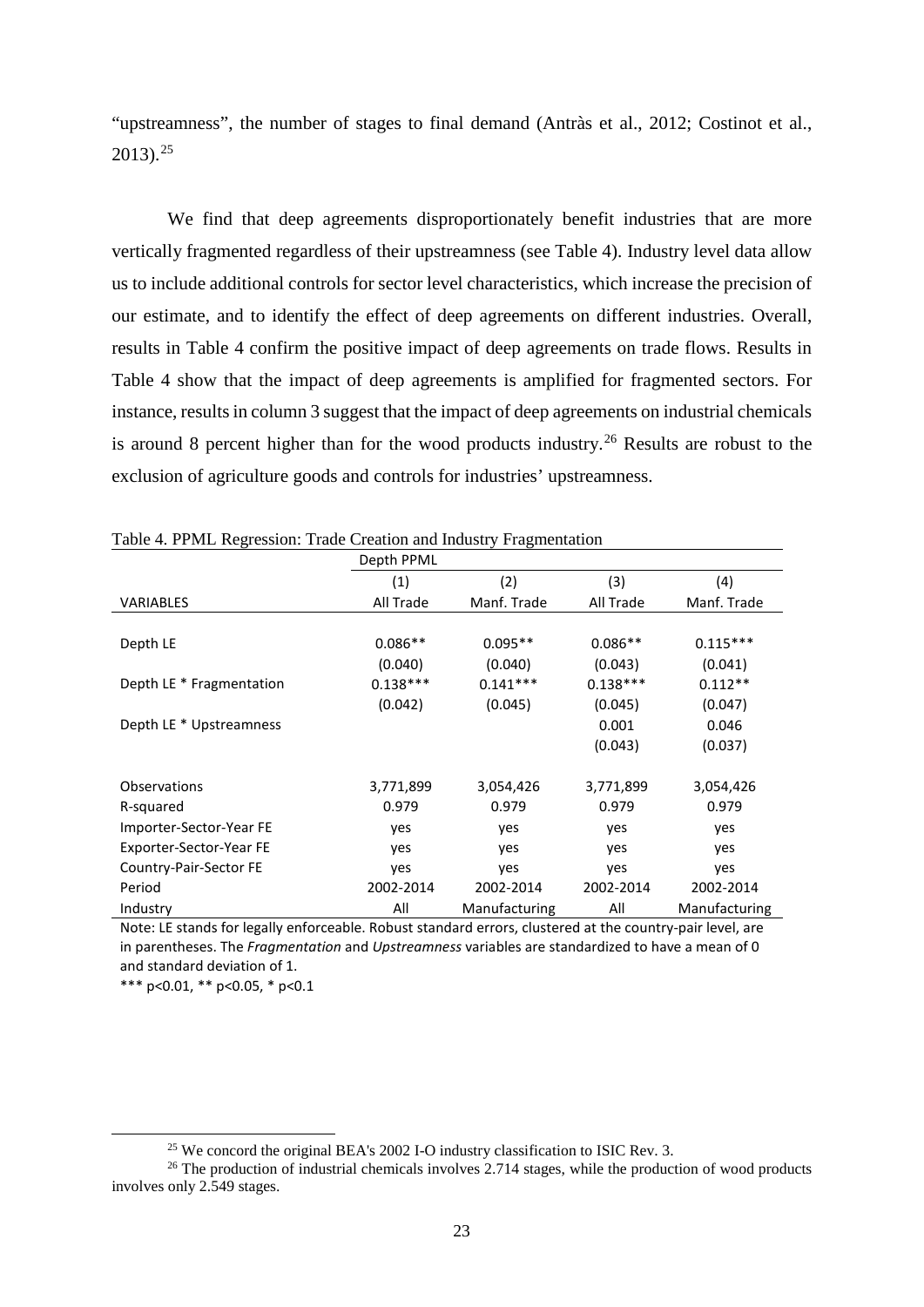Our baseline specification could suffer from several econometric problems. On the one hand, the relatively small effects of *Depth* on trade we find in Table 3 compared to the literature may suggest a downward bias in our coefficients.<sup>[27](#page-23-0)</sup> On the other hand, the potential endogeneity of deep agreements and trade could bias our estimates in the opposite direction. More specifically, a first econometric issue could be that trade flows tend to adjust slowly to trade cost changes and by using annual data without lags we may not capture the full effect of trade agreements. [28](#page-23-1) The issue may be particularly relevant for deep agreements as they tend to have longer implementation phases, which could bias downwards the estimates of depth. Second, coefficients of the anticipation effects of PTAs may also be a confounding factor in our regression analysis. If trade flows increase in anticipation of the agreement even before its entry into force, we would fail to assign these effects to the agreements when using contemporaneous variables. Evidence of anticipatory effects could also raise concerns about the identification strategy and causality because of the difficulty in distinguishing between anticipation effects and pre-existing trends. Finally, a third concern is that the absence of intranational trade flows limits the identification to the comparison between PTA member countries and county-pairs without PTAs in a way that is not completely consistent with the theoretical basis of the gravity equation (Larch et al., 2017).

To address these concerns, we extend our baseline specification in equation (3) in several directions. First, we use yearly data and include lags and leads of the depth variables to estimate the dynamic effects of PTAs. Figure 3 presents the results on the dynamic effects of deep agreements. Results are based on specifications (1) to (4) in Table 3, modified to include two leads and four lags of the depth variables to accommodate heterogeneous effects over time and to test for anticipatory effects of agreements. The inclusion of the leads thus also provides for an informal test for the "strict exogeneity" of trade agreements (see Bergstrand et al.,

<span id="page-23-0"></span> $27$  According to a meta-analysis of the effect of trade agreements on trade by Head and Mayer (2014), the median coefficient of a PTA dummy is 0.28. In the case of deep trade agreements such as the EU, the coefficient found in the literature is 0.98, which is higher than our estimate for the trade effect of the agreement with highest depth.<br><sup>28</sup> Trefler (2004) suggests that trade flows adjust slowly to changes in trade costs and criticizes the use

<span id="page-23-1"></span>of yearly data. Therefore, we use 3-year intervals to allow more time for trade to adjust to changes in depth of trade agreements. We find that results in Table A3, in Appendix A, are qualitatively and quantitatively similar to results obtained using consecutive years, with the exception for core depth which becomes statistically insignificant. In the rest of the paper, we favor yearly data over 3-year intervals because it is more common in the gravity literature.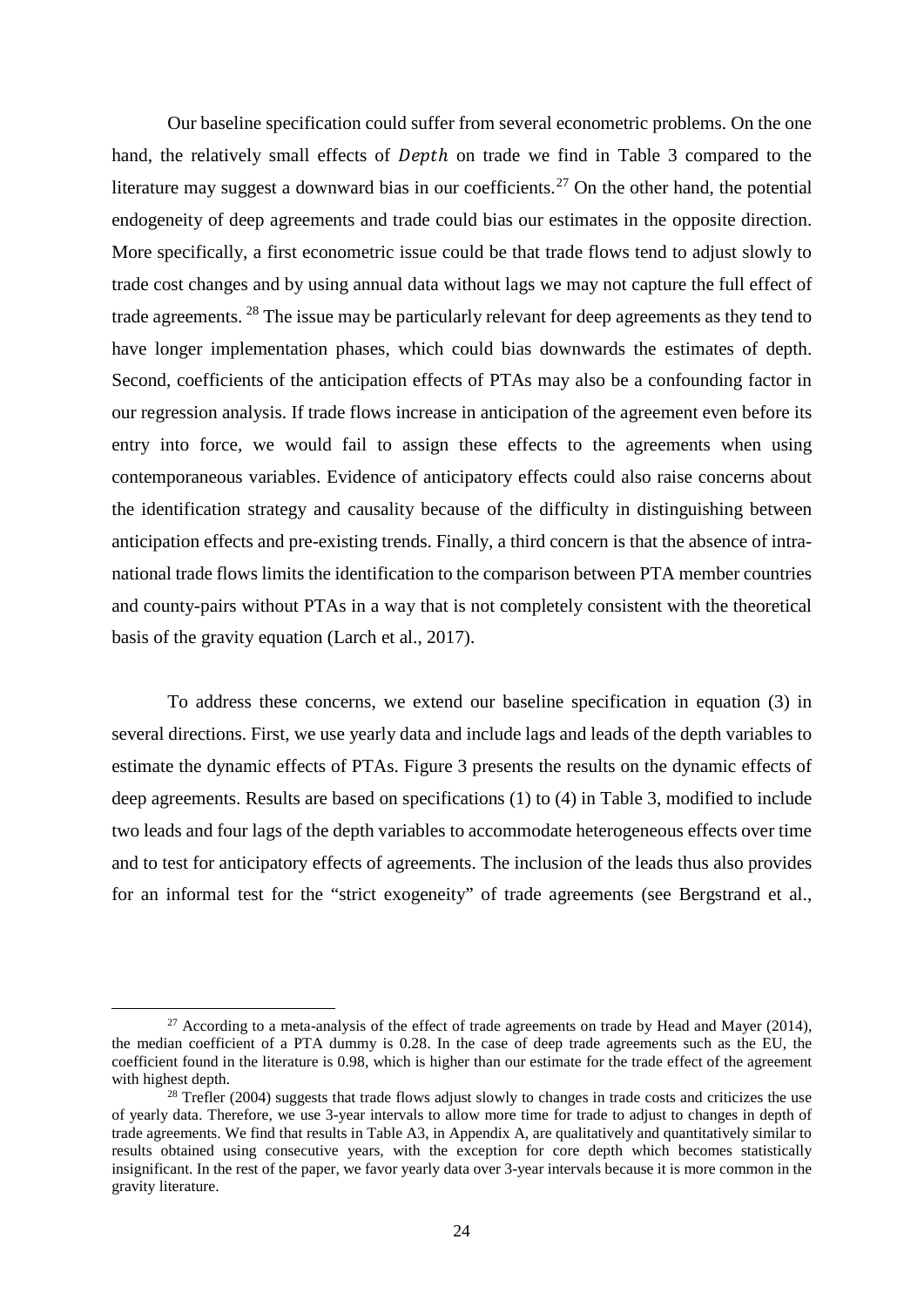2015).<sup>[29](#page-24-0)</sup> The results suggest that both current and future levels of PTA depth are statistically uncorrelated with current levels of trade flows. It takes at least two years for a deep agreement to increase trade flows and the effects are twice as large as the ones we find in specifications without lags and leads (Table 3). As shown in Figure 3, these results are robust to the use of different measures of depth.



Figure 3: Dynamic effects of Depth

Note: LE stands for legally enforceable. Results are based on specifications (1) to (4) in Table 2 which is modified to include two leads and four lags of the depth variables. The solid lines depict the cumulative effect and the broken lines the 95% confidence intervals. Results are robust to alternative numbers of lags and leads.

Second, to further test that coefficients on depth are not capturing a positive export trend between PTA country pairs, we test the significance of future levels of depth at different points prior to the entry into force of trade agreements.<sup>[30](#page-24-1)</sup> A positive and significant coefficient could suggest that there is a positive export trend, or that trade flows increase due to expectations of future reductions in trade costs, or that countries sign agreements because of

<span id="page-24-1"></span><span id="page-24-0"></span> $^{29}$  As an alternative way to address the problem of reverse causality, we check whether previous trade flows predict depth. In results available upon request, we find no significant relationship between past trade flows and depth in both OLS and PPML regressions.

<sup>&</sup>lt;sup>30</sup> See Arnold et al. (2016) for a similar falsification test in the context of a services reform in India.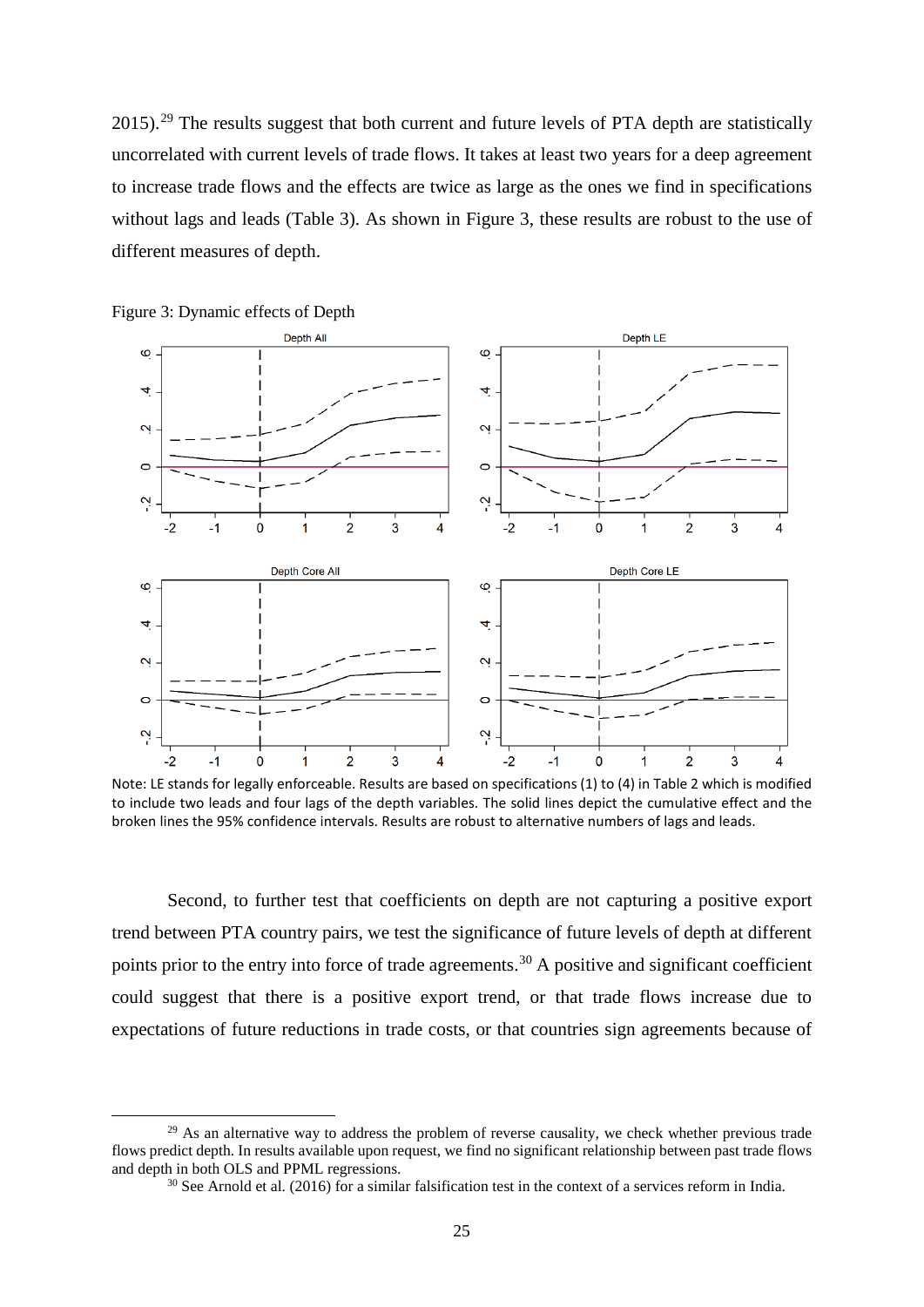increases in trade flows. All these scenarios would invalidate a causal interpretation of our results. Specifically, we augment specifications 1 to 4 of Table 3 by the following variable

Depth 1 year prior to agreement<sub>ijt</sub> = 
$$
Depth_{ij(t+1)} * IPTA_{ijt}
$$
 (8)

where *Depth* $_{i}$ <sub>i</sub> $_{t+1}$  is the future level of depth between country *i* and *j*, and *IPTA* $_{i}$  is an indicator variable equal to one in the year prior to an agreement entering into force and zero otherwise. If results in Table 3 are due to the presence of trends or if country pairs sign agreements because of increases in trade flows, we would expect the coefficient on the variable in equation (8) to be positive and significant. As an additional check, we also define a similar variable two years prior an agreement takes effect. Table 5 shows that trade flows are not statistically correlated with future levels of depth. Depth estimates obtained in Table 3 are unaffected by the inclusion of these additional variables. This evidence suggests a causal relationship between depth and trade.<sup>[31](#page-25-0)</sup>

|                                     | Depth PPML |           |           |           |               |               |                |                |
|-------------------------------------|------------|-----------|-----------|-----------|---------------|---------------|----------------|----------------|
|                                     | (1)        | (2)       | (3)       | (4)       | (5)           | (6)           | (7)            | (8)            |
| <b>VARIABLES</b>                    | Depth LE   | Depth LE  | Depth All | Depth All | Depth Core LE | Depth Core LE | Depth Core All | Depth Core All |
|                                     |            |           |           |           |               |               |                |                |
| Depth                               | $0.133**$  | $0.124**$ | $0.107**$ | $0.104**$ | 0.062         | $0.062*$      | $0.057*$       | $0.057*$       |
|                                     | (0.064)    | (0.058)   | (0.049)   | (0.045)   | (0.039)       | (0.036)       | (0.034)        | (0.031)        |
| <b>Falsification test:</b>          | 0.077      |           | 0.052     |           | 0.035         |               | 0.035          |                |
| Depth 1 year prior to<br>agreement  | (0.058)    |           | (0.042)   |           | (0.037)       |               | (0.032)        |                |
| <b>Falsification test:</b>          |            | 0.042     |           | 0.033     |               | 0.019         |                | 0.021          |
| Depth 2 years prior to<br>agreement |            | (0.037)   |           | (0.027)   |               | (0.023)       |                | (0.019)        |
|                                     |            |           |           |           |               |               |                |                |
| Observations                        | 105,107    | 104,696   | 105,107   | 104,696   | 105,107       | 104,696       | 105,107        | 104,696        |
| Importer-Year FE                    | yes        | Yes       | yes       | yes       | yes           | yes           | Yes            | yes            |
| Exporter-Year FE                    | yes        | Yes       | yes       | yes       | yes           | yes           | Yes            | yes            |
| Country-Pair FE                     | yes        | Yes       | yes       | yes       | yes           | yes           | Yes            | yes            |
| Period                              | 2002-2014  | 2002-2014 | 2002-2014 | 2002-2014 | 2002-2014     | 2002-2014     | 2002-2014      | 2002-2014      |

Table 5: Trade Creation Falsification Test

Note: Robust standard errors, clustered at the country-pair level, are in parentheses.

\*\*\* p<0.01, \*\* p<0.05, \* p<0.1

Another concern with our main specification is that the absence of intra-national trade flows limits the identification to the comparison between members of a PTA and county-pairs

<span id="page-25-0"></span> $31$  In an additional falsification test, we assign random levels of depth to trade agreements in our sample. Figure A2 of Appendix A shows the distribution of the coefficients of random depth variable obtained from 500 random draws of depth, obtained from a PPML model that includes a PTA dummy, is normally distributed.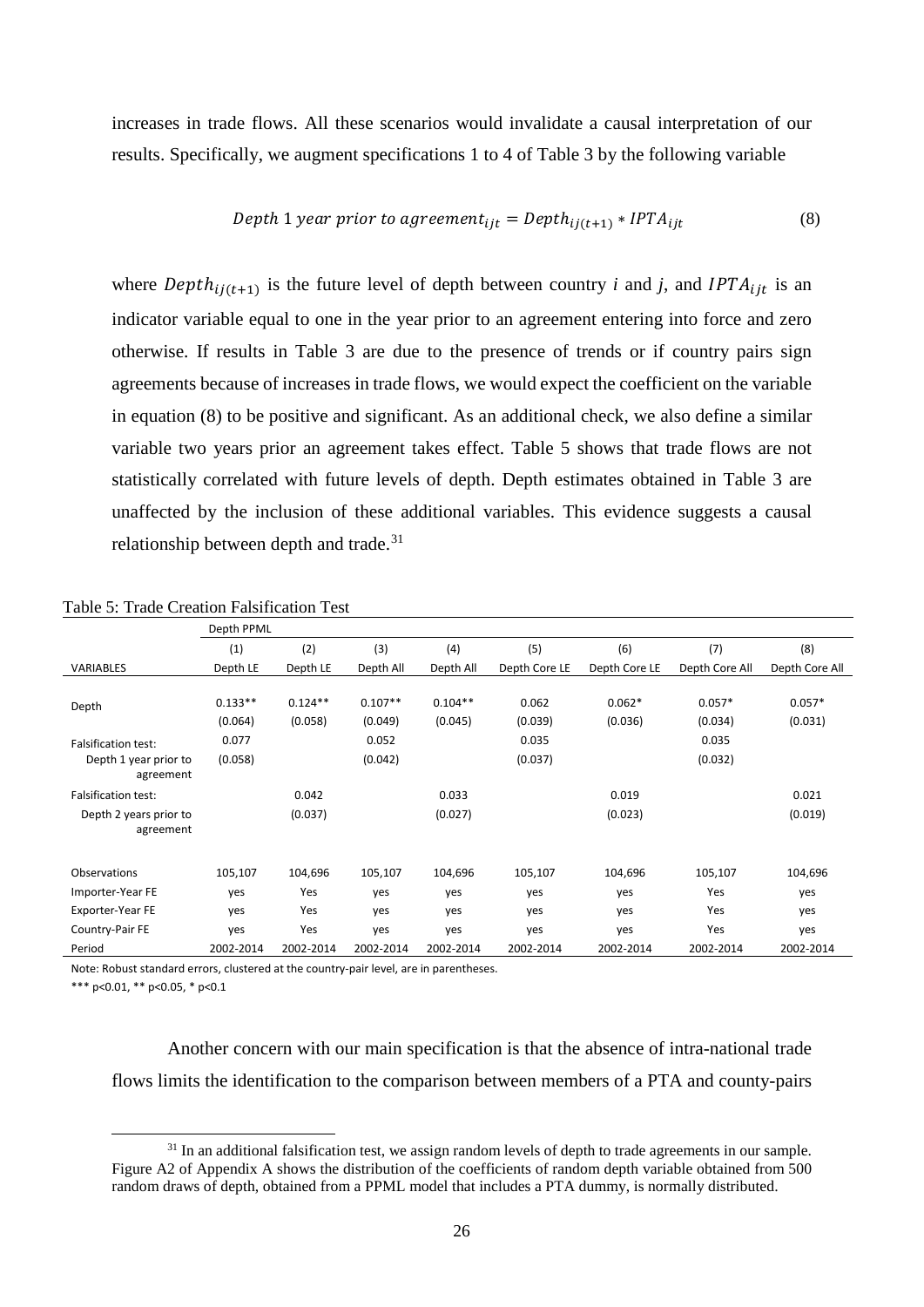without PTAs. To address this concern, we follow Bergstrand et al. (2015) and construct intra-national trade flows using GDP data from the Penn World Tables.<sup>[32](#page-26-0)</sup> In this specification, the control group comprises country-pairs without trade agreements and countries' trade with themselves, neither of which see any change in depth. Results in Table 6 suggest that the exclusion of internal flows plays an important role in explaining the relatively small effects of depth we found earlier, as already documented in the trade gravity literature for the PTA dummy (e.g. Dai et al., 2014; Larch et al., 2017). The coefficients of depth on trade are around three times larger than those presented in Table 3. These results are more in line with the literature in which, for instance, the coefficient for a common currency is 0.98 while we find in column 6 that the coefficient for the deepest agreement in our sample (the European Union) is 0.97. Additionally, we find the expected negative and significant impact of tariffs on trade which is not captured in regressions with international flows only. Unfortunately, due to data limitations on product level output, we limit our analysis to international trade when we study the effects of trade diversion.

|                  |            | Depth PPML Internal Flows |            |            |            |            |             |
|------------------|------------|---------------------------|------------|------------|------------|------------|-------------|
|                  | (1)        | (2)                       | (3)        | (4)        | (5)        | (6)        | (7)         |
| <b>VARIABLES</b> | Trade      | Trade                     | Trade      | Trade      | Trade      | Trade      | Trade       |
|                  |            |                           |            |            |            |            |             |
| Depth LE         | $0.849***$ |                           |            |            | $1.023***$ | $0.972***$ | $0.996***$  |
|                  | (0.045)    |                           |            |            | (0.070)    | (0.132)    | (0.130)     |
| Depth All        |            | $0.722***$                |            |            |            |            |             |
|                  |            | (0.041)                   |            |            |            |            |             |
| Depth Core LE    |            |                           | $0.555***$ |            |            |            |             |
|                  |            |                           | (0.033)    |            |            |            |             |
| Depth Core All   |            |                           |            | $0.483***$ |            |            |             |
|                  |            |                           |            | (0.032)    |            |            |             |
| old PTAs         |            |                           |            |            | $0.282***$ | $0.267***$ | $0.261***$  |
|                  |            |                           |            |            | (0.061)    | (0.067)    | (0.066)     |
| <b>PTA</b>       |            |                           |            |            |            | 0.026      | $-0.031$    |
|                  |            |                           |            |            |            | (0.055)    | (0.055)     |
| $ln(1+TTRI)$     |            |                           |            |            |            |            | $-2.131***$ |
|                  |            |                           |            |            |            |            | (0.551)     |
| Ν                | 116,134    | 116,134                   | 116,134    | 116,134    | 116,134    | 116,134    | 97,825      |
| Exp.-Year FE     | yes        | yes                       | yes        | yes        | yes        | yes        | yes         |
| Imp.-Year FE     | yes        | yes                       | yes        | yes        | yes        | yes        | yes         |
| Exp.-Imp. FE     | yes        | yes                       | yes        | yes        | yes        | yes        | yes         |
| Period           | 2002-14    | 2002-14                   | 2002-14    | 2002-14    | 2002-14    | 2002-14    | 2002-14     |

Table 6. PPML Regression: Trade Creation Internal Flows

<span id="page-26-0"></span>Note: LE stands for legally enforceable. Robust standard errors, clustered at the country-pair level, are in parentheses. \*\*\* p<0.01, \*\* p<0.05, \* p<0.1

 $32$  The main advantage of constructing intra-national flows with GDP data is the extensive time and country coverage compared to gross output data (e.g. CEPII's TradeProd data are available until 2006). The drawback is that GDP is measured as value added which is an imperfect proxy of gross output.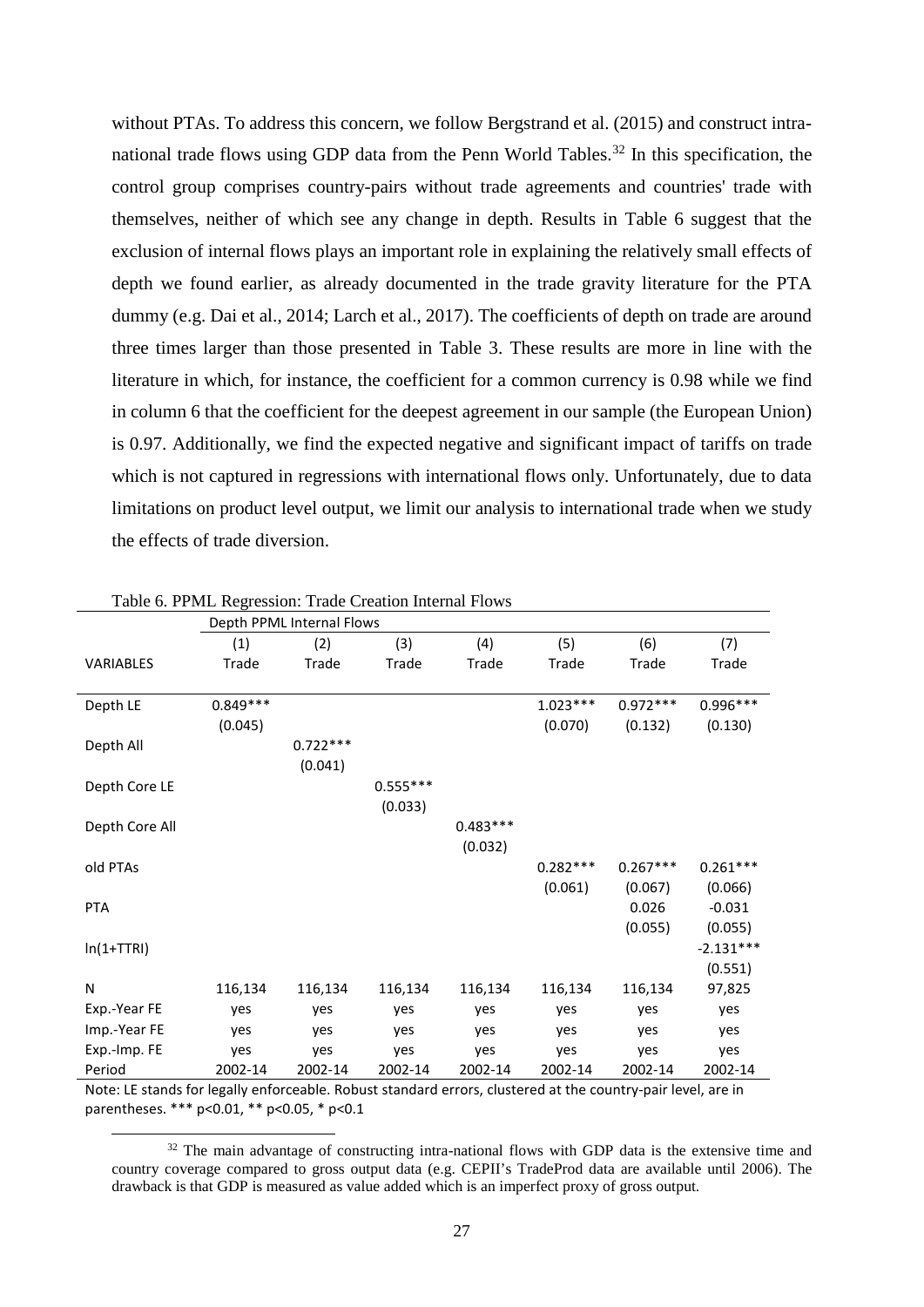To better understand the impact, and to quantify the effect, of additional provisions in trade agreements, we consider three agreements that are characterized by different levels of depth. First, we calculate the trade impact of the Peru-Chile FTA, a relatively shallow agreement signed in 2009, which includes 11 legally enforceable provisions. Second, we calculate the trade impact of the United States-Korea Free Trade Agreement (KORUS FTA) signed in 2007, an agreement with a medium level of depth which includes 15 provisions. Third, we estimate the impact of the EU which comprises eight agreements, Treaty of Rome and successive enlargements, which cover 43 legally enforceable provisions.<sup>[33](#page-27-0)</sup>

Based on estimates in columns 6 of Table 3 and 6 we find that the Peru-Chile FTA increased members' bilateral trade between 10 and 30 percent. For the case of KORUS FTA, which includes additional provisions on state trading enterprises, public procurement, and provisions on intellectual property rights, we find a larger effect, ranging between 14 and 40 percent. Finally, we find that the inclusion of all depth core provisions and 25 other provisions spanning from taxation and money laundering to labor market regulation and visa and asylum, increased trade between 44 and 164 percent among EU countries.

## **b. Trade diversion**

Table 7 presents the results on the effect of deep trade agreements on excluded countries. Note first that the depth of PTAs (depth LE) continues to have a consistently significant impact on trade between member countries. Even though the coefficients in Table 7 are slightly different from those in Table 5, the difference is not statistically significant. To ease interpretation all *Others* variables are standardized and the coefficients capture one standard deviation shocks. We find that the importer's average depth, when counting all the 52 areas, has a positive effect on bilateral trade. In column 2 we limit the analysis to core provisions and find that while the magnitude drops, the estimates increase in statistical significance. The results suggest that a standard deviation increase in partner's depth (depth core LE) increases trade by around 19 percent. These positive effects on third-countries could potentially explain the difference between trade creation estimates with and without internal flows. If deep trade agreements benefit all trade partners, then the effect of signing a deep trade

<span id="page-27-0"></span><sup>&</sup>lt;sup>33</sup> Details on the policy areas covered by the Peru-Chile FTA, KORUS FTA and the EU Treaties are in Table A4 in the Annex.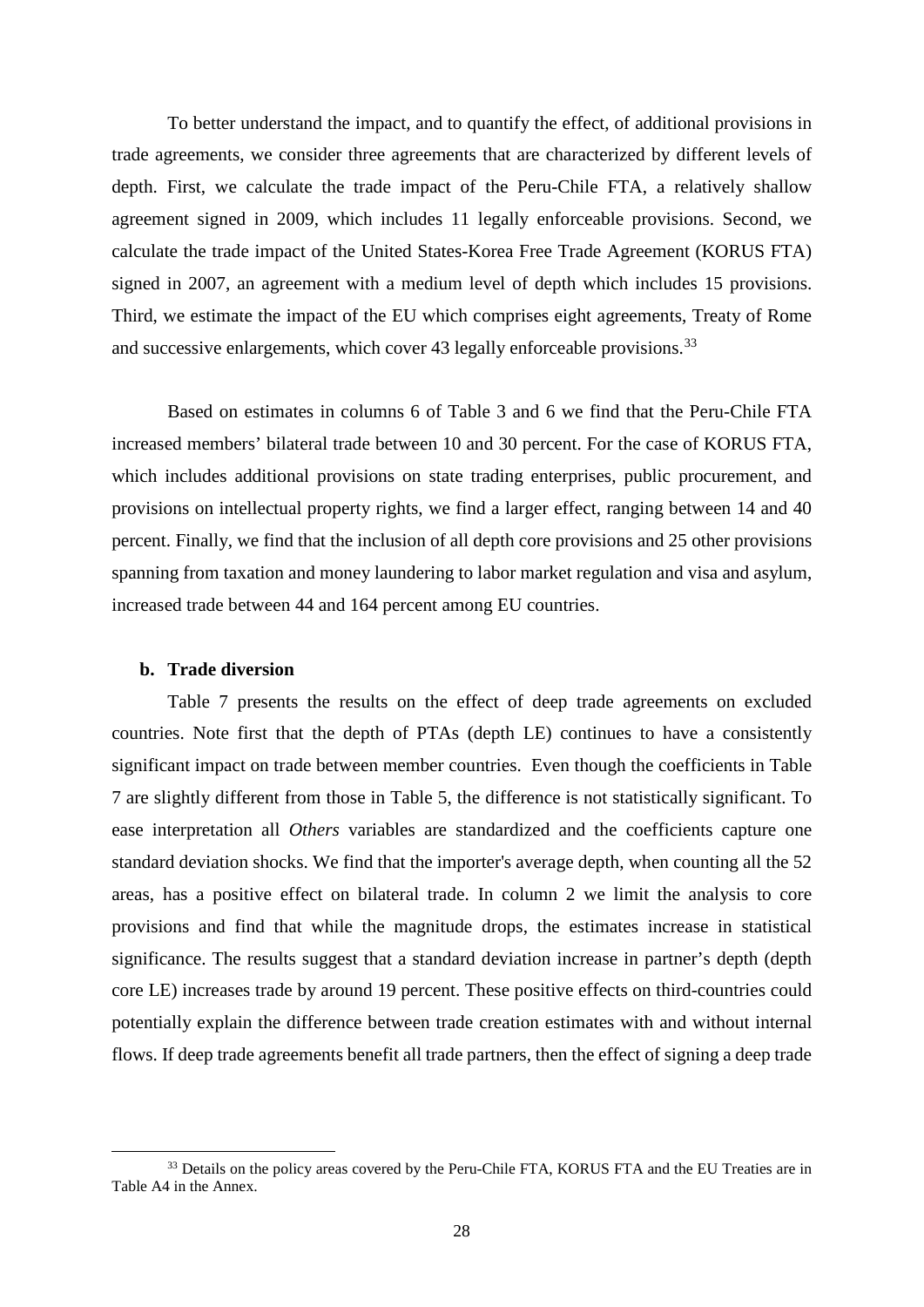agreement (or unilaterally reducing tariffs) would be absorbed by the country-year fixed effects when using international trade flows only.

We find that the positive effect of deep agreements on third countries is driven by the inclusion of MFN provisions, while the inclusion of preferential provisions has a negative but insignificant impact (columns 3 and 6). The negative effect of preferential provisions becomes significant once we account for the presence of *old PTA*, agreements for which we do not have information on their content, in columns 9 and 12. Results in columns 7 to 12 reveal that *old PTA* is associated with a negative average effect on third-countries' trade. This finding suggests that early agreements were more trade diverting, which is consistent with the evidence presented in Section II that PTAs have become deeper over time. Both results for depth and older PTAs are robust to the inclusion of relative and bilateral tariff preferences, which are insignificant for different specifications.

A comparison of the effects of trade creation and trade diversion is helpful to put these results in perspective. As before, we focus on three trade agreements with different levels of depth: Peru-Chile, United States-Korea and the EU. Using estimates from column 9, we find that a medium depth agreement such as KORUS FTA increased exports from excluded countries to members by around 4 percent. We find large effects of the European Union (the deepest agreement in our data) for non-member countries. Estimates suggest that exports from non-EU countries would be around 30 percent lower in the absence of the agreement. Finally, we find shallow agreements between smaller countries such as the Peru-Chile agreement increased trade between members but had a negligible impact on non-members trade. In general, the positive impact on non-members' trade flows is driven by the inclusion of MFN provisions, while preferential provisions have a negative effect.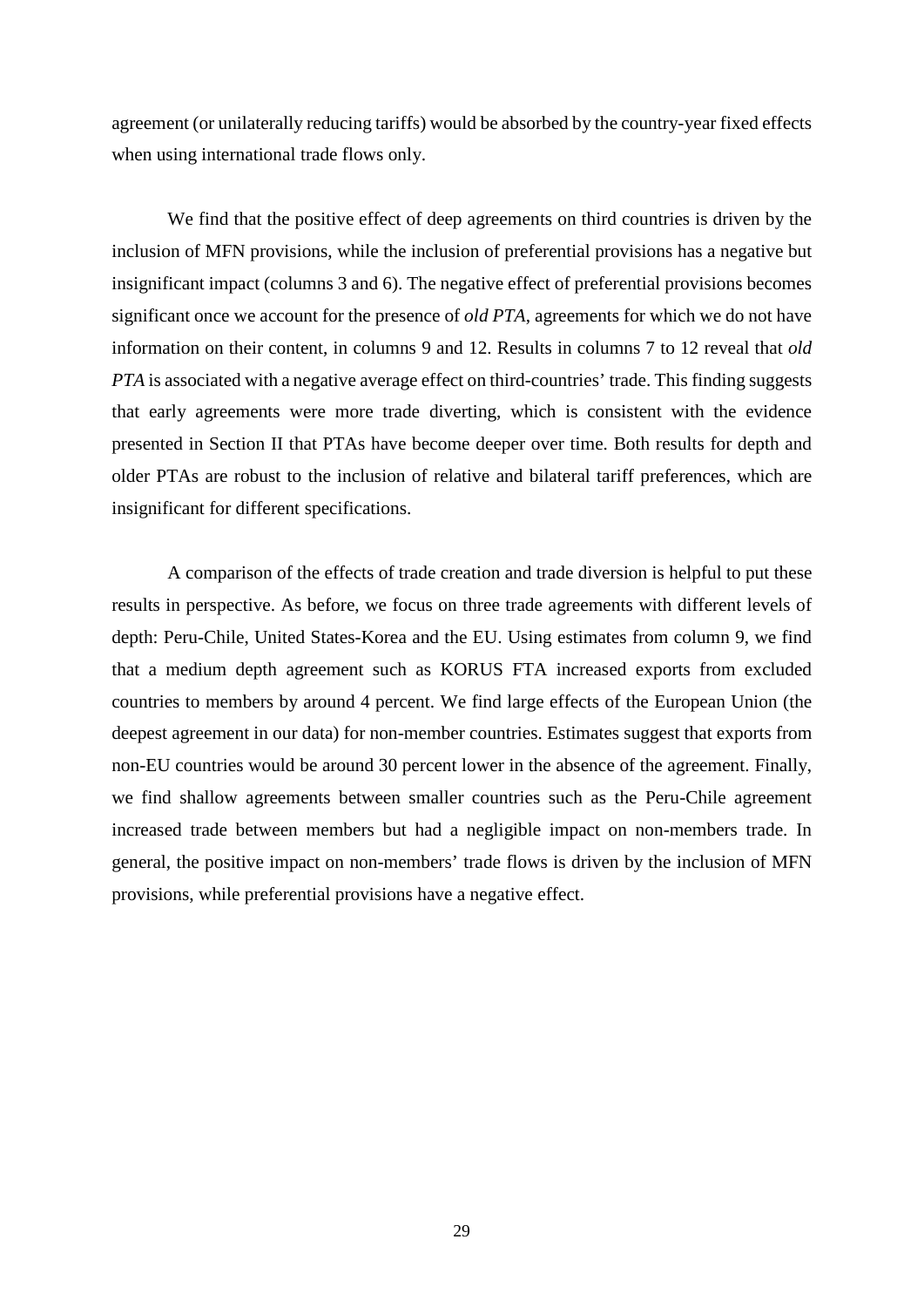|                     | Depth PPML Diversion |            |           |            |            |           |            |            |             |            |            |             |
|---------------------|----------------------|------------|-----------|------------|------------|-----------|------------|------------|-------------|------------|------------|-------------|
|                     | (1)                  | (2)        | (3)       | (4)        | (5)        | (6)       | (7)        | (8)        | (9)         | (10)       | (11)       | (12)        |
| VARIABLES           | Trade                | Trade      | Trade     | Trade      | Trade      | Trade     | Trade      | Trade      | Trade       | Trade      | Trade      | Trade       |
| Depth LE            | $0.177***$           | $0.177***$ | $0.157**$ | $0.173***$ | $0.172***$ | $0.149**$ | $0.232***$ | $0.240***$ | $0.238***$  | $0.229***$ | $0.235***$ | $0.229***$  |
|                     | (0.064)              | (0.060)    | (0.062)   | (0.065)    | (0.062)    | (0.063)   | (0.080)    | (0.078)    | (0.078)     | (0.081)    | (0.079)    | (0.080)     |
| Others Depth LE     | $0.290*$             |            |           | $0.295*$   |            |           | $0.284*$   |            |             | $0.290*$   |            |             |
|                     | (0.151)              |            |           | (0.153)    |            |           | (0.152)    |            |             | (0.154)    |            |             |
| <b>Others Depth</b> |                      | $0.181**$  |           |            | $0.185**$  |           |            | $0.180**$  |             |            | $0.183**$  |             |
| Core LE             |                      | (0.078)    |           |            | (0.078)    |           |            | (0.078)    |             |            | (0.078)    |             |
| Others MFN LE       |                      |            | $0.661**$ |            |            | $0.670**$ |            |            | $0.769***$  |            |            | $0.780***$  |
|                     |                      |            | (0.315)   |            |            | (0.313)   |            |            | (0.297)     |            |            | (0.295)     |
| Others PREF LE      |                      |            | $-0.476$  |            |            | $-0.479$  |            |            | $-0.590**$  |            |            | $-0.594**$  |
|                     |                      |            | (0.312)   |            |            | (0.312)   |            |            | (0.294)     |            |            | (0.294)     |
| RPM.                |                      |            |           | $-0.255$   | $-0.295$   | $-0.515$  |            |            |             | $-0.240$   | $-0.280$   | $-0.536$    |
|                     |                      |            |           | (0.899)    | (0.892)    | (0.863)   |            |            |             | (0.899)    | (0.892)    | (0.860)     |
| $ln(1+TTRI)$        |                      |            |           | $-0.116$   | $-0.112$   | $-0.050$  |            |            |             | $-0.120$   | $-0.115$   | $-0.046$    |
|                     |                      |            |           | (0.689)    | (0.686)    | (0.678)   |            |            |             | (0.689)    | (0.686)    | (0.677)     |
| old PTAs            |                      |            |           |            |            |           | 0.066      | 0.078      | 0.061       | 0.065      | 0.077      | 0.058       |
|                     |                      |            |           |            |            |           | (0.060)    | (0.061)    | (0.061)     | (0.059)    | (0.060)    | (0.061)     |
| Others old PTAs     |                      |            |           |            |            |           | $-0.044*$  | $-0.044*$  | $-0.116***$ | $-0.045*$  | $-0.045*$  | $-0.117***$ |
|                     |                      |            |           |            |            |           | (0.026)    | (0.025)    | (0.042)     | (0.026)    | (0.025)    | (0.042)     |
| N                   | 100,157              | 100,157    | 100,157   | 94,057     | 94,057     | 94,057    | 100,157    | 100,157    | 100,157     | 94,057     | 94,057     | 94,057      |
| Exp.-Year FE        | Yes                  | Yes        | yes       | yes        | yes        | yes       | yes        | yes        | yes         | yes        | yes        | yes         |
| Imp.-Year FE        | Yes                  | Yes        | yes       | yes        | yes        | yes       | yes        | yes        | yes         | yes        | yes        | yes         |
| Exp.-Imp. FE        | Yes                  | Yes        | yes       | yes        | yes        | yes       | yes        | yes        | yes         | yes        | yes        | yes         |
| Period              | 2002-14              | 2002-14    | 2002-14   | 2002-14    | 2002-14    | 2002-14   | 2002-14    | 2002-14    | 2002-14     | 2002-14    | 2002-14    | 2002-14     |

Table 7. PPML Regression: Trade Diversion

Note: LE stands for legally enforceable. Robust standard errors, clustered at the country-pair

level, are in parentheses.

\*\*\* p<0.01, \*\* p<0.05, \* p<0.1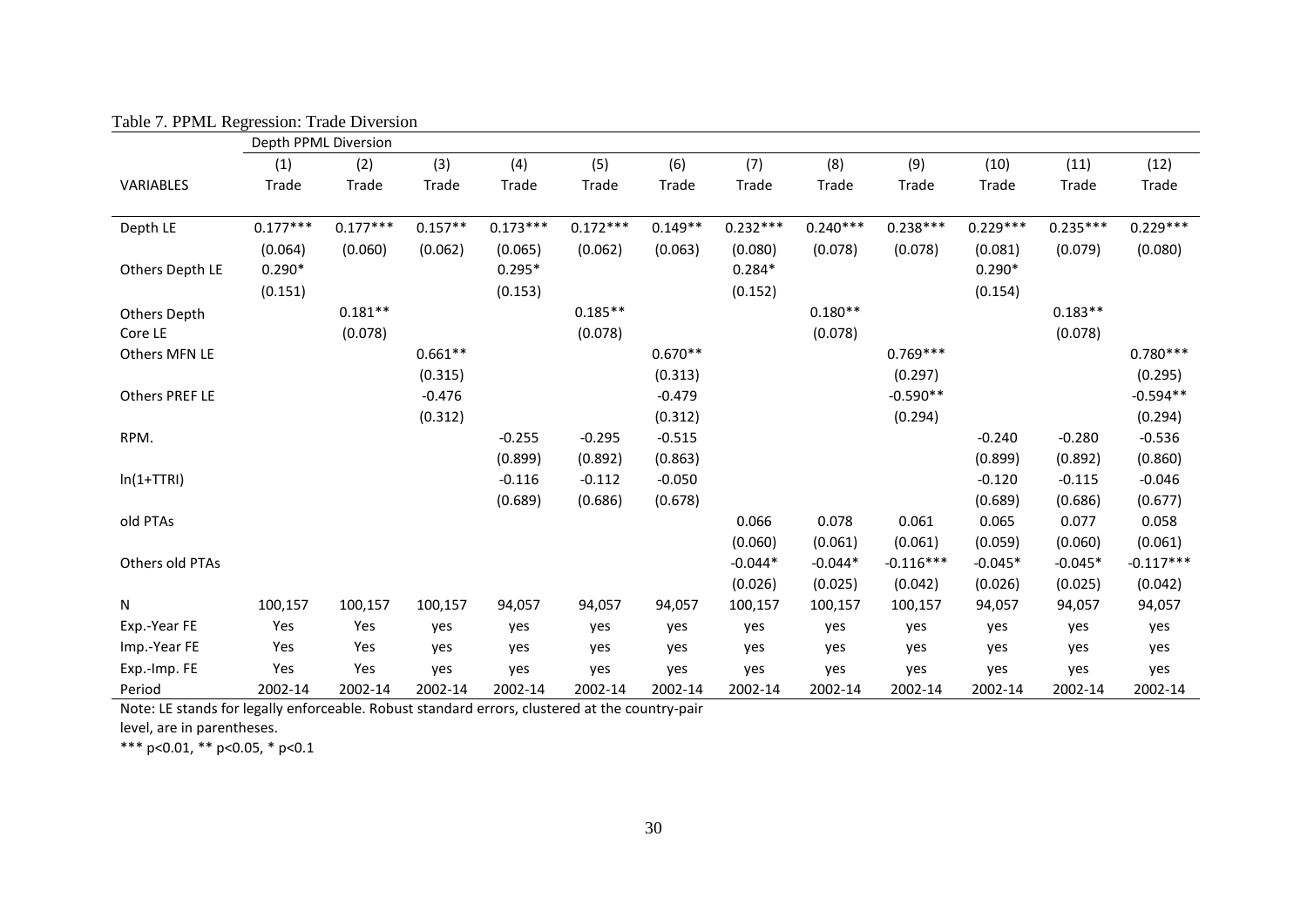Using industry-level data, we find evidence of trade diversion for the average industry (Table 8 column 1). This result differs from the country-level results reported in Table 7, but the results are not necessarily inconsistent because of the different levels of aggregation and controls used in the two specifications. When we test for heterogeneous effects on sectors with different levels of fragmentation, we find that third country exports increase in more fragmented sectors (column 2 of Table 8). Non-member countries also experience an increase in trade in more upstream industries (column 3 of Table 8). A possible interpretation is based on our earlier finding that fragmented industries benefit disproportionately from deep provisions that allow governments to address coordination and commitment problems associated with cross-border production, thus facilitating the functioning of global supply chains as discussed in the previous section (Lawrence, 1996; Baldwin, 2010; WTO, 2011; Antràs and Staiger, 2012). The results in Table suggest that this positive trade effect between members could spill over to firms in non-member countries that are related through global supply chains.

|                                 | Depth PPML |             |            |
|---------------------------------|------------|-------------|------------|
|                                 | (1)        | (2)         | (3)        |
| <b>VARIABLES</b>                | Trade      | Trade       | Trade      |
|                                 |            |             |            |
| Depth LE                        | 0.073      | 0.018       | 0.030      |
|                                 | (0.046)    | (0.048)     | (0.050)    |
| Depth LE * Fragmentation        |            | $0.195***$  | $0.171***$ |
|                                 |            | (0.045)     | (0.047)    |
| Depth LE * Upstreamness         |            |             | 0.043      |
|                                 |            |             | (0.044)    |
| Others Depth LE                 | $-0.222**$ | $-0.297***$ | $-0.228**$ |
|                                 | (0.101)    | (0.114)     | (0.106)    |
| Others Depth LE * Fragmentation |            | $0.253***$  | $0.138*$   |
|                                 |            | (0.078)     | (0.074)    |
| Others Depth LE * Upstreamness  |            |             | $0.164***$ |
|                                 |            |             | (0.060)    |
|                                 |            |             |            |
| Observations                    | 3,697,539  | 3,691,444   | 3,697,539  |
| R-squared                       | 0.979      | 0.979       | 0.979      |
| Importer-Sector-Year FE         | yes        | yes         | yes        |
| Exporter-Sector-Year FE         | yes        | yes         | yes        |
| Country-Pair-Sector FE          | yes        | yes         | yes        |
| Period                          | 2002-2014  | 2002-2014   | 2002-2014  |
| Sector                          | All        | All         | All        |

Table 8. PPML Regression: Trade Diversion and Industry Fragmentation

Note: LE stands for legally enforceable. Robust standard errors, clustered at the country-pair level, are in parentheses. The *Fragmentation* and *Upstreamness* variables are standardized to have a mean of 0 and standard deviation of 1.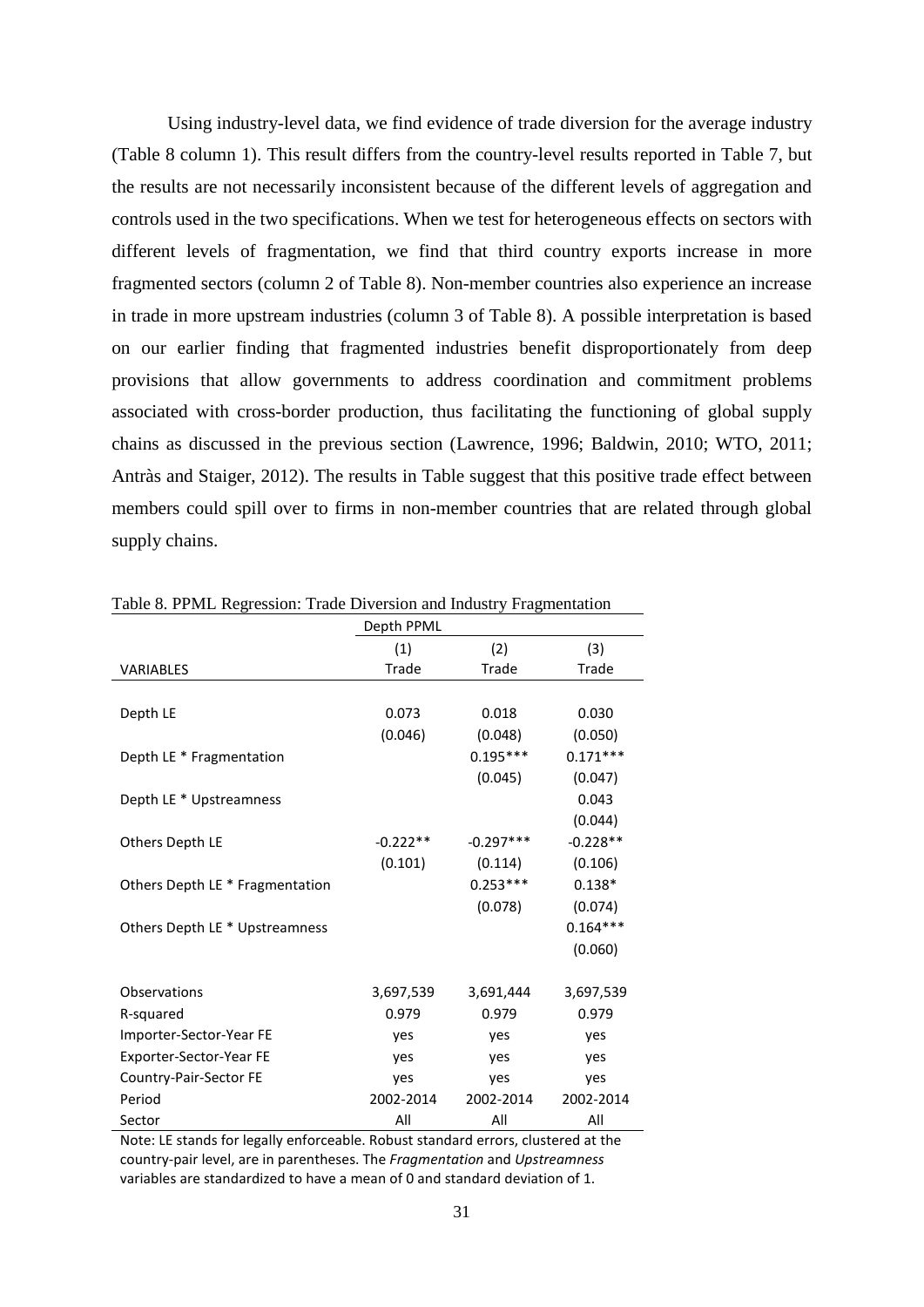#### \*\*\* p<0.01, \*\* p<0.05, \* p<0.1

Finally, we investigate if the depth of trade agreements concluded by countries influences the marginal effect of trade preferences on third countries. Specifically, we identify the effect of deep PTAs on tariff preferences by estimating equation (3''). Results are reported in Table 9. We interact the *RPM* variable with the importer's average depth of trade agreements with the rest of the world and with the importer's maximum value of depth (i.e. its deepest trade agreement) in a given year. Therefore, we test if commitments, for instance, to improve customs efficiency or to reduce subsidies, soften the consequences of trade preferences for excluded countries.

|                      |            | Depth PPML Diversion Revisited |            |            |            |            |            |            |
|----------------------|------------|--------------------------------|------------|------------|------------|------------|------------|------------|
|                      | (1)        | (2)                            | (3)        | (4)        | (5)        | (6)        | (7)        | (8)        |
| VARIABLES            | Trade      | Trade                          | Trade      | Trade      | Trade      | Trade      | Trade      | Trade      |
|                      |            |                                |            |            |            |            |            |            |
| Depth LE             | $0.189***$ | $0.184***$                     | $0.234***$ | $0.231***$ | $0.191***$ | $0.185***$ | $0.236***$ | $0.229***$ |
|                      | (0.064)    | (0.060)                        | (0.080)    | (0.079)    | (0.064)    | (0.063)    | (0.080)    | (0.079)    |
| <b>RPM</b>           | $-0.254$   | $-0.546$                       | $-0.242$   | $-0.532$   | $-2.169$   | $-3.659*$  | $-2.131$   | $-3.609*$  |
|                      | (0.864)    | (0.909)                        | (0.865)    | (0.910)    | (1.543)    | (1.871)    | (1.550)    | (1.882)    |
| (RPM * Others        | $1.618***$ |                                | $1.608***$ |            |            |            |            |            |
| Depth LE)            | (0.617)    |                                | (0.619)    |            |            |            |            |            |
| (RPM * Others        |            | $1.903***$                     |            | $1.893***$ |            |            |            |            |
| Depth Core LE)       |            | (0.676)                        |            | (0.678)    |            |            |            |            |
| (RPM * Max           |            |                                |            |            | $3.776**$  |            | $3.726**$  |            |
| Depth LE)            |            |                                |            |            | (1.790)    |            | (1.799)    |            |
| (RPM * Max           |            |                                |            |            |            | $4.174***$ |            | 4.127***   |
| Depth Core LE)       |            |                                |            |            |            | (1.554)    |            | (1.564)    |
| $ln(1+TTRI)$         | $-0.009$   | 0.057                          | $-0.013$   | 0.052      | $-0.052$   | $-0.063$   | $-0.057$   | $-0.068$   |
|                      | (0.671)    | (0.668)                        | (0.671)    | (0.668)    | (0.685)    | (0.687)    | (0.685)    | (0.687)    |
| Others Depth LE      | $0.278*$   |                                | $0.274*$   |            | $0.292*$   | $0.285*$   | $0.286*$   | $0.281*$   |
|                      | (0.151)    |                                | (0.152)    |            | (0.153)    | (0.153)    | (0.154)    | (0.154)    |
| old PTAs             |            |                                | 0.039      | 0.044      |            |            | 0.044      | 0.042      |
|                      |            |                                | (0.060)    | (0.062)    |            |            | (0.060)    | (0.059)    |
| Others old PTAs      |            |                                | $-0.049*$  | $-0.050**$ |            |            | $-0.047*$  | $-0.048*$  |
|                      |            |                                | (0.027)    | (0.025)    |            |            | (0.027)    | (0.027)    |
| Others Depth Core LE |            | $0.167**$                      |            | $0.165**$  |            |            |            |            |
|                      |            | (0.076)                        |            | (0.077)    |            |            |            |            |
| N                    | 94,057     | 94,057                         | 94,057     | 94,057     | 94,057     | 94,057     | 94,057     | 94,057     |
| Exp.-Year FE         | yes        | yes                            | yes        | yes        | yes        | yes        | yes        | yes        |
| Imp.-Year FE         | yes        | yes                            | yes        | yes        | yes        | yes        | yes        | yes        |
| Exp.-Imp. FE         | yes        | yes                            | yes        | yes        | yes        | yes        | yes        | yes        |
| Period               | 2002-14    | 2002-14                        | 2002-14    | 2002-14    | 2002-14    | 2002-14    | 2002-14    | 2002-14    |

Table 9. PPML Regression: The Influence of Depth on the Impact of Trade Preferences

Note: LE stands for legally enforceable. Robust standard errors, clustered at the country-pair level, are in parentheses.

\*\*\* p<0.01, \*\* p<0.05, \* p<0.1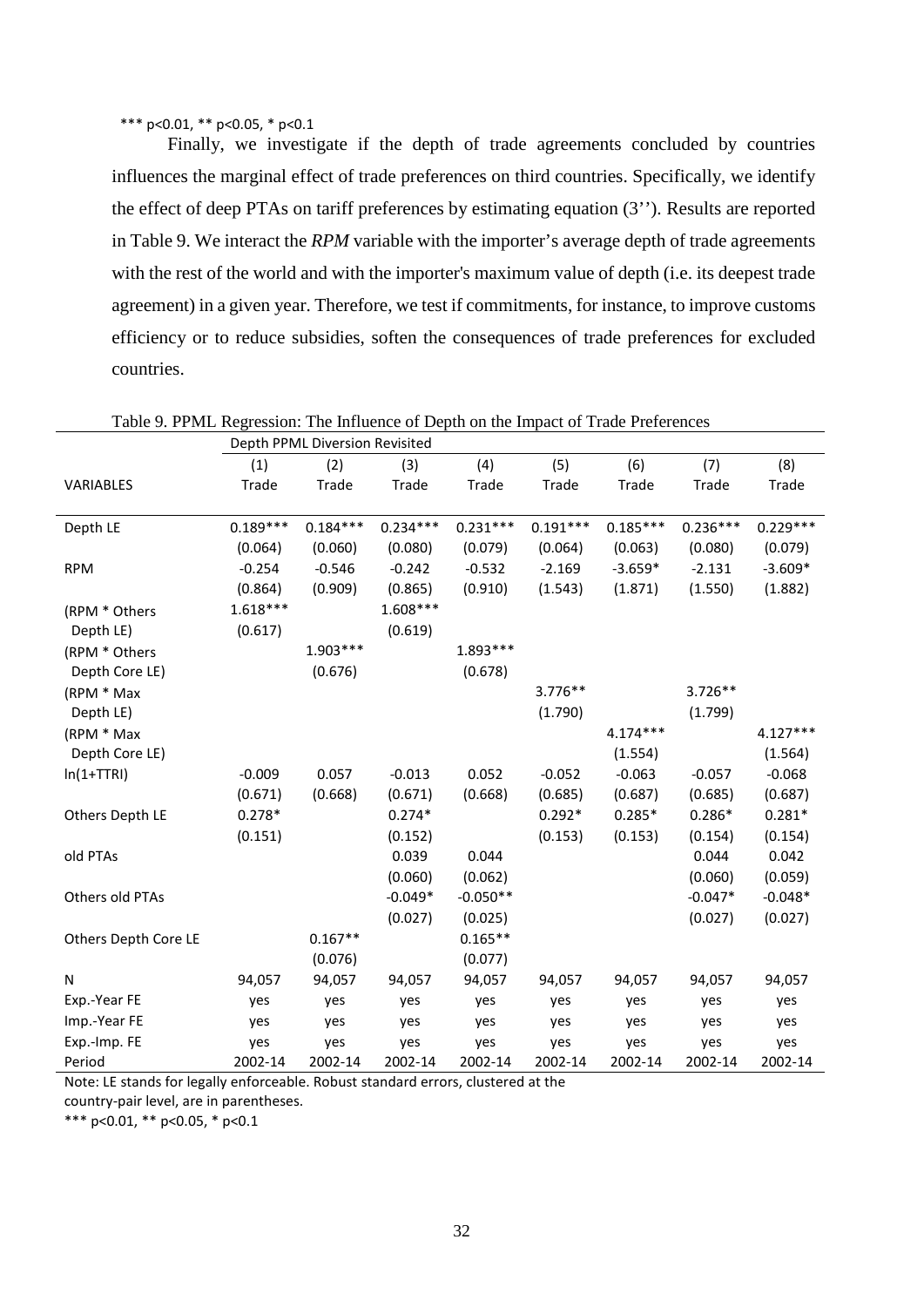We find that the effect of tariff preferences does depend on the depth of trade agreements concluded by an importing country. The interaction of the relative preference margin is significant with measures of both the average depth vis-à-vis the rest of the world (*Others Depth LE* or *Others Core Depth LE*) and of maximum level of commitments that importers undertake (*Max Depth LE* and *Max Depth Core LE*) (Table 9). Figure 4, based on results in column 6 of Table 9, shows that when maximum depth core is close to zero, a 1 percent increase in RPM decreases bilateral trade by 4 percent. This negative impact of relative preferences on trade is statistically significant for values of depth core lower than 0.3, while it is completely offset when more than 80 percent of depth core provisions are included. This suggests that tariff preferences have a discriminatory effect in countries that have "shallow" agreements, while the effect is reversed when a country undertakes deep commitments. The statistical insignificance of relative tariffs preferences we find in some of our specifications may, therefore, be due to pooling across agreements with different levels of depth.



Figure 4. Marginal Effect of Relative Tariff Preferences (90% C.I.)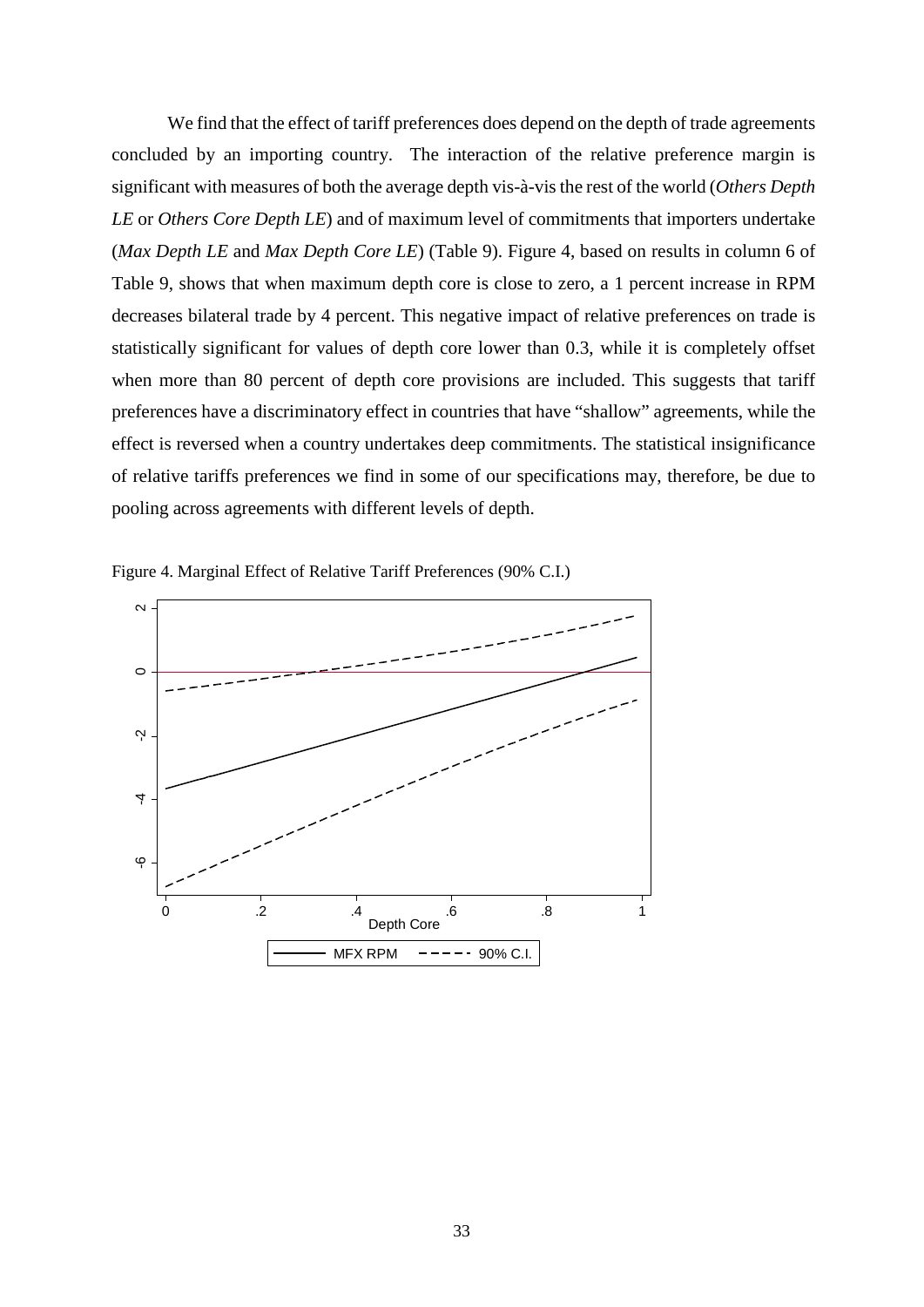## **V. Concluding remarks**

Most of the work on PTAs in the literature is based on the implicit assumption that trade agreements are about tariff liberalization. In this literature, the impact of preferential trade agreements is captured by the standard Vinerian analysis of trade creation and trade diversion. Recent data on the content of trade agreements shows, however, that PTAs are deepening, in the sense that they include an expanding set of provisions, often covering behind the border policy areas. The evidence presented in this paper confirms the view that Vinerian logic may provide an incomplete guide to the effects of deep agreements. Intuitively, the reason is that deep provisions do not necessarily act as preferential tariffs. In fact, we find that deep agreements create more trade than shallow agreements and that they can have a positive spillover effect on trade with outsiders when they are non-discriminatory in design or implementation.

The increasing number and complexity of preferential trade agreements justifies the growing interest in this area. This paper is only a first step to better understand the trade effects of deep agreements. Many questions remain open. First, we would like to uncover the specific channels through which the depth of PTAs affects trade flows. Deep agreements can influence the ability of firms to produce different products, to engage in global value chains, and to access new markets – as suggested by the results for fragmented industries. They can also have different impact on developed and developing economies, particularly as they have different institutional capacities. Second, the detailed content of PTAs, i.e. the legal commitments embedded in different policy areas covered by the agreement, are likely to matter for trade and beyond. Deep provisions on services and competition will influence the ability of countries to integrate in trade markets, investment rules will affect the ability to attract and retain foreign investment, the protection granted to intellectual property rights will have an impact on the ability to innovate. As new data are collected on the detailed content of PTAs, an exciting research agenda lies ahead.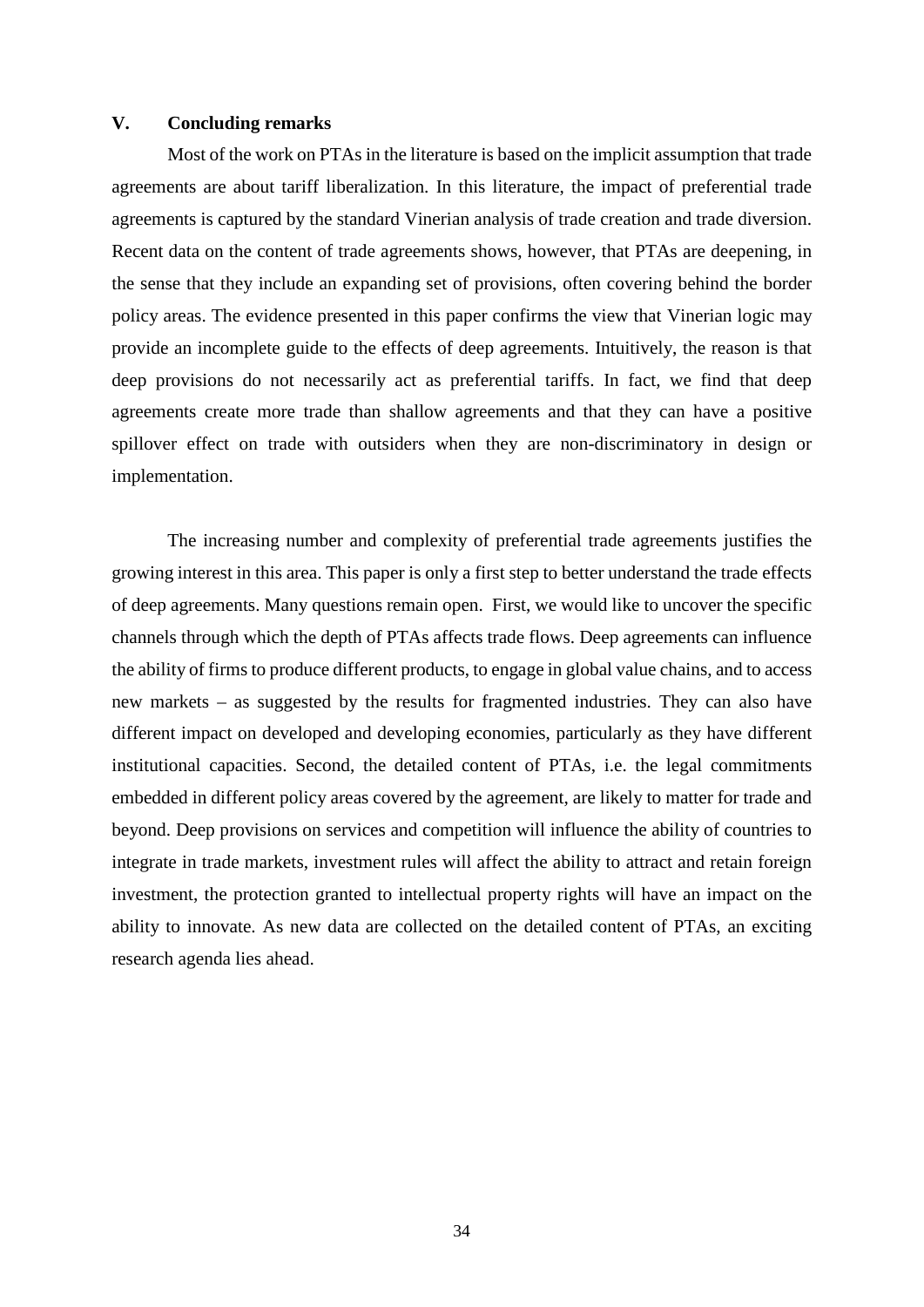# **REFERENCES**

- Anderson, James E., and Eric Van Wincoop. 2004. "Trade costs." *Journal of Economic literature* 42 (3): 691-751.
- Antràs, Pol, Davin Chor, Thibault Fally, and Russell Hillberry. 2012. "Measuring the Upstreamness of Production and Trade Flows." *American Economic Review Papers and Proceedings* 102 (3): 412-416.
- Antràs, Pol, and Robert W Staiger. 2012. "Trade Agreements and the Nature of Price Determination." *American Economic Review Papers and Proceedings* 102 (3): 470-476.
- Arnold, Jens Matthias, Beata Javorcik, Molly Lipscomb, and Aaditya Mattoo. 2016. "Services Reform and Manufacturing Performance: Evidence from India." *Economic Journal* 126 (590): 1-39, 02
- Baier, Scott L., and Jeffrey H. Bergstrand. 2007. "Do free trade agreements actually increase members' international trade?." *Journal of International Economics* 71 (1): 72-95.
- Baier, Scott L., Jeffrey H. Bergstrand, and Michael Feng. 2014. "Economic integration agreements and the margins of international trade." *Journal of International Economics* 93 (2): 339-350.
- Baldwin, Richard. 2008. "Big‐Think Regionalism: A Critical Survey." NBER Working Paper 14056. National Bureau of Economic Research, Inc.
- $-$ . 2010. "21st Century Regionalism: Filling the gap between 21st century trade and  $20<sup>th</sup>$ century trade rules", Geneva, Geneva Graduate Institute, Working Paper No. 2010-31.
- ———. 2014. "Multilateralising 21st Century Regionalism." Paper prepared for the OECD conference "Global Forum on Trade Reconciling Regionalism and Multilateralism in a Post-Bali World." http://www.oecd.org/tad/ events/OECD-gft-2014-multilateralising-21st century-regionalism-baldwin-paper.pdf.
- Baldwin, Richard, and Patrick Low, eds. 2009. Multilateralizing regionalism: challenges for the Global Trading System. Cambridge University Press.
- Baldwin, Richard and Charles Wyplosz, 2012. The Economics of European Integration. McGraw-Hill Higher Education, Berkshire, UK.
- Baldwin, Richard, and Daria Taglioni. 2006. "Gravity for Dummies and Dummies for Gravity Equations." NBER Working Paper 12516. National Bureau of Economic Research, Inc.
- Bergstrand, Jeffrey H., Mario Larch, and Yoto V. Yotov. 2015. "Economic integration agreements, border effects, and distance elasticities in the gravity equation." *European Economic Review* 78 (C): 307-327.
- Bhagwati, Jagdish. 1993. "Regionalism and Multilateralism: An Overview." In *New Dimensions in Regional Integration*, edited by Jaime de Melo and Arvind Panagariya. Cambridge: Cambridge Univ. Press.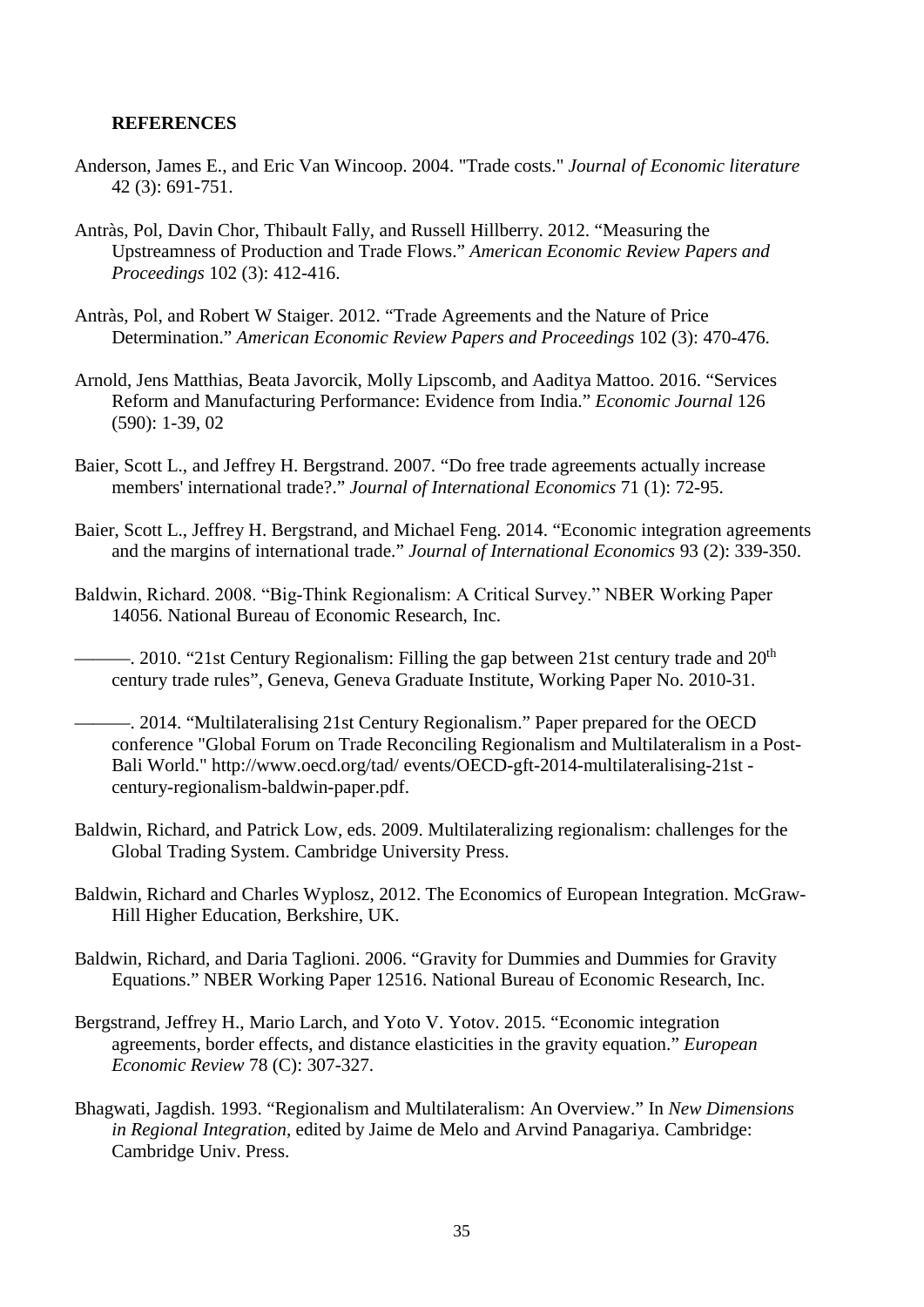- Chen, Maggie Xiaoyang, and Aaditya Mattoo. 2008. "Regionalism in Standards: Good or Bad for Trade." *Canadian Journal of Economics* 41: 838-863
- Costinot, Arnaud, and Andrés Rodríguez-Clare. 2013. "Trade Theory with Numbers: Quantifying the Consequences of Globalization." NBER Working Paper 12516. National Bureau of Economic Research, Inc.
- Costinot, Arnaud, Jonathan Vogel, and Su Wang. 2013. "An Elementary Theory of Global Supply Chains." The Review of Economic Studies, Volume 80, Issue 1, Pages 109–144.
- Dai, Mian, Yoto V. Yotov, and Thomas Zylkin. 2014. "On the trade-diversion effects of free trade agreements." *Economics Letters* 122 (2): 321-325.
- Damuri, Yose Rizal. 2012. "21st Century Regionalism and Production Sharing Practice." Center for Trade and Economic Integration Working Paper No. CTEI‐2012‐4.
- Ederington, Josh and Michele Ruta. 2016. "Non-Tariff Measures and the World Trading System." In Kyle Bagwell and Robert W. Staiger (eds.), The Handbook of Commercial Policy, vol 1B. Amsterdam, Netherlands: Elsevier, North Holland, 211-277 (chapter 5).
- Egger, Peter, and Mario Larch. 2008. "Interdependent preferential trade agreement memberships: An empirical analysis." *Journal of International Economics* 76 (2): 384-399.
- Fally, Thibault. 2011. "On the Fragmentation of Production in the U.S." Unpublished.
- Freund, Caroline, and Emanuel Ornelas. 2010. "Regional Trade Agreements." *Annual Review of Economics* 2 (1): 139-166.
- Fugazza, Marco, and Alessandro Nicita. 2013. "The Direct and Relative Effects of Preferential Market Access." *Journal of International Economics* 89 (2): 357–68.
- Grossman, Gene M. 2016. "The Purpose of Trade Agreements." In Kyle Bagwell and Robert W. Staiger (eds.), The Handbook of Commercial Policy, vol 1A. Amsterdam, Netherlands: Elsevier, North Holland, 379-434 (chapter 7).
- Head, Keith, and Thierry Mayer. 2014. "Gravity Equations: Workhorse, Toolkit, and Cookbook." Handbook of International Economics. Elsevier.
- Hofmann Claudia, Alberto Osnago, and Michele Ruta. 2017. "Horizontal Depth: A New Database on the Content of Preferential Trade Agreements." Policy Research Working Paper Series 7981, World Bank, Washington, DC.
- Horn, Henrik, Petros C. Mavroidis, and André Sapir. 2009. "Beyond the WTO? An Anatomy of EU and US Preferential Trade Agreements." Blueprints. Bruegel. Accessed August 25.
- Kee, Hiau Looi, Alessandro Nicita, and Marcelo Olarreaga. 2008. "Import Demand Elasticities and Trade Distortions." *The Review of Economics and Statistics* 90 (4): 666–82.
	- ———. 2009. "Estimating Trade Restrictiveness Indices." *Economic Journal* 119 (534): 172–99.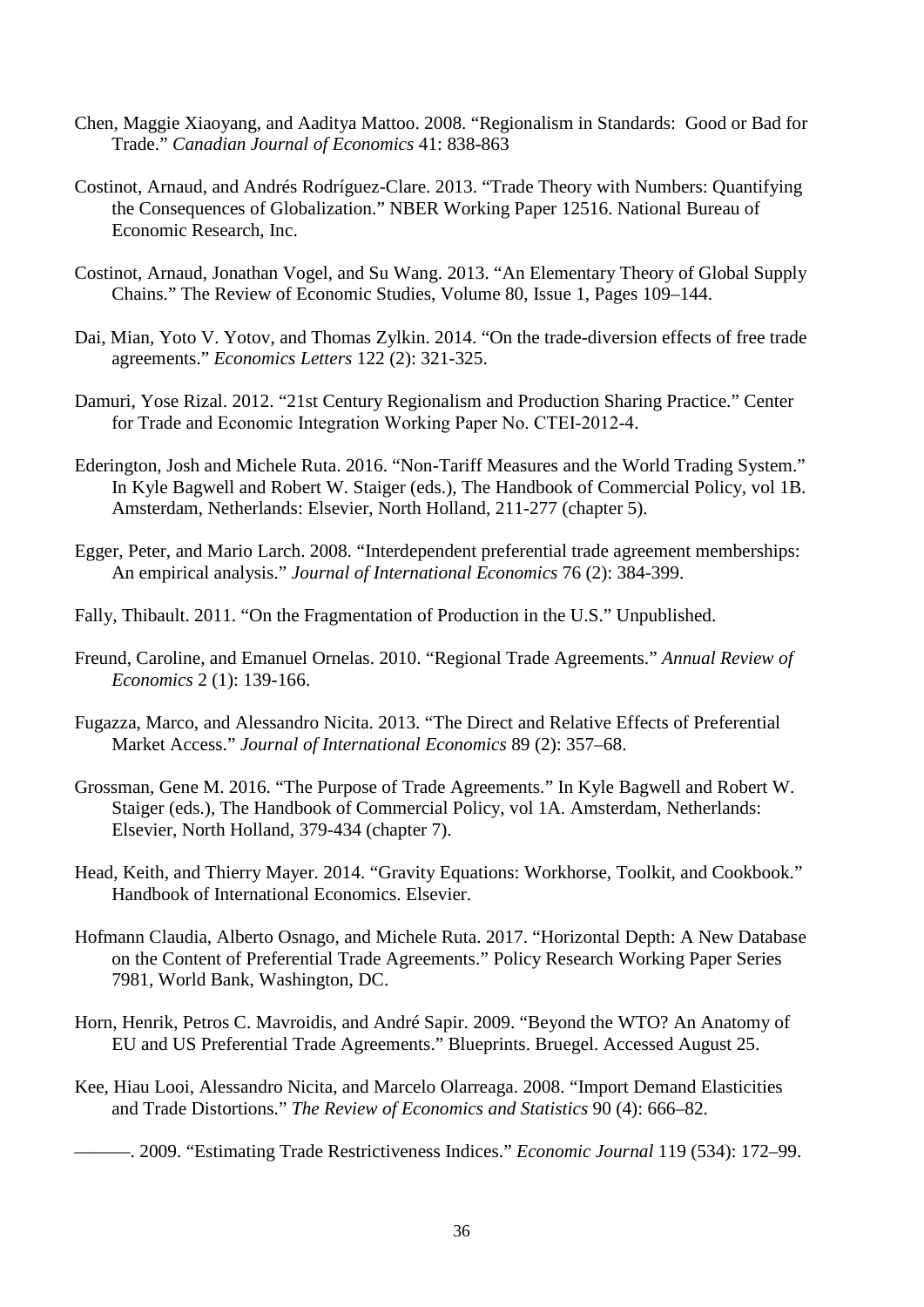- Krugman, Paul R. 1991. "The Move Toward Free Trade Zones." *Proceedings - Economic Policy Symposium - Jackson Hole*, 7–58.
- Larch, Mario, Joschka Wanner, Yoto V. Yotov, and Thomas Zylkin. 2017. "The Currency Union Effect: A PPML Re-assessment with High-Dimensional Fixed Effects." Mimeo.
- Lawrence, R. Z. 1996. Regionalism, Multilateralism, and Deeper Integration, Washington, DC: Brookings Institution Press.
- Limão, Nuno. 2016. "Preferential Trade Agreements." In Kyle Bagwell and Robert W. Staiger (eds.), The Handbook of Commercial Policy, vol 1B. Amsterdam, Netherlands: Elsevier, North Holland, 279-367 (chapter 6).
- Limão, Nuno, and Giovanni Maggi, 2015. "Uncertainty and Trade Agreements." *American Economic Journal: Microeconomics* 7 (4): 1-42.
- Maggi, Giovanni. 2016. "Issue Linkage." In Kyle Bagwell and Robert W. Staiger (eds.), The Handbook of Commercial Policy, vol 1B. Amsterdam, Netherlands: Elsevier, North Holland, 513-564 (chapter 9).
- Mulabdic, Alen, Alberto Osnago, and Michele Ruta. 2017. "Deep integration and UK-EU trade relations." Policy Research Working Paper Series 7947, World Bank, Washington, DC.
- Orefice, Gianluca, and Nadia Rocha. 2014. "Deep Integration and Production Networks: An Empirical Analysis." *The World Economy* 37: 106–136.
- Osnago, Alberto, Nadia Rocha, and Michele Ruta. 2015. "Deep trade agreements and vertical FDI: the devil is in the details." Policy Research Working Paper Series 7464, World Bank, Washington, DC.
- ———. 2017a. "Deep Trade Agreements and Global Value Chains." Mimeo, World Bank.
	- ———. 2017b. "Do Deep Trade Agreements Boost Vertical FDI?." *World Bank Econ Review* 30, SUPPLEMENT: S119–S125.
- Piermartini, Roberta, and Yoto Yotov. 2016. "Estimating Trade Policy Effects with Structural Gravity." WTO Working Paper ERSD-2016-10.
- Trefler, Daniel. 1993. "Trade Liberalization and the Theory of Endogenous Protection: An Econometric Study of U.S. Import Policy." *Journal of Political Economy* 101 (1): 138–60.
	- ———. 2004. "The Long and Short of the Canada-U. S. Free Trade Agreement." *American Economic Review* 94 (4): 870–95.
- Viner, Jacob. 1950. The Customs Union Issue. New York: Carnegie Endowment for International Peace.
- World Trade Organization (WTO). 2011. World Trade Report 2011: The WTO and Preferential Trade Agreements: From Co-Existence to Coherence, Geneva: WTO.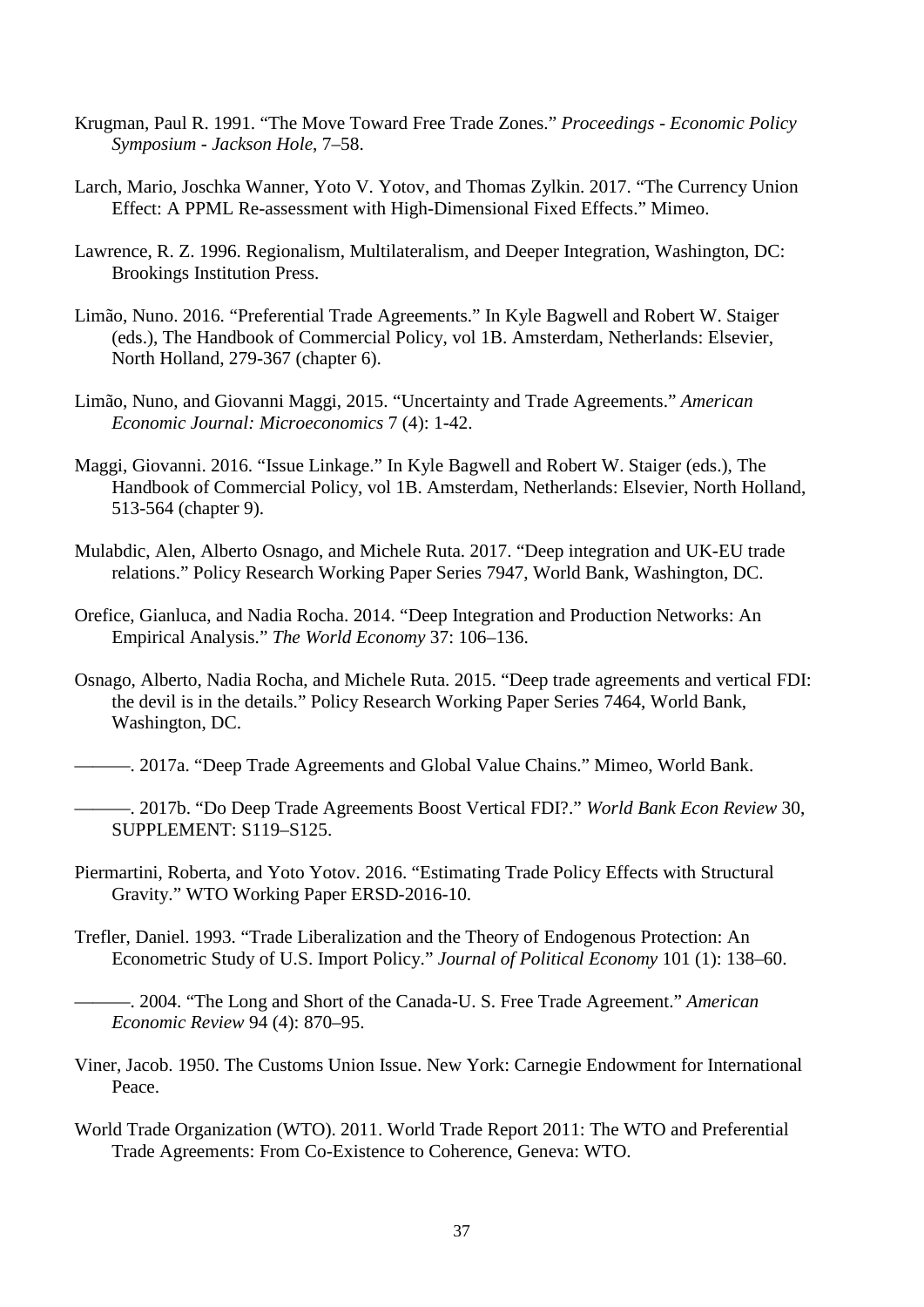# **APPENDIX A – ADDITIONAL TABLES AND FIGURES**

#### Table A1: Description of the 52 provisions in the Content of Deep Trade Agreements Database *WTO-plus areas*

| <b>FTA Industrial</b>        | Tariff liberalization on industrial goods; elimination of non-tariff measures                                                                                                                             |
|------------------------------|-----------------------------------------------------------------------------------------------------------------------------------------------------------------------------------------------------------|
| FTA.<br>Agriculture          | Tariff liberalization on agriculture goods; elimination of non-tariff measures                                                                                                                            |
| Customs                      | Provision of information; publication on the Internet of new laws and regulations; training                                                                                                               |
| <b>Export Taxes</b>          | Elimination of export taxes                                                                                                                                                                               |
| <b>SPS</b>                   | Affirmation of rights and obligations under the WTO Agreement on SPS; harmonization of SPS measures                                                                                                       |
| твт                          | Affirmation of rights and obligations under WTO Agreement on TBT; provision of information;<br>harmonization of regulations; mutual recognition agreements                                                |
| <b>STE</b>                   | Establishment or maintenance of an independent competition authority; nondiscrimination regarding<br>production and marketing condition; provision of information; affirmation of Art XVII GATT provision |
| AD                           | Retention of Antidumping rights and obligations under the WTO Agreement (Art. VI GATT).                                                                                                                   |
| <b>CVM</b>                   | Retention of Countervailing measures rights and obligations under the WTO Agreement (Art VI GATT)                                                                                                         |
| State Aid                    | Assessment of anticompetitive behaviour; annual reporting on the value and distribution of state aid given;<br>provision of information                                                                   |
| <b>Public</b><br>Procurement | Progressive liberalisation; national treatment and/or non-discrimination principle; publication of laws and<br>requiations on the Internet; specification of public procurement regime                    |
| TRIMs                        | Provisions concerning requirements for local content and export performance of FDI                                                                                                                        |
| <b>GATS</b>                  | Liberalisation of trade in services                                                                                                                                                                       |
| <b>TRIPs</b>                 | Harmonisation of standards; enforcement; national treatment, most-favoured nation treatment                                                                                                               |

|                                  | <b>WTO-X</b> areas                                                                                                                                                                         |
|----------------------------------|--------------------------------------------------------------------------------------------------------------------------------------------------------------------------------------------|
| Anti-<br>Corruption              | Regulations concerning criminal offence measures in matters affecting international trade and investment                                                                                   |
| Competition<br>Policy            | Maintenance of measures to proscribe anticompetitive business conduct; harmonisation of competition<br>laws; establishment or maintenance of an independent competition authority          |
| Environmental<br>Laws            | Development of environmental standards; enforcement of national environmental laws; establishment of<br>sanctions for violation of environmental laws; publications of laws and regulation |
| <b>IPR</b>                       | Accession to international treaties not referenced in the TRIPs Agreement                                                                                                                  |
| Investment                       | Information exchange; Development of legal frameworks; Harmonisation and simplification of procedures;<br>National treatment; establishment of mechanism for the settlement of disputes    |
| Labour Market<br>Regulation      | Regulation of the national labour market; affirmation of International Labour Organization (ILO)<br>commitments; enforcement                                                               |
| Movement of<br>Capital           | Liberalisation of capital movement; prohibition of new restrictions                                                                                                                        |
| Consumer<br>Protection           | Harmonisation of consumer protection laws; exchange of information and experts; training                                                                                                   |
| Data<br>Protection               | Exchange of information and experts; joint projects                                                                                                                                        |
| Agriculture                      | Technical assistance to conduct modernisation projects; exchange of information                                                                                                            |
| Approximation<br>of Legislation  | Application of EC legislation in national legislation                                                                                                                                      |
| <b>Audio Visual</b>              | Promotion of the industry; encouragement of co-production                                                                                                                                  |
| <b>Civil Protection</b>          | Implementation of harmonised rules                                                                                                                                                         |
| Innovation<br>Policies           | Participation in framework programmes; promotion of technology transfers                                                                                                                   |
| Cultural<br>Cooperation          | Promotion of joint initiatives and local culture                                                                                                                                           |
| Economic<br>Policy<br>Dialogue   | Exchange of ideas and opinions; joint studies                                                                                                                                              |
| <b>Education and</b><br>Training | Measures to improve the general level of education                                                                                                                                         |
| Energy                           | Exchange of information; technology transfer; joint studies                                                                                                                                |
| Financial<br>Assistance          | Set of rules guiding the granting and administration of financial assistance                                                                                                               |
| Health                           | Monitoring of diseases; development of health information systems; exchange of information                                                                                                 |
| Human Rights                     | Respect for human rights                                                                                                                                                                   |
| Illegal<br>Immigration           | Conclusion of re-admission agreements; prevention and control of illegal immigration                                                                                                       |
| <b>Illicit Drugs</b>             | Treatment and rehabilitation of drug addicts; joint projects on prevention of consumption; reduction of drug<br>supply; information exchange                                               |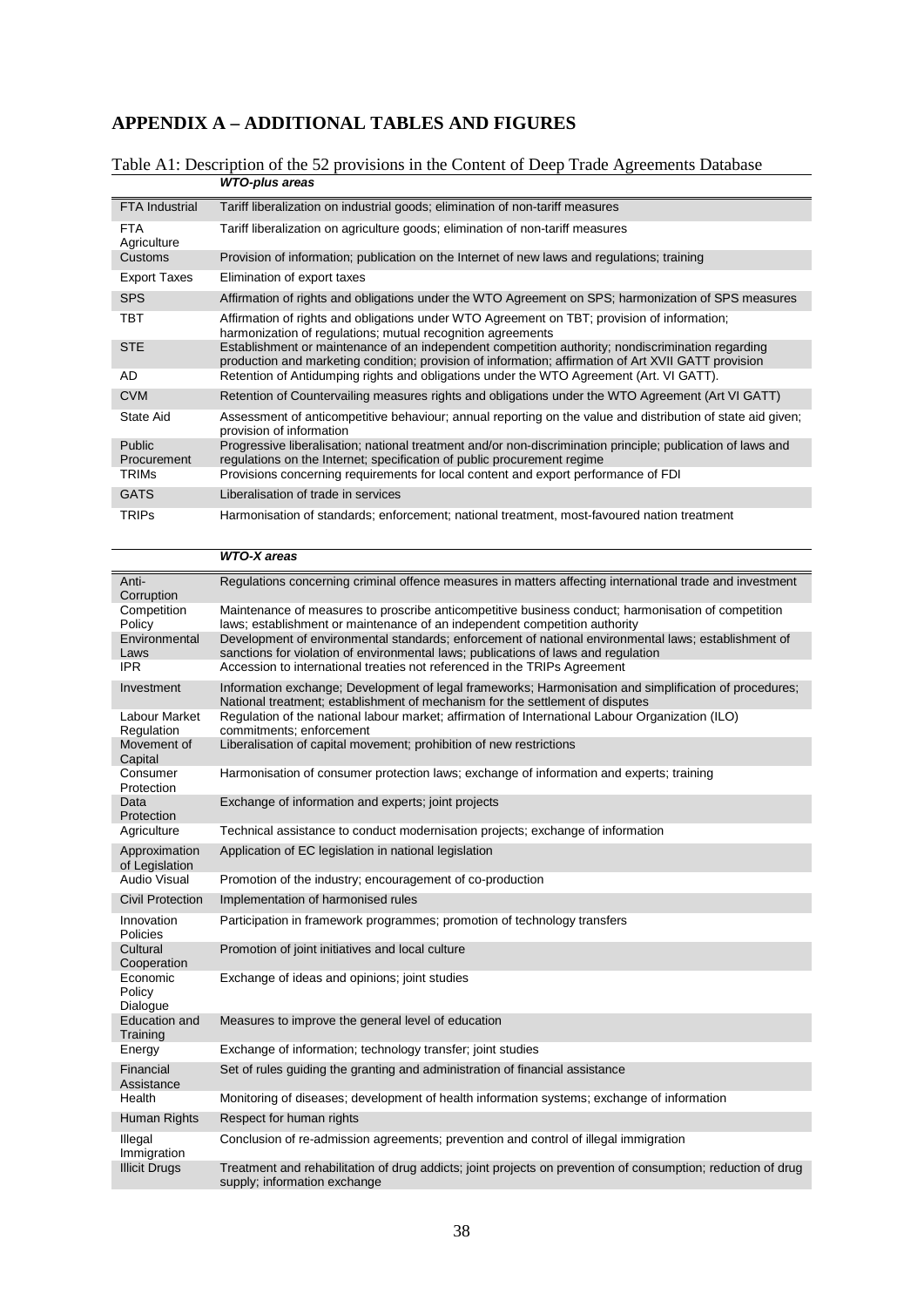| Industrial<br>Cooperation    | Assistance in conducting modernisation projects; facilitation and access to credit to finance   |
|------------------------------|-------------------------------------------------------------------------------------------------|
| Information<br>Society       | Exchange of information; dissemination of new technologies; training                            |
| Mining                       | Exchange of information and experience; development of joint initiatives                        |
| Money<br>Laundering          | Harmonisation of standards; technical and administrative assistance                             |
| Nuclear Safety               | Development of laws and regulations; supervision of the transportation of radioactive materials |
| Political<br><b>Dialogue</b> | Convergence of the parties' positions on international issues                                   |
| Public<br>Administration     | Technical assistance; exchange of information; joint projects; Training                         |
| Regional<br>Cooperation      | Promotion of regional cooperation; technical assistance programmes                              |
| Research and<br>Technology   | Joint research projects; exchange of researchers; development of public-private partnership     |
| <b>SME</b>                   | Technical assistance; facilitation of the access to finance                                     |
| <b>Social Matters</b>        | Coordination of social security systems; non-discrimination regarding working conditions        |
| <b>Statistics</b>            | Harmonisation and/or development of statistical methods; training                               |
| Taxation                     | Assistance in conducting fiscal system reforms                                                  |
| <b>Terrorism</b>             | Exchange of information and experience; joint research and studies                              |
| Visa and<br>Asylum           | Exchange of information; drafting legislation; training                                         |

Source: World Trade Report 2011

## Figure A1: Evolution of US and EU agreements

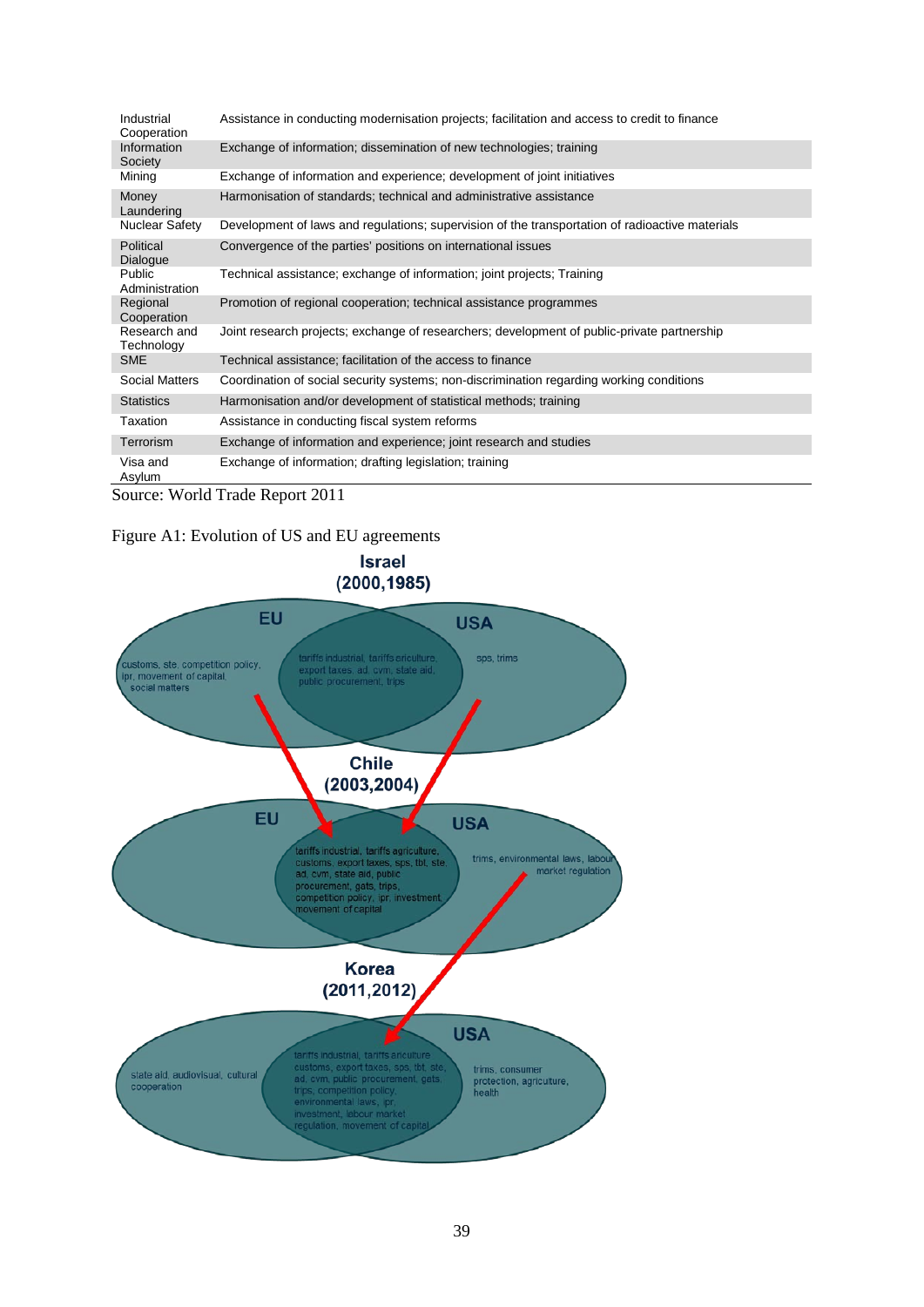# Table A2: Correlation matrix

|                                | Tariffs on |            |              |             |              |           |            |          |          |
|--------------------------------|------------|------------|--------------|-------------|--------------|-----------|------------|----------|----------|
|                                | manufact   | Tariffs on |              |             |              |           |            |          | Counterv |
|                                | uring      | agricultur |              | Export      |              |           |            | Anti-    | ailing   |
|                                | goods      | al goods   | Customs      | taxes       | SPS          | TBT       | <b>STE</b> | dumping  | measures |
| Tariffs on manufacturing goods | 1.00       | 0.99       | 0.95         | 0.93        | 0.69         | 0.74      | 0.79       | 0.86     | 0.82     |
| Tariffs on agricultural goods  | 0.99       | 1.00       | 0.95         | 0.93        | 0.69         | 0.74      | 0.80       | 0.87     | 0.83     |
| Customs                        | 0.95       | 0.95       | 1.00         | 0.94        | 0.72         | 0.73      | 0.83       | 0.89     | 0.85     |
| <b>Export taxes</b>            | 0.93       | 0.93       | 0.94         | 1.00        | 0.72         | 0.73      | 0.80       | 0.85     | 0.82     |
| SPS                            | 0.69       | 0.69       | 0.72         | 0.72        | 1.00         | 0.86      | 0.66       | 0.70     | 0.68     |
| <b>TBT</b>                     | 0.74       | 0.74       | 0.73         | 0.73        | 0.86         | 1.00      | 0.68       | 0.66     | 0.70     |
| <b>STE</b>                     | 0.79       | 0.80       | 0.83         | 0.80        | 0.66         | 0.68      | 1.00       | 0.83     | 0.84     |
| Anti-dumping                   | 0.86       | 0.87       | 0.89         | 0.85        | 0.70         | 0.66      | 0.83       | 1.00     | 0.95     |
| Countervailing measures        | 0.82       | 0.83       | 0.85         | 0.82        | 0.68         | 0.70      | 0.84       | 0.95     | 1.00     |
| State aid                      | 0.82       | 0.83       | 0.85         | 0.83        | 0.69         | 0.71      | 0.84       | 0.84     | 0.81     |
| Public procurement             | 0.73       | 0.74       | 0.73         | 0.78        | 0.77         | 0.85      | 0.71       | 0.63     | 0.66     |
| <b>TRIMS</b>                   | 0.55       | 0.55       | 0.57         | 0.58        | 0.75         | 0.73      | 0.62       | 0.62     | 0.65     |
| <b>GATS</b>                    | 0.75       | 0.75       | 0.74         | 0.77        | 0.84         | 0.92      | 0.66       | 0.67     | 0.68     |
| <b>TRIPS</b>                   | 0.86       | 0.86       | 0.90         | 0.87        | 0.72         | 0.78      | 0.86       | 0.86     | 0.89     |
| Competition policy             | 0.84       | 0.84       | 0.84         | 0.84        | 0.64         | 0.64      | 0.86       | 0.86     | 0.83     |
| <b>IPR</b>                     | 0.80       | 0.80       | 0.84         | 0.81        | 0.67         | 0.75      | 0.89       | 0.80     | 0.82     |
| Investment                     | 0.74       | 0.74       | 0.73         | 0.78        | 0.81         | 0.84      | 0.68       | 0.68     | 0.67     |
| Movement of capital            | 0.86       | 0.87       | 0.87         | 0.90        | 0.72         | 0.70      | 0.80       | 0.85     | 0.80     |
|                                |            | Public     |              |             |              |           |            |          | Moveme   |
|                                |            | procurem   |              |             |              | Competiti |            | Investme | nt of    |
|                                | State aid  | ent        | <b>TRIMS</b> | <b>GATS</b> | <b>TRIPS</b> | on policy | <b>IPR</b> | nt       | capital  |
| Tariffs on manufacturing goods | 0.82       | 0.73       | 0.55         | 0.75        | 0.86         | 0.84      | 0.80       | 0.74     | 0.86     |
| Tariffs on agricultural goods  | 0.83       | 0.74       | 0.55         | 0.75        | 0.86         | 0.84      | 0.80       | 0.74     | 0.87     |
| Customs                        | 0.85       | 0.73       | 0.57         | 0.74        | 0.90         | 0.84      | 0.84       | 0.73     | 0.87     |
| <b>Export taxes</b>            | 0.83       | 0.78       | 0.58         | 0.77        | 0.87         | 0.84      | 0.81       | 0.78     | 0.90     |
| SPS                            | 0.69       | 0.77       | 0.75         | 0.84        | 0.72         | 0.64      | 0.67       | 0.81     | 0.72     |
| <b>TBT</b>                     | 0.71       | 0.85       | 0.73         | 0.92        | 0.78         | 0.64      | 0.75       | 0.84     | 0.70     |
| <b>STE</b>                     | 0.84       | 0.71       | 0.62         | 0.66        | 0.86         | 0.86      | 0.89       | 0.68     | 0.80     |
| Anti-dumping                   | 0.84       | 0.63       | 0.62         | 0.67        | 0.86         | 0.86      | 0.80       | 0.68     | 0.85     |
| Countervailing measures        | 0.81       | 0.66       | 0.65         | 0.68        | 0.89         | 0.83      | 0.82       | 0.67     | 0.80     |
| State aid                      | 1.00       | 0.73       | 0.63         | 0.65        | 0.88         | 0.87      | 0.82       | 0.76     | 0.84     |
| Public procurement             | 0.73       | 1.00       | 0.70         | 0.85        | 0.76         | 0.67      | 0.73       | 0.86     | 0.78     |
| <b>TRIMS</b>                   | 0.63       | 0.70       | 1.00         | 0.73        | 0.62         | 0.56      | 0.61       | 0.71     | 0.62     |
| <b>GATS</b>                    | 0.65       | 0.85       | 0.73         | 1.00        | 0.73         | 0.63      | 0.73       | 0.84     | 0.76     |
| <b>TRIPS</b>                   | 0.88       | 0.76       | 0.62         | 0.73        | 1.00         | 0.81      | 0.89       | 0.74     | 0.82     |
| Competition policy             | 0.87       | 0.67       | 0.56         | 0.63        | 0.81         | 1.00      | 0.79       | 0.70     | 0.86     |
| <b>IPR</b>                     | 0.82       | 0.73       | 0.61         | 0.73        | 0.89         | 0.79      | 1.00       | 0.71     | 0.78     |
| Investment                     | 0.76       | 0.86       | 0.71         | 0.84        | 0.74         | 0.70      | 0.71       | 1.00     | 0.80     |
| Movement of capital            | 0.84       | 0.78       | 0.62         | 0.76        | 0.82         | 0.86      | 0.78       | 0.80     | 1.00     |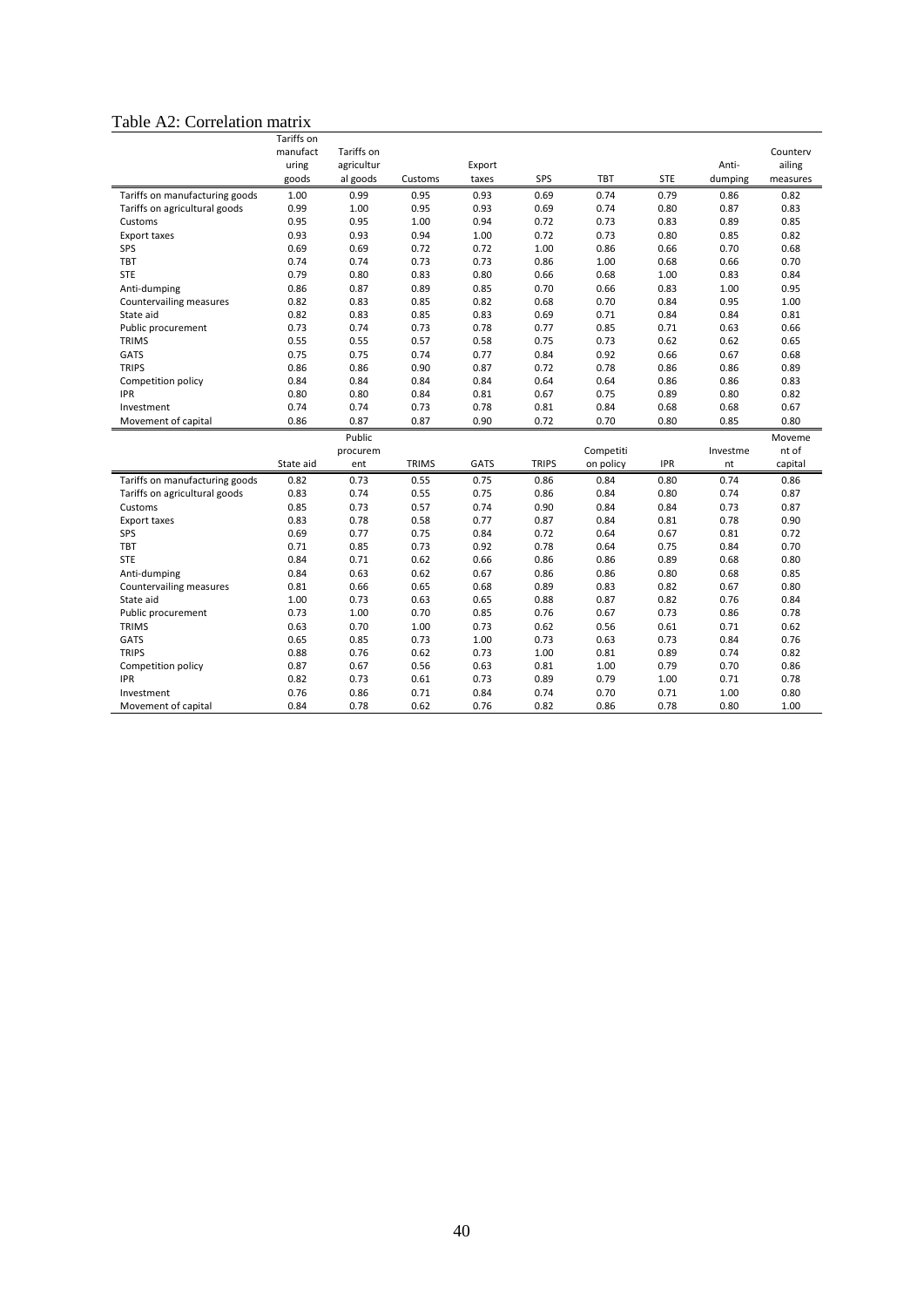|                | Depth PPML 3yrs |           |              |         |         |          |          |  |  |
|----------------|-----------------|-----------|--------------|---------|---------|----------|----------|--|--|
|                | (1)             | (2)       | (3)          | (4)     | (5)     | (6)      | (7)      |  |  |
| VARIABLES      | Trade           | Trade     | <b>Trade</b> | Trade   | Trade   | Trade    | Trade    |  |  |
|                |                 |           |              |         |         |          |          |  |  |
| Depth LE       | $0.117*$        |           |              |         | 0.136   | $0.298*$ | $0.291*$ |  |  |
|                | (0.060)         |           |              |         | (0.084) | (0.162)  | (0.159)  |  |  |
| Depth All      |                 | $0.098**$ |              |         |         |          |          |  |  |
|                |                 | (0.050)   |              |         |         |          |          |  |  |
| Depth Core LE  |                 |           | 0.062        |         |         |          |          |  |  |
|                |                 |           | (0.041)      |         |         |          |          |  |  |
| Depth Core All |                 |           |              | 0.056   |         |          |          |  |  |
|                |                 |           |              | (0.037) |         |          |          |  |  |
| old PTAs       |                 |           |              |         | 0.036   | 0.094    | 0.083    |  |  |
|                |                 |           |              |         | (0.062) | (0.072)  | (0.071)  |  |  |
| <b>PTA</b>     |                 |           |              |         |         | $-0.067$ | $-0.077$ |  |  |
|                |                 |           |              |         |         | (0.073)  | (0.070)  |  |  |
| $ln(1+TTRI)$   |                 |           |              |         |         |          | $-0.286$ |  |  |
|                |                 |           |              |         |         |          | (0.608)  |  |  |
| N              | 41,925          | 41,925    | 41,925       | 41,925  | 41,925  | 41,925   | 35,724   |  |  |
| Exp.-Year      | yes             | yes       | yes          | yes     | yes     | yes      | yes      |  |  |
| Imp.-Year      | yes             | yes       | yes          | yes     | yes     | yes      | yes      |  |  |
| Exp.-Imp.      | yes             | yes       | yes          | yes     | yes     | yes      | yes      |  |  |
|                | 2002-14         | 2002-14   | 2002-14      | 2002-14 | 2002-14 | 2002-14  | 2002-14  |  |  |
| Period         | 3yrs            | 3yrs      | 3yrs         | 3yrs    | 3yrs    | 3yrs     | 3yrs     |  |  |

# Table A3: PPML Regression: Trade Creation data every 3 years

Note: LE stands for legally enforceable. Robust standard errors, clustered at the country-pair level, are in parentheses.

\*\*\* p<0.01, \*\* p<0.05, \* p<0.1



Figure A2: Falsification test with random levels of depth (500 reps)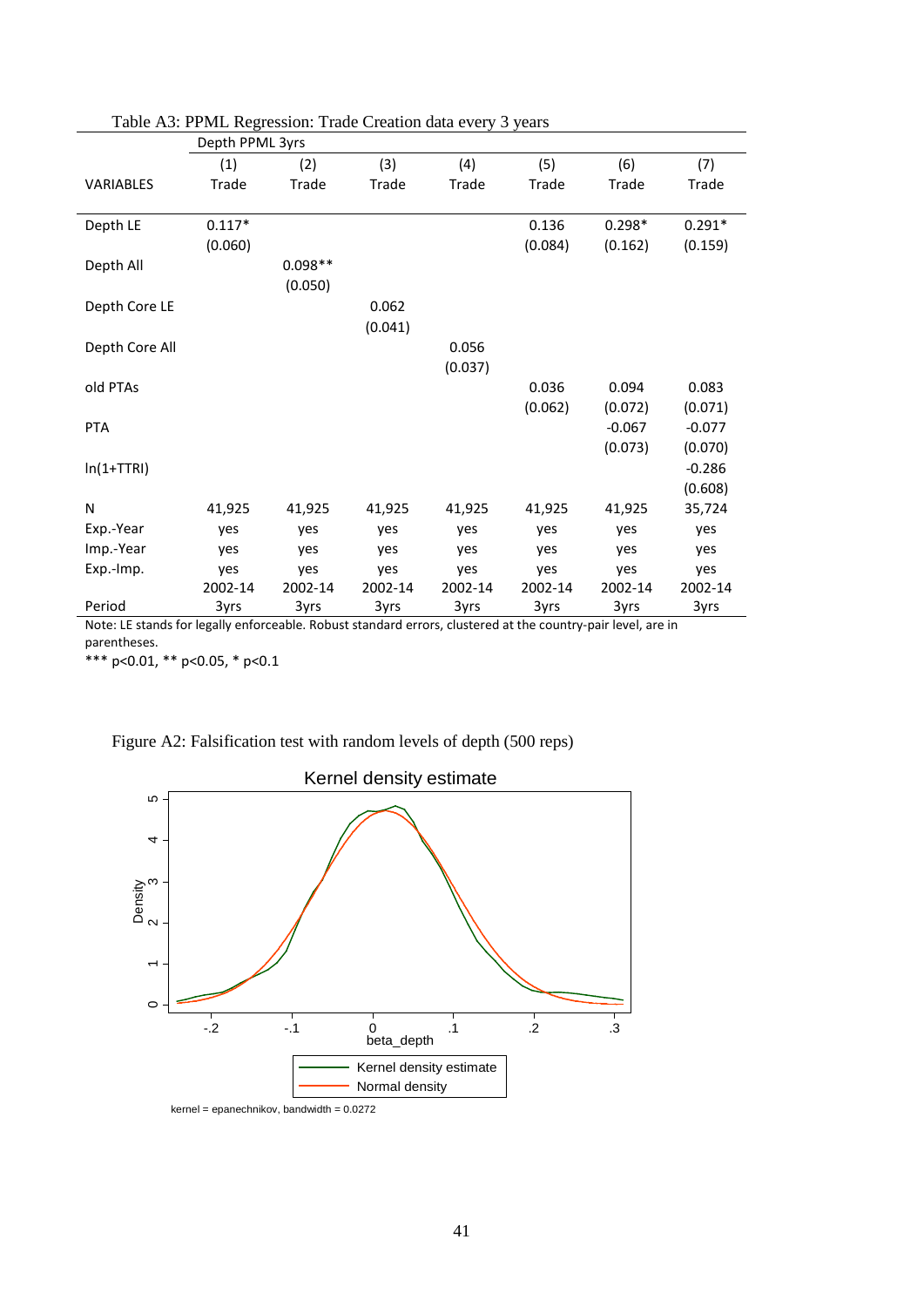|                               | EU                  | Korea - US | Peru - Chile |  |
|-------------------------------|---------------------|------------|--------------|--|
| Provision                     | Legally enforceable |            |              |  |
| Tariffs on agricultural goods | Yes                 | Yes        | Yes          |  |
| Tariffs on industrial goods   | Yes                 | Yes        | Yes          |  |
| Customs                       | Yes                 | Yes        | Yes          |  |
| Export taxes                  | Yes                 | Yes        | Yes          |  |
| <b>GATS</b>                   | Yes                 | Yes        | Yes          |  |
| <b>TBT</b>                    | Yes                 | Yes        | Yes          |  |
| <b>TRIMS</b>                  | Yes                 | Yes        | Yes          |  |
| Public procurement            | Yes                 | Yes        | No           |  |
| <b>SPS</b>                    | Yes                 | No         | Yes          |  |
| <b>STE</b>                    | Yes                 | Yes        | No           |  |
| <b>TRIPS</b>                  | Yes                 | Yes        | No           |  |
| Anti-dumping                  | Yes                 | No         | No           |  |
| Countervailing measures       | Yes                 | No         | No           |  |
| State aid                     | Yes                 | No         | No           |  |
| Investment                    | Yes                 | Yes        | Yes          |  |
| Movement of capital           | Yes                 | Yes        | Yes          |  |
| Agriculture                   | Yes                 | Yes        | Yes          |  |
| <b>IPR</b>                    | Yes                 | Yes        | No           |  |
| Energy                        | Yes                 | No         | No           |  |
| <b>Environmental laws</b>     | Yes                 | No         | No           |  |
| Labor market regulations      | Yes                 | No         | No           |  |
| Anticorruption                | Yes                 | No         | No           |  |
| Approximation of legislation  | Yes                 | No         | No           |  |
| Audiovisual                   | Yes                 | No         | No           |  |
| Competition policy            | Yes                 | No         | No           |  |
| Consumer protection           | Yes                 | No         | No           |  |
| Cultural cooperation          | Yes                 | No         | No           |  |
| Data protection               | Yes                 | No         | No           |  |
| Economic policy dialogue      | Yes                 | No         | No           |  |
| <b>Education and training</b> | Yes                 | No         | No           |  |
| <b>Financial assistance</b>   | Yes                 | No         | No           |  |
| Health                        | No                  | Yes        | No           |  |
| Illegal immigration           | Yes                 | No         | No           |  |
| Industrial cooperation        | Yes                 | No         | No           |  |
| Mining                        | Yes                 | No         | No           |  |
| Nuclear safety                | Yes                 | No         | No           |  |
| Regional cooperation          | Yes                 | No         | No           |  |
| Research and technology       | Yes                 | No         | No           |  |
| <b>SME</b>                    | Yes                 | No         | No           |  |
| Social matters                | Yes                 | No         | No           |  |
| <b>Statistics</b>             | Yes                 | No         | No           |  |
| Taxation                      | Yes                 | No         | No           |  |
| Terrorism                     | Yes                 | No         | No           |  |
| Visa and asylum               | Yes                 | No         | No           |  |

Table A4:Content of the EU Treaties, Korea-US FTA, and Peru-Chile FTA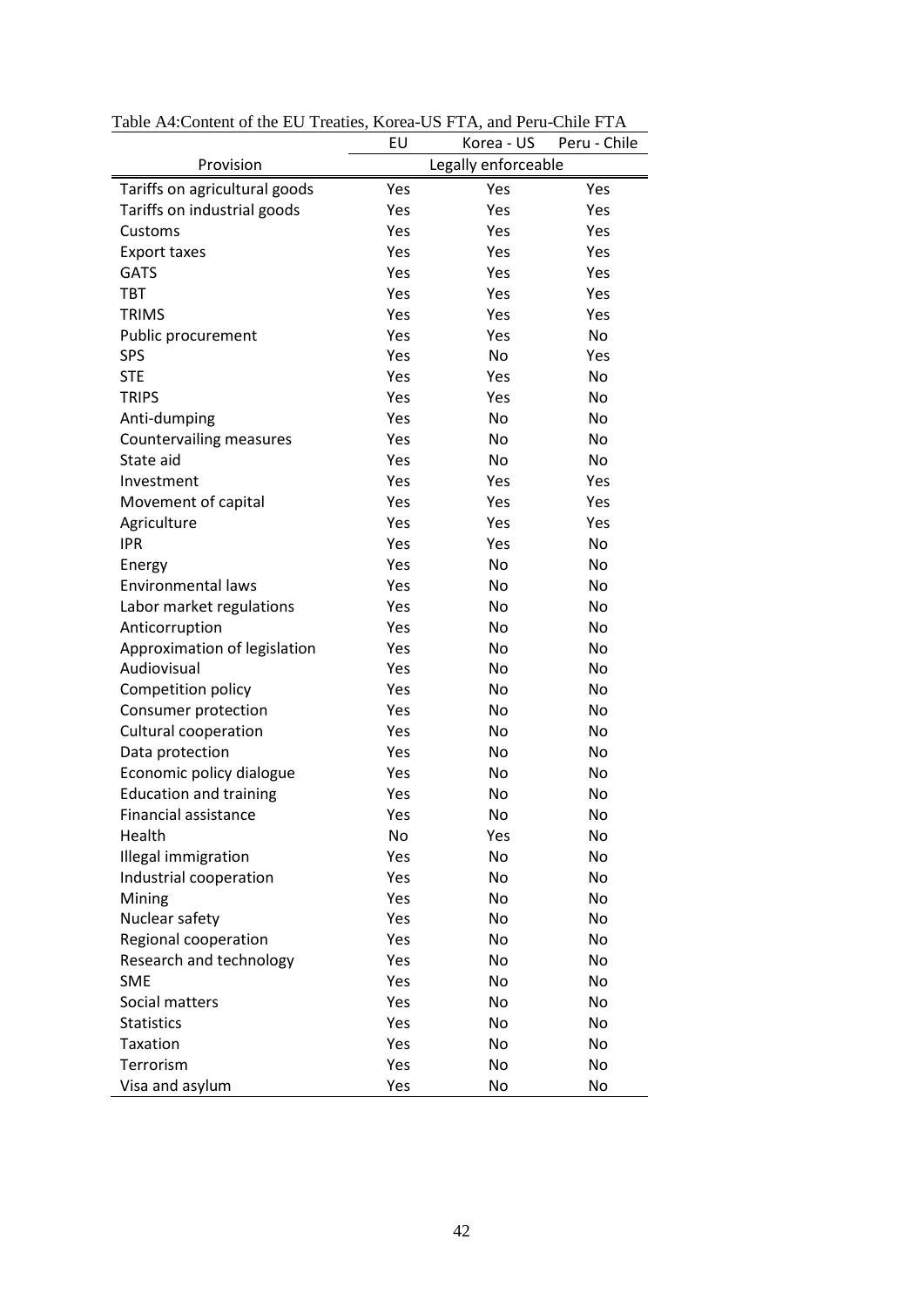|                | Depth OLS 2002-14 |            |            |            | Depth OLS 2002-14 3yrs |            |            |            | Depth OLS 2002-14 w/Internal Flows |            |            |            |
|----------------|-------------------|------------|------------|------------|------------------------|------------|------------|------------|------------------------------------|------------|------------|------------|
|                | (1)               | (2)        | (3)        | (4)        | (5)                    | (6)        | (7)        | (8)        | (9)                                | (10)       | (11)       | (12)       |
| VARIABLES      | Trade             | Trade      | Trade      | Trade      | Trade                  | Trade      | Trade      | Trade      | Trade                              | Trade      | Trade      | Trade      |
| Depth LE       | $0.273***$        |            |            |            | $0.273***$             |            |            |            | $0.291***$                         |            |            |            |
|                | (0.036)           |            |            |            | (0.044)                |            |            |            | (0.036)                            |            |            |            |
| Depth All      |                   | $0.152***$ |            |            |                        | $0.148***$ |            |            |                                    | $0.167***$ |            |            |
|                |                   | (0.028)    |            |            |                        | (0.036)    |            |            |                                    | (0.028)    |            |            |
| Depth Core LE  |                   |            | $0.161***$ |            |                        |            | $0.169***$ |            |                                    |            | $0.175***$ |            |
|                |                   |            | (0.027)    |            |                        |            | (0.034)    |            |                                    |            | (0.026)    |            |
| Depth Core All |                   |            |            | $0.114***$ |                        |            |            | $0.122***$ |                                    |            |            | $0.126***$ |
|                |                   |            |            | (0.023)    |                        |            |            | (0.029)    |                                    |            |            | (0.023)    |
| N              | 87,579            | 87,579     | 87,579     | 87,579     | 33,118                 | 33,118     | 33,118     | 33,118     | 88,767                             | 88,767     | 88,767     | 88,767     |
| Exp.-Year FE   | yes               | yes        | yes        | yes        | yes                    | yes        | yes        | yes        | yes                                | yes        | yes        | yes        |
| Imp. - Year FE | yes               | yes        | yes        | yes        | yes                    | yes        | yes        | yes        | yes                                | yes        | yes        | yes        |
| Exp.-Imp. FE   | yes               | yes        | yes        | yes        | yes                    | yes        | yes        | yes        | yes                                | yes        | yes        | yes        |

Table A5: OLS Regression: Trade Creation

Note: LE stands for legally enforceable. Robust standard errors, clustered at the country-pair level, are in parentheses.

\*\*\* p<0.01, \*\* p<0.05, \* p<0.1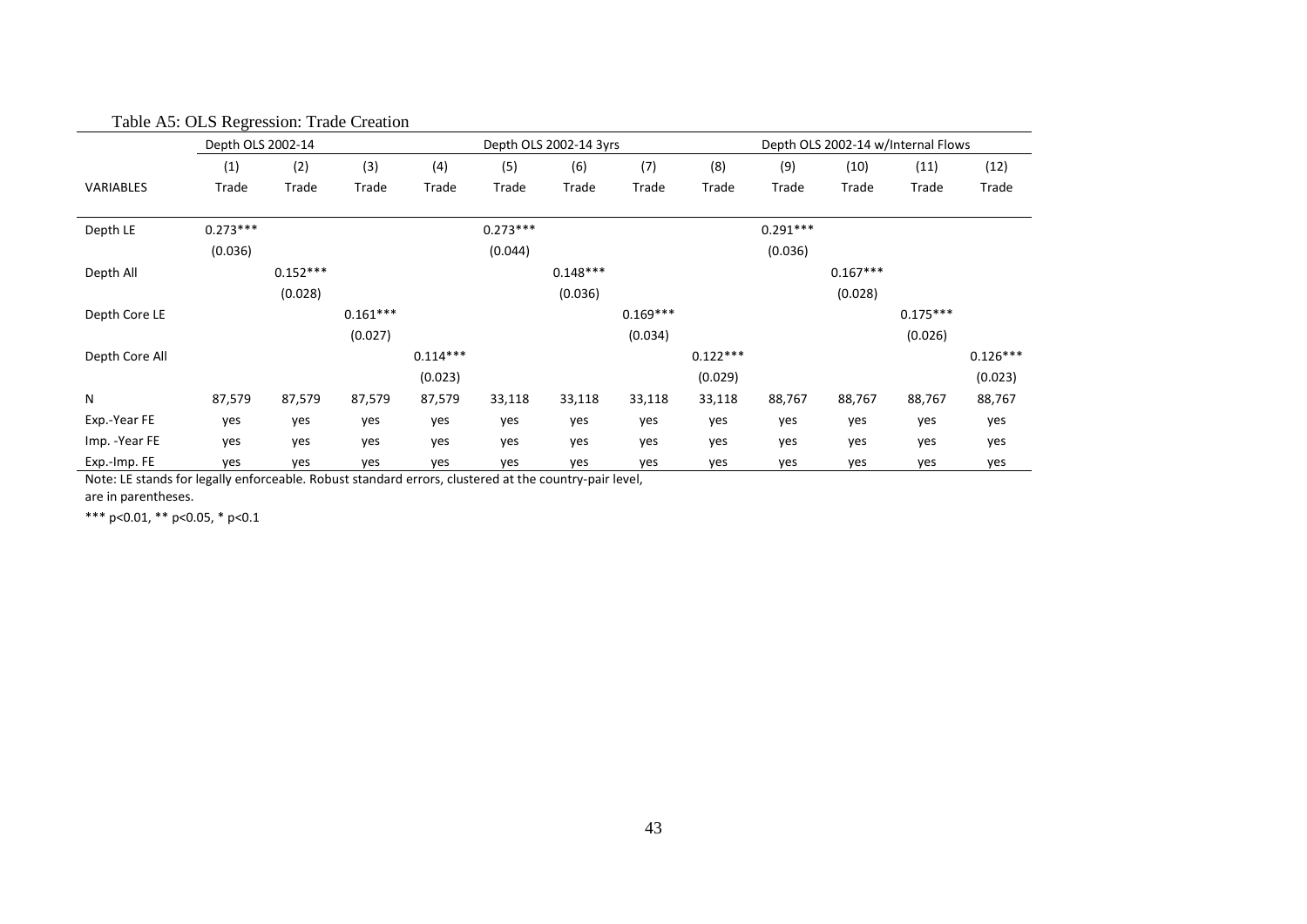### **APPENDIX B - IMPACT OF INDIVIDUAL PROVISIONS ON TRADE**

Table B1 explores the impact of individual provisions on trade. We start by including one provisions at the time. Thus, results in column 1 should be interpreted as the total impact of an agreement that includes a specific provision rather than the impact of a specific provision on bilateral trade. In other words, agreements with a competition policy provision, for instance, a provision almost always included in deeper agreements, increase trade by around 10 percent.

When we attempt to identify the impact of individual provisions by including all core provisions at the same time, we find that results are not easily interpretable. For instance, the inclusion of a provision on export taxes does not appear to have a significant effect on trade flows. There may be several explanations for the lack of statistical significance. First, we may not be able to identify the impact of export taxes as there is limited variation in the data as most trade agreements include this provision. Second, the effect of the provision may be largely accounted for by other variables (i.e., multicollinearity). Or it could also be that export taxes do not have an impact on trade flows.

Finally, we test for presence of disproportionate returns, in terms of increases in trade flows, attributable to specific provisions. We find that the inclusion of specific provisions has no significant impact on trade flows once we control for the overall depth of agreements. This suggests that for aggregate flows what appears to matter is the overall depth of trade agreements rather than the individual provisions.<sup>[34](#page-43-0)</sup> This result gives support to the use of synthetic indicators of the depth of trade agreements.

<span id="page-43-0"></span><sup>&</sup>lt;sup>34</sup> The only exception is the provision on GATS which is estimated to decrease trade flows for any given level of depth.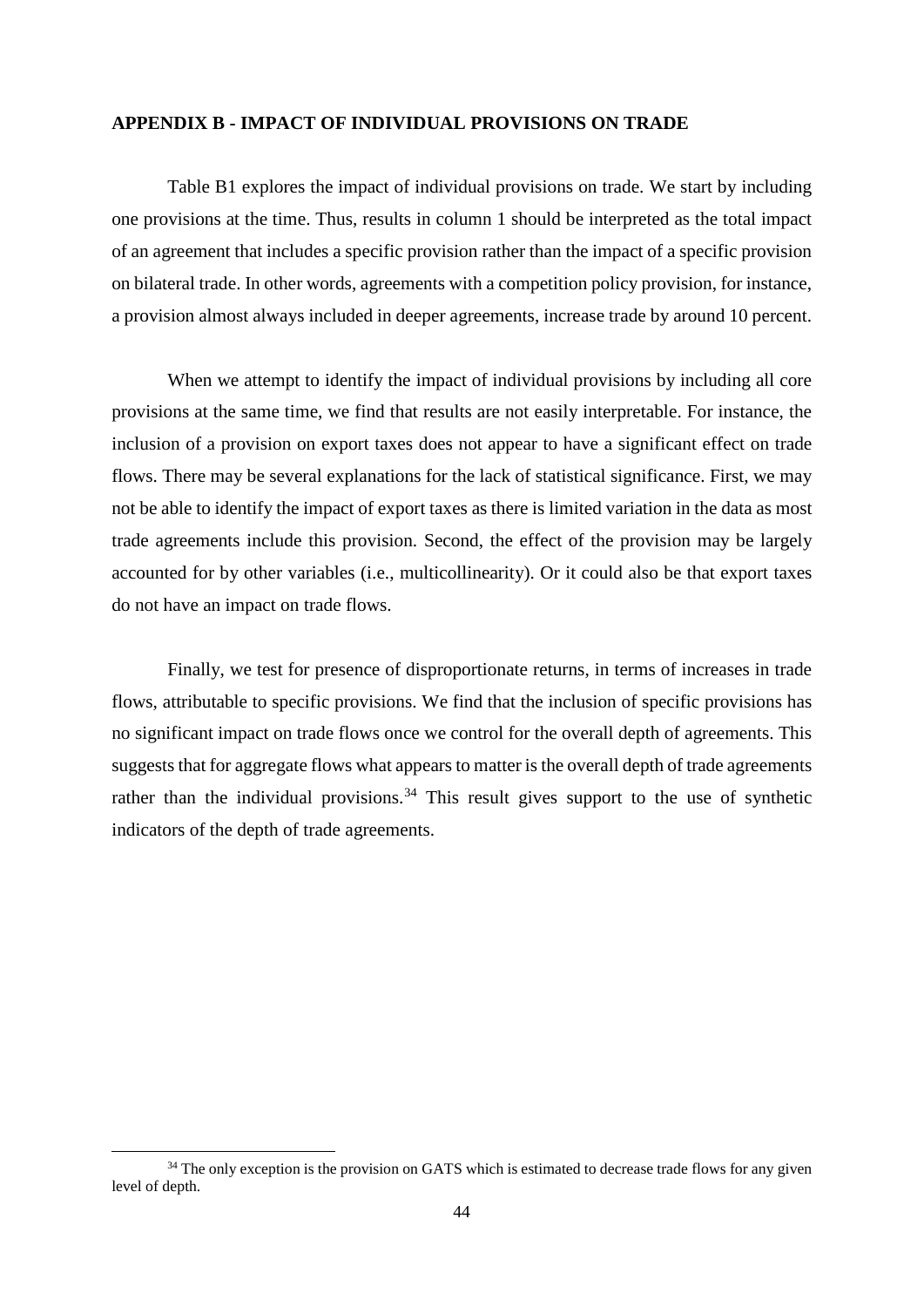| Table D.T. Impact of marvioual provisions on trade. |            |              |            |              |
|-----------------------------------------------------|------------|--------------|------------|--------------|
|                                                     | (1)        | (2)          | (3)        | (4)          |
|                                                     | One-by-one | All together | One-by-one | All together |
|                                                     |            |              | with Depth | with Depth   |
|                                                     |            |              |            |              |
| Tariffs on industrial / agriculture goods           | 0.030      | $0.115*$     | $-0.034$   | $0.112*$     |
|                                                     | (0.028)    | (0.063)      | (0.047)    | (0.062)      |
| Customs                                             | $0.043*$   | 0.021        | 0.003      | 0.033        |
|                                                     | (0.026)    | (0.065)      | (0.039)    | (0.068)      |
| <b>Export taxes</b>                                 | $0.060**$  | $-0.011$     | 0.036      | $-0.019$     |
|                                                     | (0.025)    | (0.051)      | (0.039)    | (0.055)      |
| <b>SPS</b>                                          | 0.029      | 0.063        | $-0.027$   | 0.053        |
|                                                     | (0.028)    | (0.048)      | (0.038)    | (0.052)      |
| <b>TBT</b>                                          | 0.030      | $-0.100*$    | $-0.043$   | $-0.098*$    |
|                                                     | (0.027)    | (0.060)      | (0.044)    | (0.059)      |
| <b>STE</b>                                          | 0.014      | $-0.092**$   | $-0.075$   | $-0.098**$   |
|                                                     | (0.032)    | (0.043)      | (0.046)    | (0.045)      |
| Anti-dumping                                        | 0.025      | $-0.019$     | $-0.042$   | $-0.022$     |
|                                                     | (0.033)    | (0.100)      | (0.048)    | (0.100)      |
| Countervailing measures                             | 0.019      | $-0.151$     | $-0.052$   | $-0.152*$    |
|                                                     | (0.033)    | (0.092)      | (0.046)    | (0.093)      |
| State aid                                           | $0.073**$  | $0.143***$   | 0.047      | $0.136***$   |
|                                                     | (0.030)    | (0.039)      | (0.041)    | (0.041)      |
| Public procurement                                  | $0.052*$   | $-0.024$     | 0.016      | $-0.030$     |
|                                                     | (0.027)    | (0.059)      | (0.039)    | (0.061)      |
| <b>TRIMS</b>                                        | $0.055**$  | $0.228***$   | 0.028      | $0.218***$   |
|                                                     | (0.027)    | (0.052)      | (0.049)    | (0.054)      |
| <b>GATS</b>                                         | 0.013      | $-0.280***$  | $-0.126**$ | $-0.280***$  |
|                                                     | (0.030)    | (0.075)      | (0.059)    | (0.075)      |
| <b>TRIPS</b>                                        | $0.066***$ | 0.074        | 0.066      | 0.077        |
|                                                     | (0.024)    | (0.061)      | (0.046)    | (0.062)      |
| Competition policy                                  | $0.110**$  | 0.052        | 0.068      | 0.038        |
|                                                     | (0.047)    | (0.063)      | (0.062)    | (0.067)      |
| <b>IPR</b>                                          | $0.045**$  | 0.034        | 0.018      | 0.030        |
|                                                     | (0.022)    | (0.025)      | (0.025)    | (0.024)      |
| Investment                                          | 0.036      | $-0.046$     | $-0.017$   | $-0.054$     |
|                                                     | (0.029)    | (0.053)      | (0.043)    | (0.056)      |
| Movement of capital                                 | $0.064**$  | $0.151***$   | 0.052      | $0.151***$   |
|                                                     | (0.025)    | (0.052)      | (0.040)    | (0.052)      |
| Importer-Year FE                                    | yes        | yes          | yes        | yes          |
| Exporter-Year FE                                    | yes        | yes          | yes        | yes          |
| Country-Pair FE                                     | yes        | yes          | yes        | yes          |
| Period                                              | 2002-2014  | 2002-2014    | 2002-2014  | 2002-2014    |

Note: All provisions are legally enforceable. Columns 1 and 3 (one-by-one) provide coefficients obtained from several regressions in which we include one provision variable at the time. Columns 2 and 4 (All together) present the results obtained estimating a model that includes all provisions together. Columns 3 and 4 include controls for the total number of legally provisions covered in the agreement. Robust standard errors, clustered at the country-pair level, are in parentheses. \*\*\* p<0.01, \*\* p<0.05, \* p<0.1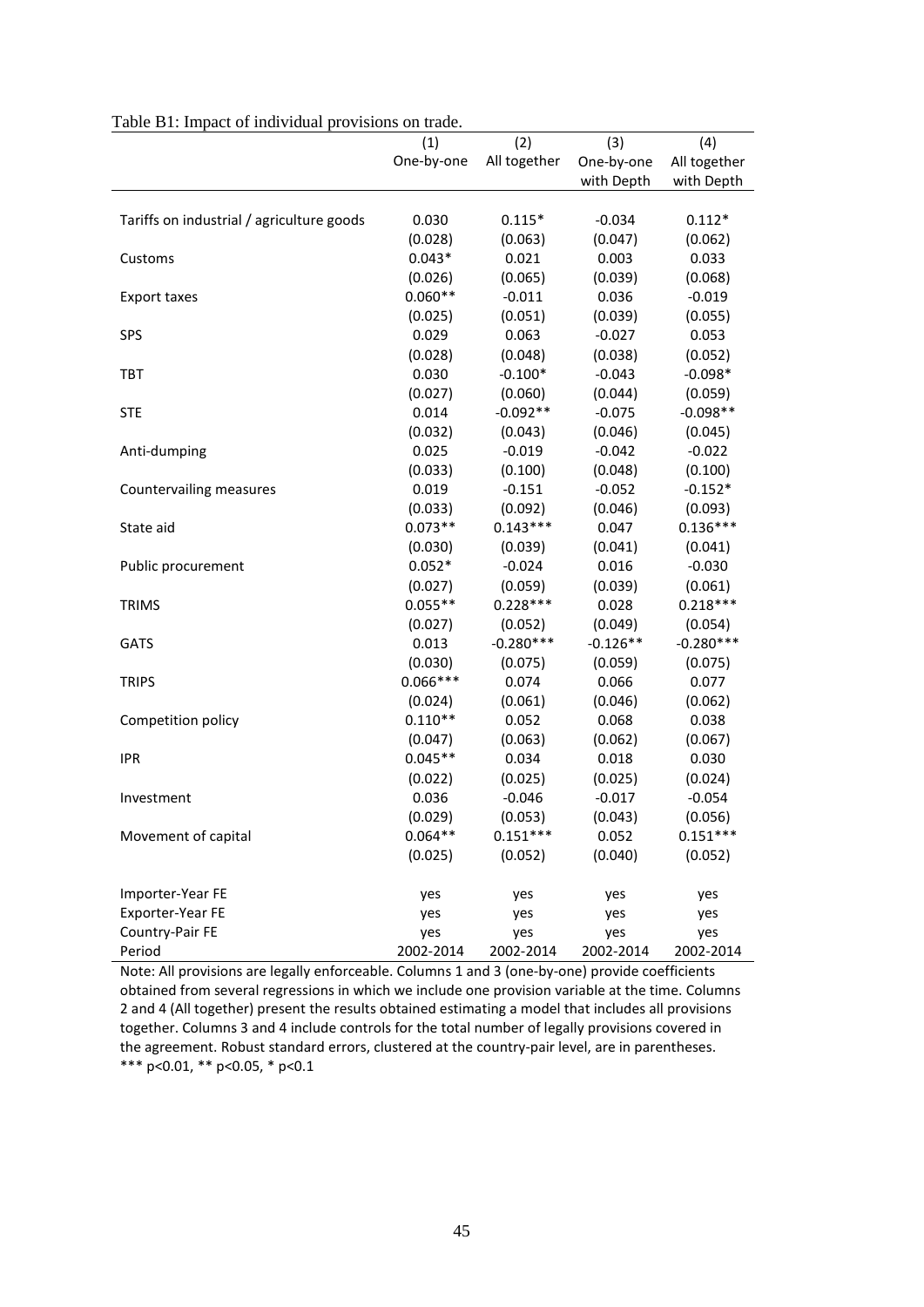### **APPENDIX C - A MOTIVATING EXAMPLE OF DEEP AGREEMENTS**

Trade creation and trade diversion in deep agreements can be illustrated using a standard diagram of the impact of PTAs.<sup>[35](#page-45-0)</sup> The diagram assumes that there are three countries symmetric in size (Home, Partner and RoW), each country exports two goods and imports the other. The diagram displays the market for the good imported by Home, showing the export supply curves (XS) and the import demand curve MD (Figure B1). All countries have a specific import tariff, t, on all imports. In addition, and for simplicity, assume that the frictional barriers created by non-tariff measures have an ad valorem equivalent tariff T. This implies that the gap between Home's domestic price P and the price of the two exporting countries is precisely given by the sum of the tariff and the frictional barrier, so that the export price is P-t-T.

In this framework, the trade impact of a deep relative to a shallow PTA can be easily assessed. While a shallow agreement would only eliminate the tariff between members, a deep agreement eliminates both the tariff and the frictional barriers, resulting in larger trade creation. In the diagram, the shift to the right of the export supply curve is larger under a deep relative to a shallow agreement and Partner sees a sharper increase in its export price, leading to a larger increase in exports to Home. Now consider the impact of the agreement on non-members. The deep PTA still eliminates tariffs and other trade costs preferentially, but also reduces part of the frictional barriers on an MFN basis  $(T<sup>MFN</sup>, Figure B1)$ . The ultimate impact of a deep PTA on RoW's price and export is ambiguous. The figure also shows that the larger is the proportion of TMFN in total trade costs, the greater is the positive impact of PTAs' on third countries' exports and the lower is the trade diverting effect of preferential tariffs.

<span id="page-45-0"></span> <sup>35</sup> See Chapter 5 in Baldwin and Wyplosz (2012).